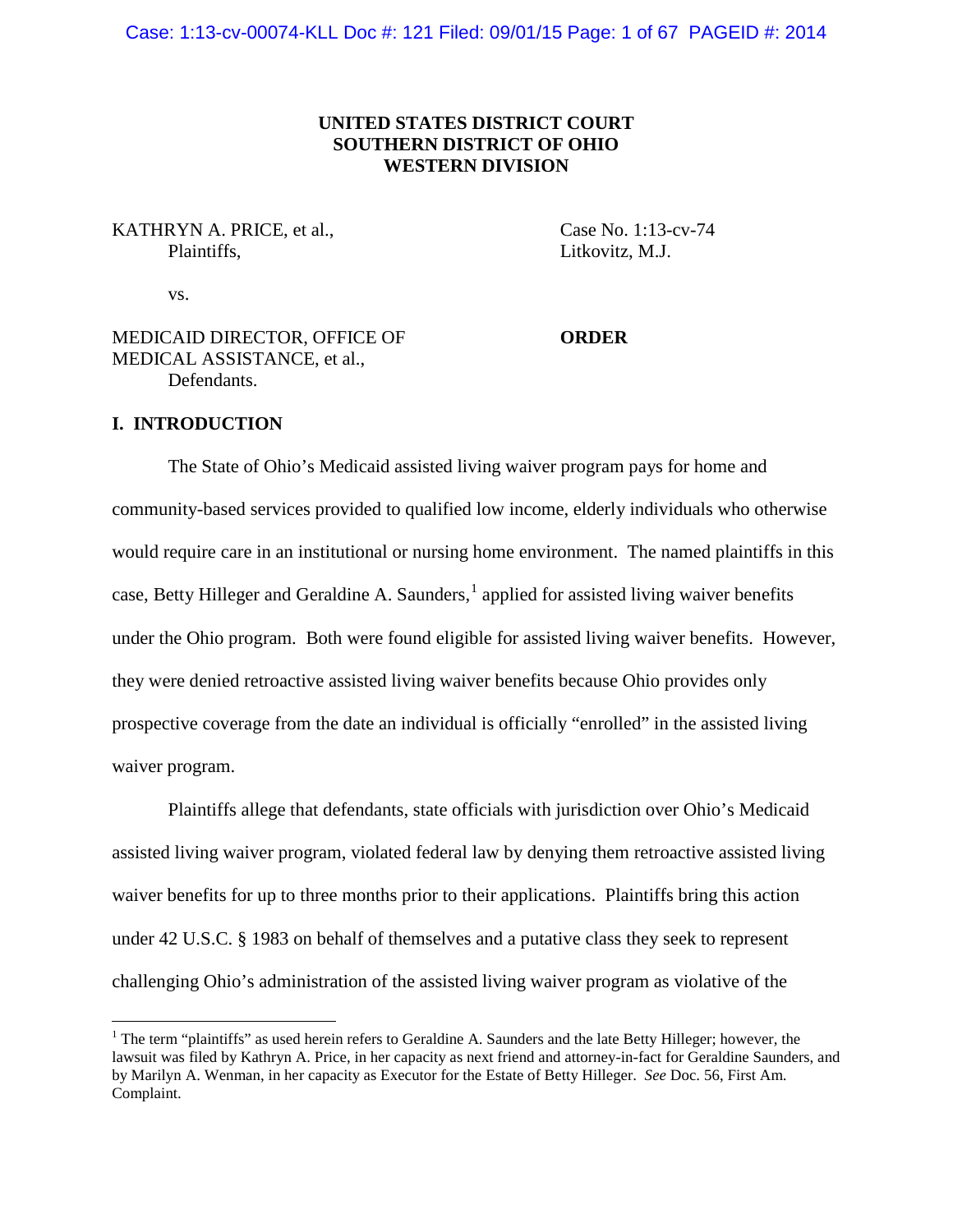Medicaid Act, 42 U.S.C. § 1396a *et seq*., and the Due Process Clause of the Fourteenth Amendment to the United States Constitution.

This matter is before the Court on the parties' cross-motions for summary judgment (Docs. 74, 89), their respective memoranda in opposition (Docs. 102, 104), their reply memoranda (Docs. 112, 113), and their written responses to the Court's pre-oral argument questions (Docs. 119, 1[2](#page-1-0)0).<sup>2</sup> This matter is also before the Court on plaintiffs' motion for class certification and appointment of class counsel (Doc. 77), defendants' memorandum in opposition (Doc. 105), and plaintiffs' reply memorandum (Doc. 111). Where the resolution of a summary judgment motion will result in a more efficient resolution of the class certification motion, the Court within its discretion may resolve the summary judgment motion prior to assessing the merits of class certification. *Lee v. Javitch, Block & Rathbone, LLP*, 522 F. Supp.2d 945, 947 (S.D. Ohio 2007) (citing *Thompson v. County of Medina, Ohio*, 29 F.3d 238, 240-41 (6th Cir. 1994)). Because the capacity of the named plaintiffs to represent the class depends on whether their own claims are barred, as argued by defendants on summary judgment, the Court chooses to resolve the parties' cross-motions for summary judgment prior to addressing plaintiffs' class certification motion.

## **II. BACKGROUND**

Medicaid is a joint federal-state program that provides health care benefits to low-income disabled, elderly, and other qualifying individuals. 42 U.S.C. § 1396 *et seq*. The Medicaid program provides federal financial assistance to States that choose to participate in the program. State plans for medical assistance must comply with the detailed requirements of 42 U.S.C. §

<span id="page-1-0"></span> $2^2$  The Court heard oral argument on the pending motions on April 28, 2015.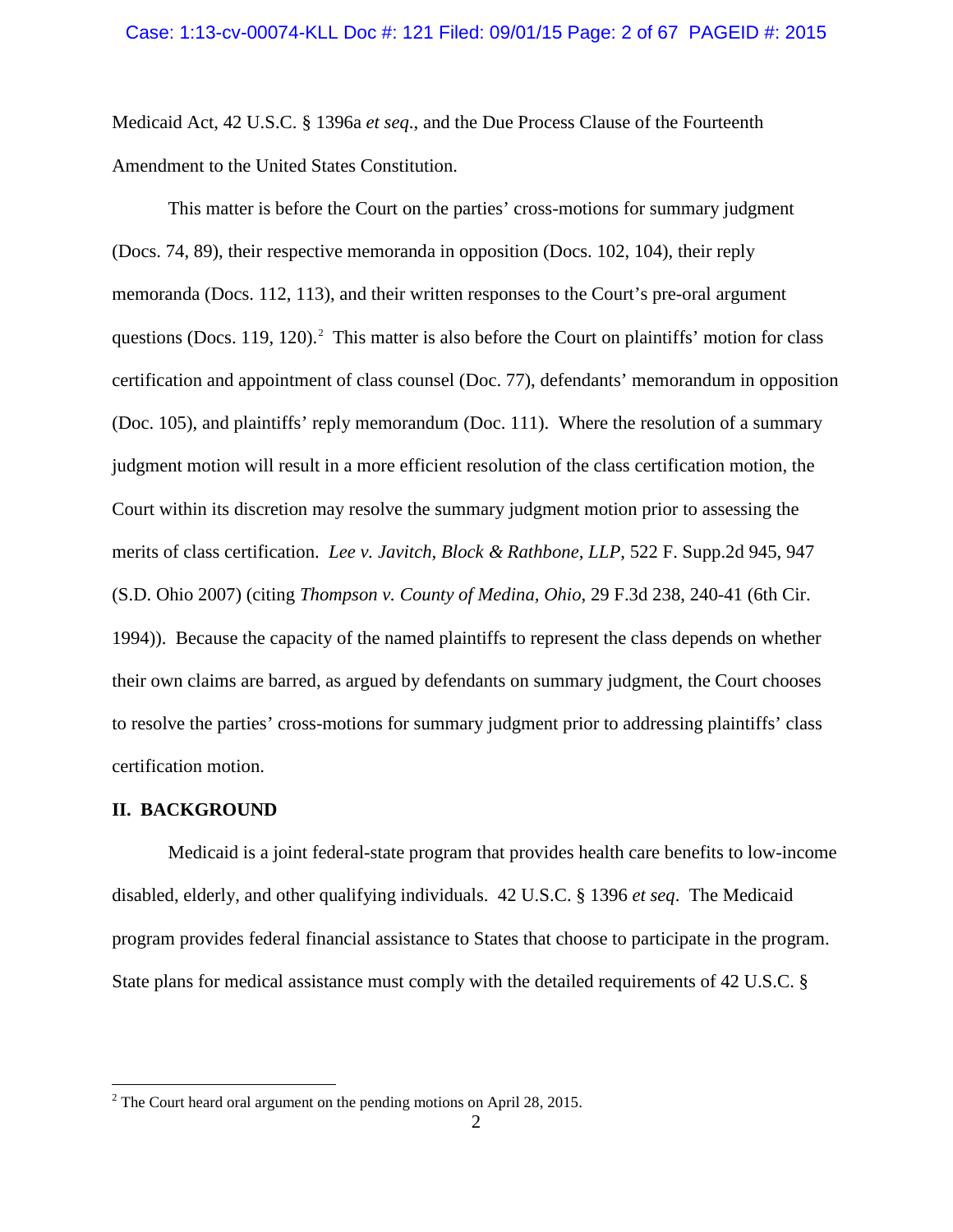#### Case: 1:13-cv-00074-KLL Doc #: 121 Filed: 09/01/15 Page: 3 of 67 PAGEID #: 2016

1396a(a) to be approved for federal funding. *Ohio Dept. of Mental Retardation and Dev. Disabilities v. U.S. Dept. of Health and Human Servs.*, 761 F.2d 1187, 1188 (6th Cir. 1985).

Participation by a State in the Medicaid program is optional; however, once a State chooses to participate it must adopt a plan that conforms to the requirements set forth in the Medicaid Act and its implementing regulations. *Harris v. McRae*, 448 U.S. 297, 301 (1980). Among these requirements is that the State provide certain mandatory medical services. *Id*. *See also Parents League for Effective Autism Servs. v. Jones-Kelley*, 565 F. Supp.2d 905, 911 (S.D. Ohio 2008) (citing 42 U.S.C. § 1396d(a)(1)-(28) (setting forth the various required services)). A State may also elect to provide optional Medicaid services to qualified individuals, which once offered become part of the State plan and must comport with federal law. *Bryson v. Shumway*, 308 F.3d 79, 89 (1st Cir. 2002) ("Once the [optional] waiver plan is created and approved, it becomes part of the state plan and therefore subject to federal law."); *Doe 1-13 By and Through Doe, Sr. 1-13 v. Chiles*, 136 F.3d 709, 721 (11th Cir. 1998) ("[W]hen a state elects to provide an optional service, that service becomes part of the state Medicaid plan and is subject to the requirements of federal law."); *Weaver v. Reagen*, 886 F.2d 194, 197 (8th Cir. 1989) ("Once a state chooses to offer such optional services it is bound to act in compliance with the [Medicaid] Act and the applicable regulations in the implementation of those services."). *Accord Eder v. Beal*, 609 F.2d 695, 701-02 (3d Cir. 1979); *Dozier v. Haveman*, No. 14-12455, 2014 WL 5480815, at \*6 (E.D. Mich. Oct. 29, 2014).

Assisted living waiver services are not mandatorily-covered services under federal Medicaid law. Rather, the Medicaid Act permits States to apply for a Medicaid Home and Community-Based Services (HCBS) waiver (commonly termed an "HCBS waiver") to provide assisted living waiver services to individuals as an alternative to more expensive institutional or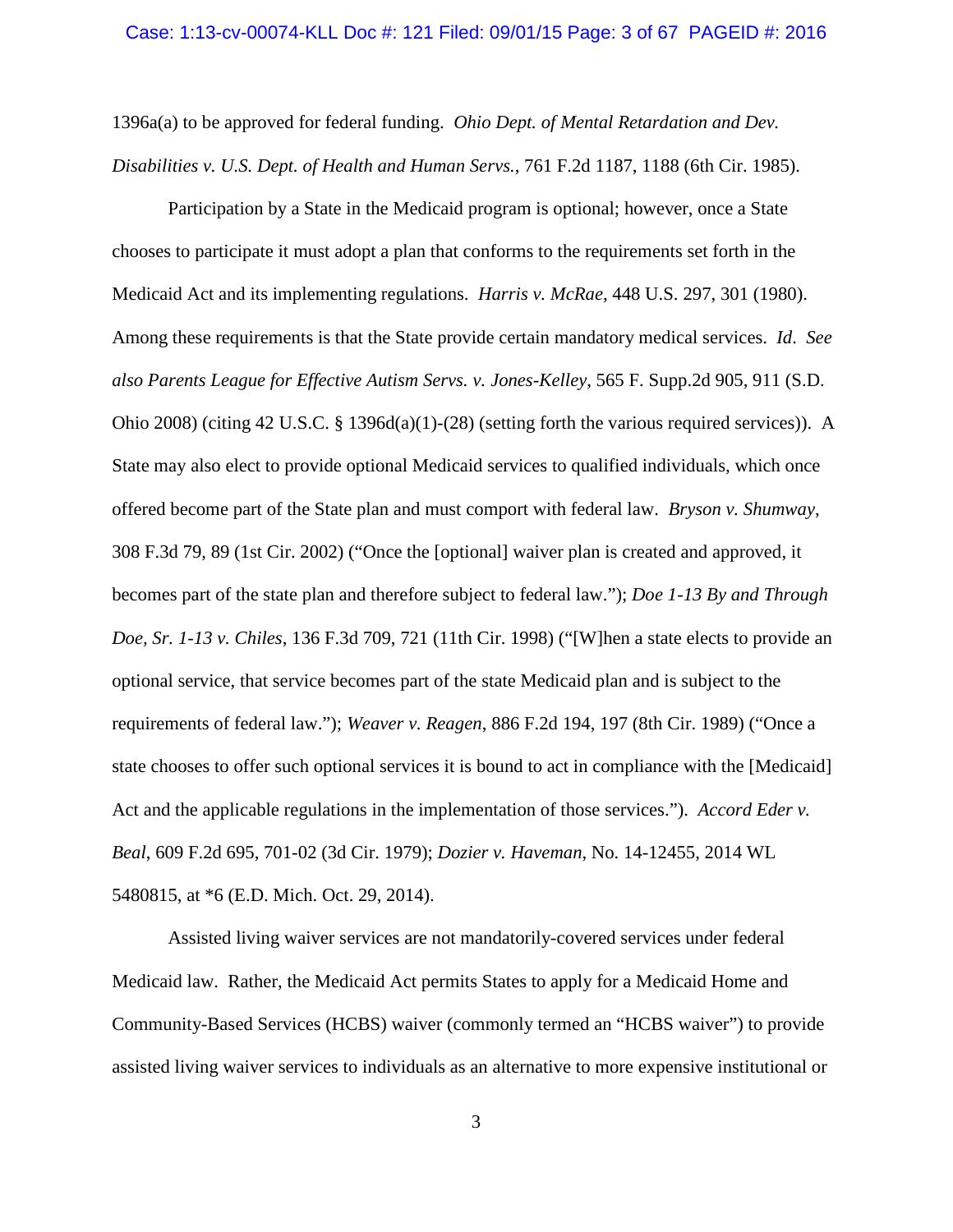nursing home care. 42 U.S.C. § 1396n(c). In an HCBS waiver program, the United States Department of Health and Human Services "waives" certain statutory requirements of the Medicaid Act. *Id.* "Section 1915(d) of the Act permits States to offer, under a waiver of statutory requirements, home and community-based services not otherwise available under Medicaid to individuals age 65 or older, in exchange for accepting an aggregate limit on the amount of expenditures for which they claim FFP [Federal Financial Participation] for certain services furnished to these individuals." 42 C.F.R. § 441.350. These home and communitybased services may include: (1) case management services; (2) homemaker services; (3) home health aide services; (4) personal care services; (5) adult day health services; (6) habilitation services; (7) respite care services; and (8) other medical and social services requested by the Medicaid agency and approved by the Centers for Medicare and Medicaid Services  $(CMS)^3$  $(CMS)^3$ which will contribute to the health and well-being of individuals and their ability to reside in a community-based care setting. *See* 42 U.S.C. § 1396n(c)(4)(B). The Medicaid assisted living waiver pays for supportive services, but not room and board in a residential care facility. 42 U.S.C. § 1396n(c)(1). Assisted living waiver services are provided pursuant to a written plan of care<sup>[4](#page-3-1)</sup> to individuals who, but for such services, would require the level of care provided in a hospital or nursing facility. *Id.*

The Ohio Department of Medicaid (ODM) administers the Medicaid program for the State of Ohio and offers assisted living waiver services through an HCBS waiver. Ohio's

<span id="page-3-0"></span> <sup>3</sup> CMS is the federal agency that administers the Medicaid program. *See Rosen v. Goetz*, 410 F.3d 919, 927 (6th Cir. 2005). "The Secretary of the Department of Health and Human Services ('Secretary') administers the Act . . ., but has delegated to the regional administrator for the Centers for Medicare and Medicaid Services ('CMS') the responsibility of reviewing in the first instance state plans for compliance with the provisions of the Act, *see* 42 C.F.R. § 430.15(b). The Secretary also requires the submission of state plan amendments ('SPAs') for certain changes to a state plan, which CMS again reviews in the first instance for compliance with the Act. *See* 42 C.F.R. § 430.12(c)." *Arc of California v. Douglas*, 757 F.3d 975, 980 (9th Cir. 2014) (internal citation omitted).

<span id="page-3-1"></span><sup>&</sup>lt;sup>4</sup> The terms "plan of care" and "service plan" are used interchangeably throughout this Order.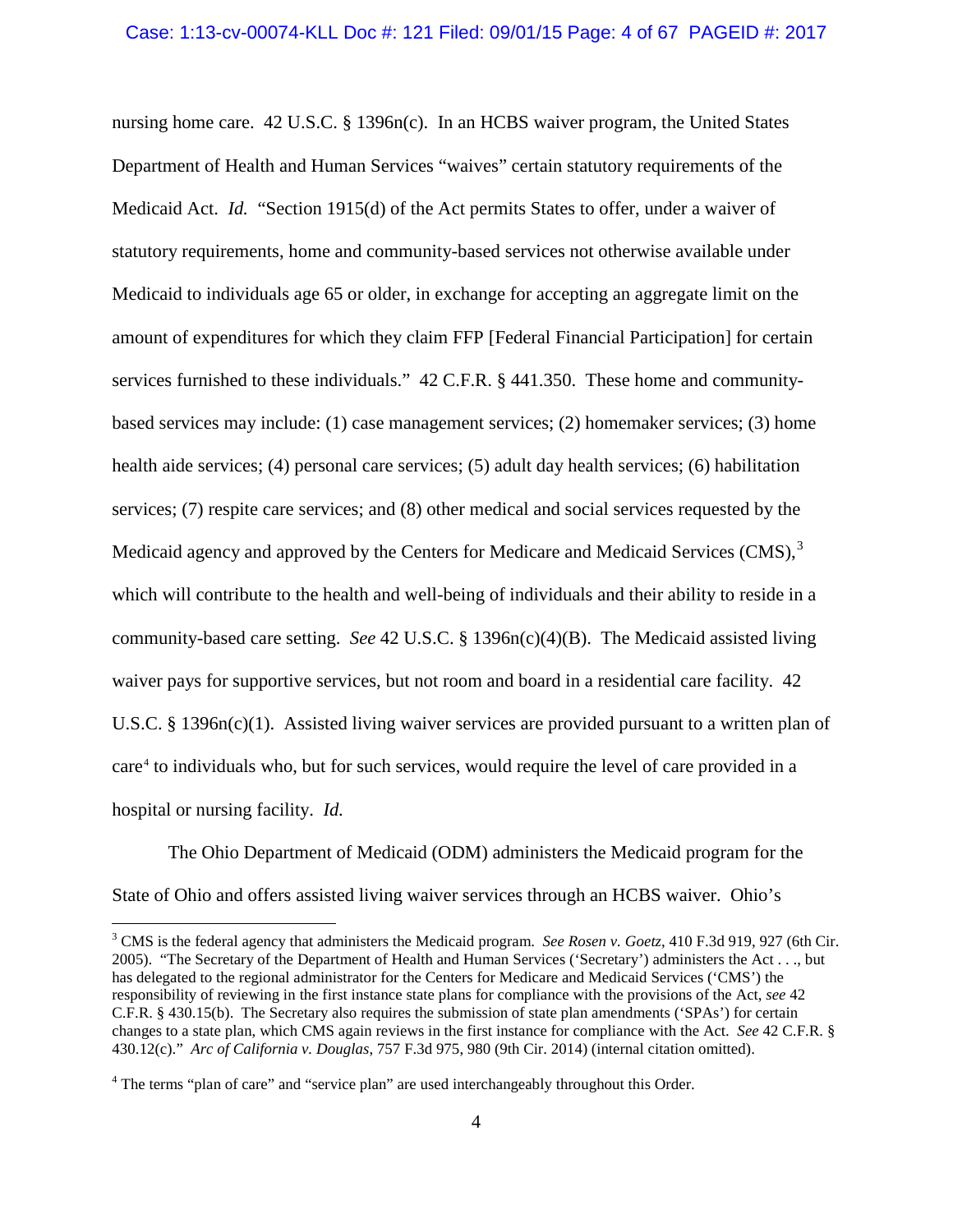## Case: 1:13-cv-00074-KLL Doc #: 121 Filed: 09/01/15 Page: 5 of 67 PAGEID #: 2018

assisted living waiver program provides supportive services – such as assistance with bathing, mobility, and dressing – to Medicaid-eligible individuals whose needs qualify them for intermediate or skilled level of care coverage of nursing home or institutional care services. [5](#page-4-0) The Ohio Department of Aging  $(ODA)^6$  $(ODA)^6$  conducts the daily operations of the waiver program. ODA's designee, PASSPORT Administrative Agencies, determines the non-financial eligibility requirements of the waiver program (i.e., level of care) and develops the individual's plan of care, while the county departments of job and family services determine the financial eligibility requirements of the waiver program. Ohio Admin. Code 173-38-03. To be eligible for the assisted living waiver program, an individual must meet, *inter alia*, the following requirements:

(1) have a need for intermediate or skilled level of care;

(2) reside in a residential care facility certified by ODA; and

(3) be eligible for Medicaid as determined by the county department of job and family services.

Ohio Admin. Code 5160-33-03.<sup>[7](#page-4-2)</sup> Ohio also requires that individuals have a "plan of care" or

"service plan"<sup>[8](#page-4-3)</sup> that specifies the types of services the individual will receive under the assisted

<span id="page-4-0"></span><sup>&</sup>lt;sup>5</sup> Ohio defines "assisted living HCBS waiver" as "the medicaid program that serves individuals residing in licensed residential care facilities that are certified by ODA [Ohio Department of Aging] and enrolled on the waiver who would otherwise receive services in a nursing facility if the waiver program were not available." Ohio Admin. Code 5160-33-02(D). "Assisted living service" is defined as "a service that promotes aging in place by supporting a consumer's independence, choice, and privacy through the provision of one or more components of the service which are a personal care service, a supportive service, an on-duty response service, coordination of meals, social and recreational programming, a non-medical transportation service, and a nursing service." Ohio Admin. Code 173-39-02.16(A).

<span id="page-4-1"></span><sup>6</sup> The named defendants, John McCarthy, the Director of ODM, and Bonnie Kantor-Berman, the Director of ODA, are sued in their official capacities. (Doc. 56). The term "defendants" and the "State of Ohio" are used interchangeably herein.

<span id="page-4-3"></span><span id="page-4-2"></span> $<sup>7</sup>$  The other eligibility requirements set forth in Ohio Admin. Code 5160-33-03 do not impact the effective date of</sup> waiver services at issue in this case. They include the following requirements:

<sup>•</sup>If the individual requires skilled nursing care beyond supervision of special diets, application of dressings, or administration of medication, it must be provided in accordance with rule 3701-17- 59.1 of the Administrative Code.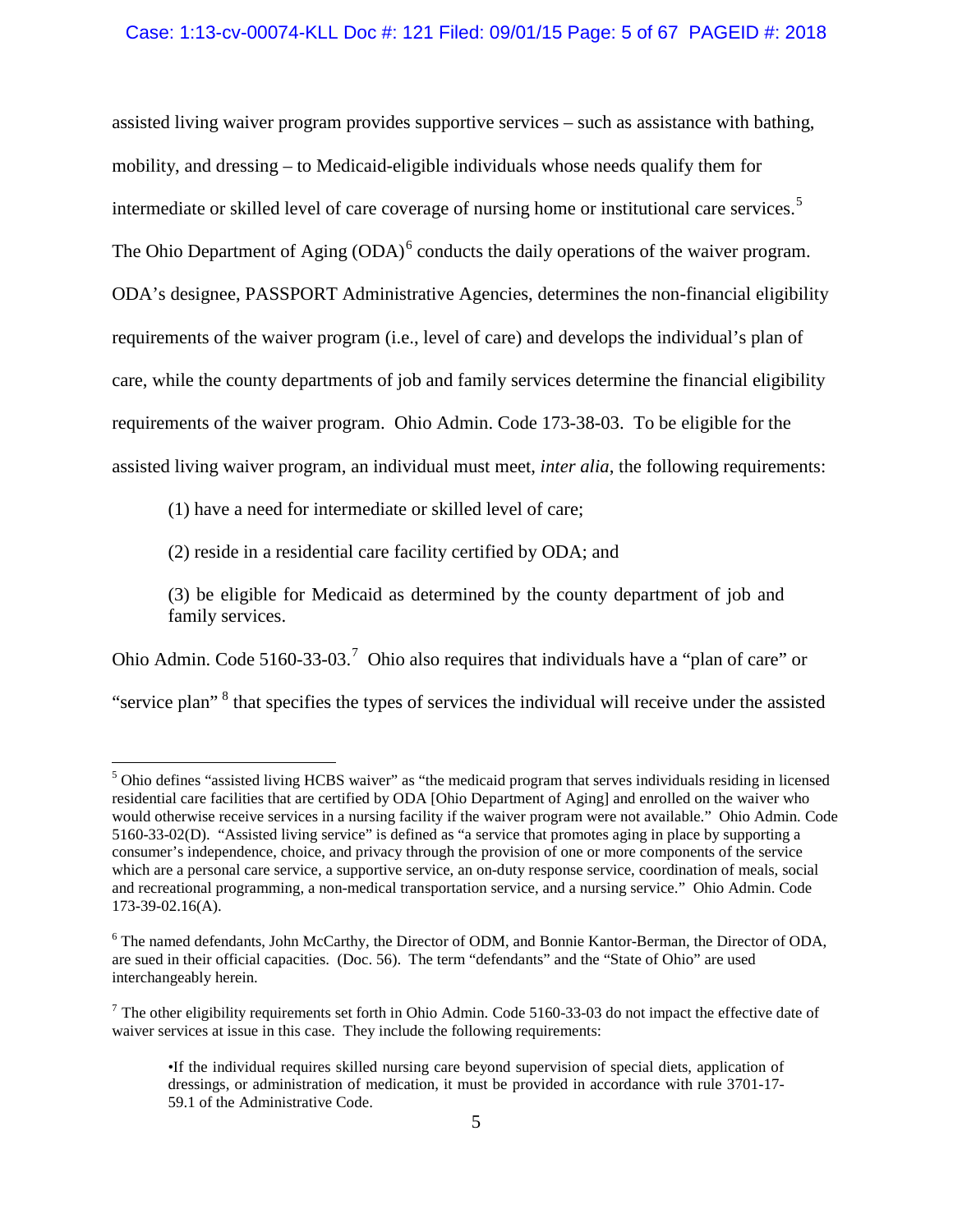#### Case: 1:13-cv-00074-KLL Doc #: 121 Filed: 09/01/15 Page: 6 of 67 PAGEID #: 2019

living waiver program. *See* Ohio Admin. Code 5160-33-02(V); Ohio Admin. Code 5160-33-

06(C); Ohio Admin. Code 173-39-01(B)(22); Ohio Admin. Code 173-39-02.16.

Ohio regulations permit only prospective coverage for assisted living waiver services. If

an individual is determined eligible for Medicaid assisted living waiver services, Ohio

regulations state that the Medicaid waiver program "enrollment date," i.e., the effective date of

coverage, is determined by ODA's designee and shall be the *latest* date that all of the following

conditions are met:

 $\overline{a}$ 

(i) The individual's basic medicaid effective date; $\frac{9}{2}$  $\frac{9}{2}$  $\frac{9}{2}$ 

(ii) The date that the individual meets the level of care requirements to participate in the medicaid waiver program;

(iii) The date that the individual meets all the medicaid waiver program requirements listed in rule 5160-33-03 of the Administrative Code;

•The cost of the twelve-month service plan does not exceed the cost limit in effect for the program that is based on the maximum per-diem rate for assisted living services plus the maximum amount authorized for community transition services.

•The individual must have the ability to make room and board payments calculated at the current supplemental security income (SSI) federal benefit level minus fifty dollars.

•The individual is age twenty-one or older at the time of enrollment.

•The assisted living HCBS waiver has not reached the centers for medicare and medicaid services (CMS) authorized limit of participants for the current year.

•The individual's health related needs, as determined by the PASSPORT administrative agency, can be safely met in a RCF [residential care facility] as described in paragraph (B)(3) of this rule.

Ohio Admin. Code 5160-33-03(B).

<sup>8</sup> "Service Plan" is defined as "a written, person centered plan between the consumer, the consumer's case manager at the PAA [PASSPORT Administrative Agency] and, as applicable, the consumer's caregiver(s). The service plan specifies the services that are provided to the consumer, regardless of funding source, to address the consumer's individual care needs as identified in the consumer's assessment." Ohio Admin. Code 5160-33-02(V).

<span id="page-5-0"></span><sup>9</sup> Ohio defines "basic medicaid effective date" as "the date that an individual is eligible to receive services under the medicaid state plan. . . ." Ohio Admin. Code 173-38-03(E)(1).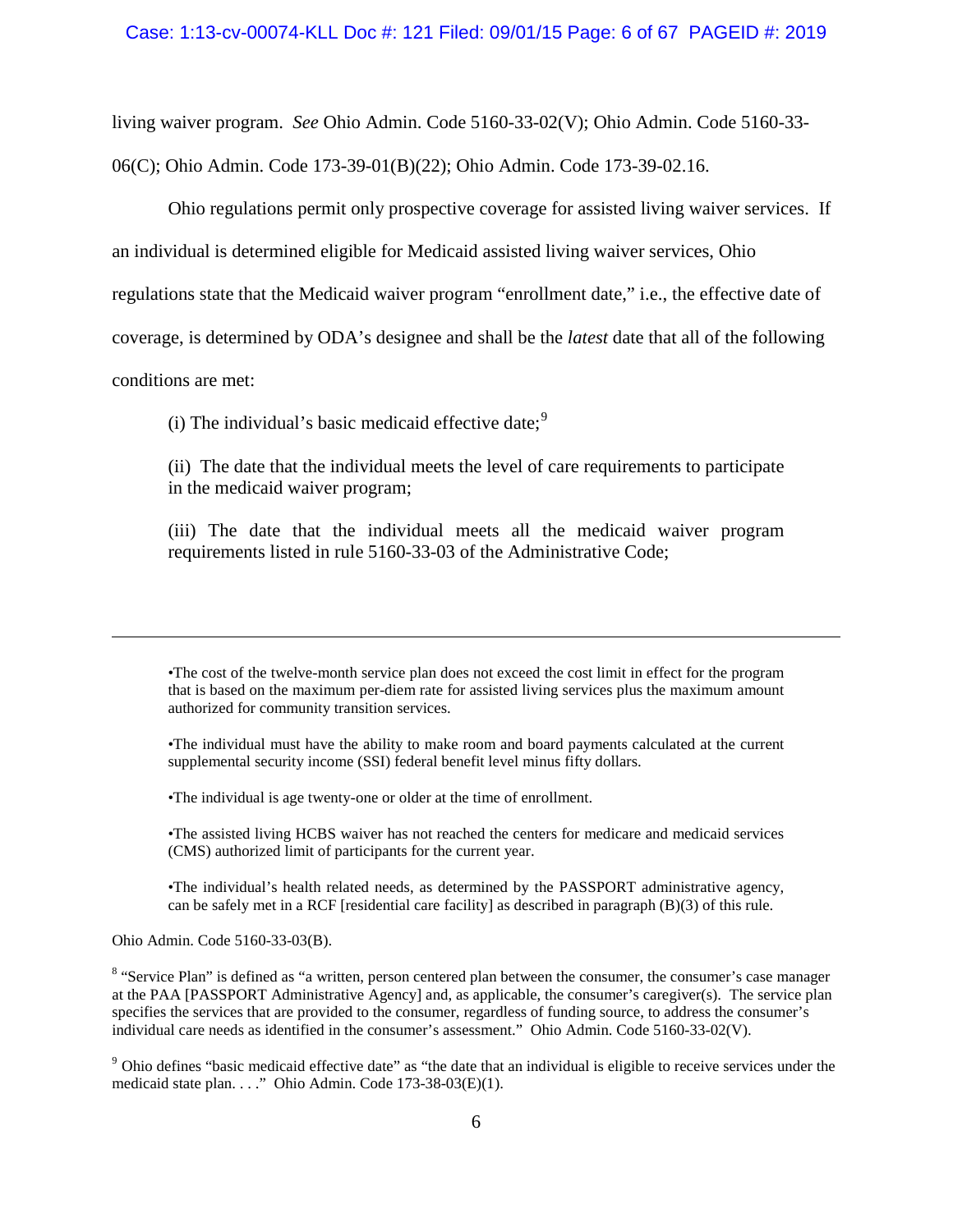(iv) The date that the individual has a service plan that is approved by ODA's designee and that includes at least one medicaid waiver service; and,

(v) The date that the individual resides in an ODA-certified residential care facility in an ODA-approved living unit.

Ohio Admin. Code  $173-38-03(C)(1)(b)$ . The "medicaid waiver program enrollment date for the medicaid-funded component of the assisted living program may differ from the basic medicaid effective date." Ohio Admin. Code  $173-38-03(C)(1)(d)$ . Ohio will not pay for supportive services rendered before ODA's designee determines the Medicaid waiver enrollment date. Ohio Admin. Code 173-38-03(C)(1)(c).

Ohio Admin. Code 173-38-03 was amended effective March 1, 2014, to change the effective date of enrollment to the latest date the individual met all the eligibility requirements for the assisted living waiver. Previously, at the time plaintiffs filed this lawsuit, the regulations based the enrollment date on the latter of: (1) the date that the ODA's designee determined the non-financial criteria were met; (2) the date that the county department of jobs and family services determined the financial criteria were met for basic Medicaid; or (3) the date the applicant became a resident of a qualified residential care facility. S*ee* 2014 Oh. Reg. Text 344942 (Feb. 18, 2014) (former Ohio Admin. Code 173-38-03). In other words, the effective date of coverage could not precede the actual date the determination of eligibility was physically processed (i.e., entered into the computer system) by either the ODA's designee or the county department of jobs and family services. Although the March 2014 amendment results in an earlier effective date for assisted living waiver benefits, coverage for assisted living waiver benefits remains prospective only. Coverage cannot begin before the date the last of the five requirements set forth in Ohio Admin. Code  $173-38-03(C)(1)(b)$  is met, such as the date on which the ODA's designee approves the service plan.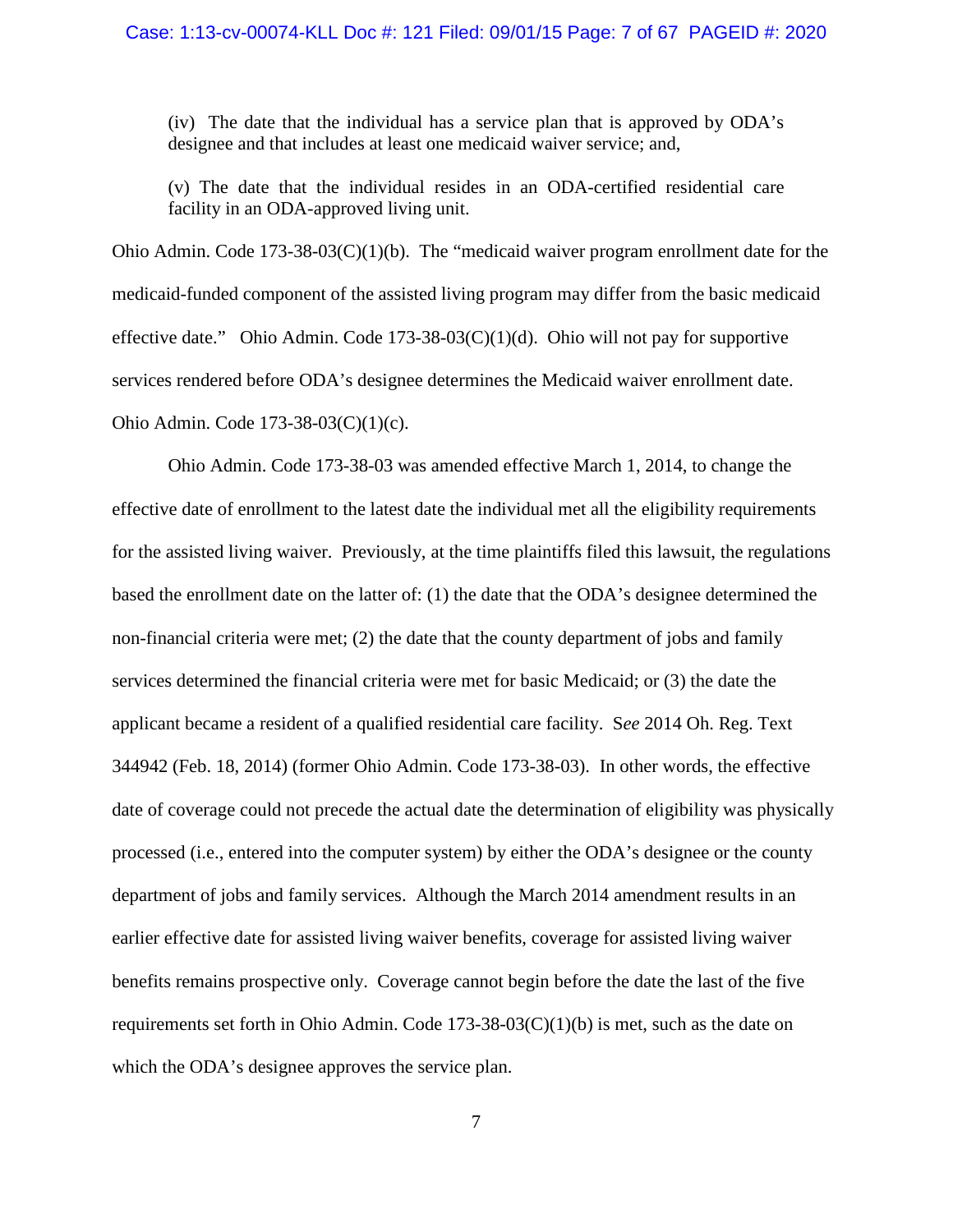# **III. RETROACTIVE COVERAGE UNDER FEDERAL MEDICAID LAW**

Plaintiffs allege that defendants improperly denied them retroactive Medicaid assisted living waiver benefits for up to three months prior to their applications in violation of federal law. Plaintiffs allege that defendants have administered the Ohio Medicaid program to provide prospective assisted living waiver services only from the date of "enrollment" in violation of the Medicaid Act, 42 U.S.C. § 1396a *et seq*.

The Medicaid Act requires that a state plan for medical assistance:

provide that in the case of any individual who has been determined to be eligible for medical assistance under the plan, such assistance will be made available to him for care and services included under the plan and furnished in or after the third month *before* the month in which he made application (or application was made on his behalf in the case of a deceased individual) for such assistance if such individual was (or upon application would have been) eligible for such assistance at the time such care and services were furnished.

42 U.S.C. § 1396a(a)(34) (emphasis added). The Act defines "medical assistance" as "payment

of part or all of the cost of the [covered] care and services . . . (if provided in or after the third

month before the month in which the recipient makes application for assistance . . .) for

individuals." 42 U.S.C. § 1396d(a). States are required "to make medical assistance available

for covered services provided to Medicaid recipients within the three months prior to the month

in which the recipient applied for Medicaid (known as the retroactive-coverage period), provided

that the recipient would have been eligible for Medicaid at the time the services were rendered."

*Schott v. Olszewski*, 401 F.3d 682, 686 (6th Cir. 2005) (citing 42 U.S.C. § 1396a(a)(34)). The

federal regulation governing retroactive coverage provides:

The agency must make eligibility for Medicaid effective no later than the third month before the month of application if the individual –

(1) Received Medicaid services, at any time during that period, of a type covered under the plan; and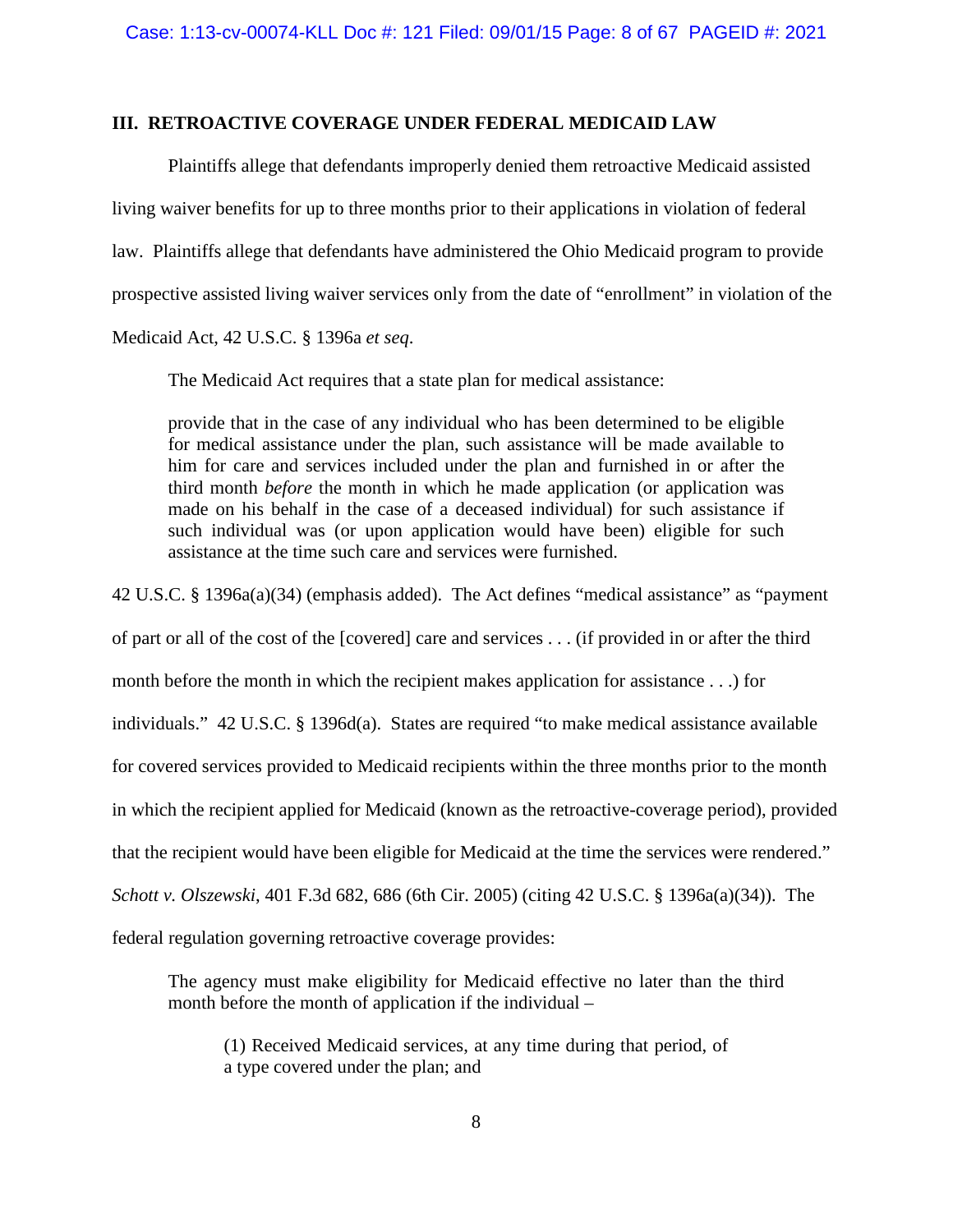(2) Would have been eligible for Medicaid at the time he received the services if he had applied (or someone had applied for him), regardless of whether the individual is alive when application for Medicaid is made.

42 C.F.R. § 435.915(a).

# **IV. THE CLAIMS OF THE NAMED PLAINTIFFS**

# **A. Betty Hilleger**

In 2008, when plaintiff Betty Hilleger was no longer able to live independently in her own home, she began living in an Ohio assisted living facility. She suffered from dementia, congestive heart failure, diabetes, and arthritis; she needed help bathing, dressing and walking; and she was susceptible to falling. She also needed assistance with both remembering to take and actually taking her medication. Mrs. Hilleger paid approximately \$4,300 per month (the private pay rate) for room and board and assisted living services. In 2012, after living for four years in the assisted living facility, Mrs. Hilleger had spent her life savings below the Ohio Medicaid asset limit of \$1,500. *See* Ohio Admin. Code § 5160:1-3-05.1(B)(10)(a) (\$1,500 limit for persons without spouses). On October 19, 2012, Mrs. Hilleger filed an application for the Ohio assisted living waiver program. Without the assisted living waiver, Mrs. Hilleger would have had to move into a nursing facility, but with the assisted living waiver she could remain in her familiar and less institutional assisted living setting.

On November 6, 2012, defendant ODA's waiver designee – the Council on Aging of Southwestern Ohio – assessed Mrs. Hilleger's need for care, developed her service plan, and determined that Mrs. Hilleger met the level of care requirements (i.e., would require the level of care provided in a hospital or nursing facility).

Mrs. Hilleger's financial eligibility remained to be determined. On January 3, 2013, defendant ODM's financial designee – the Hamilton County Department of Job and Family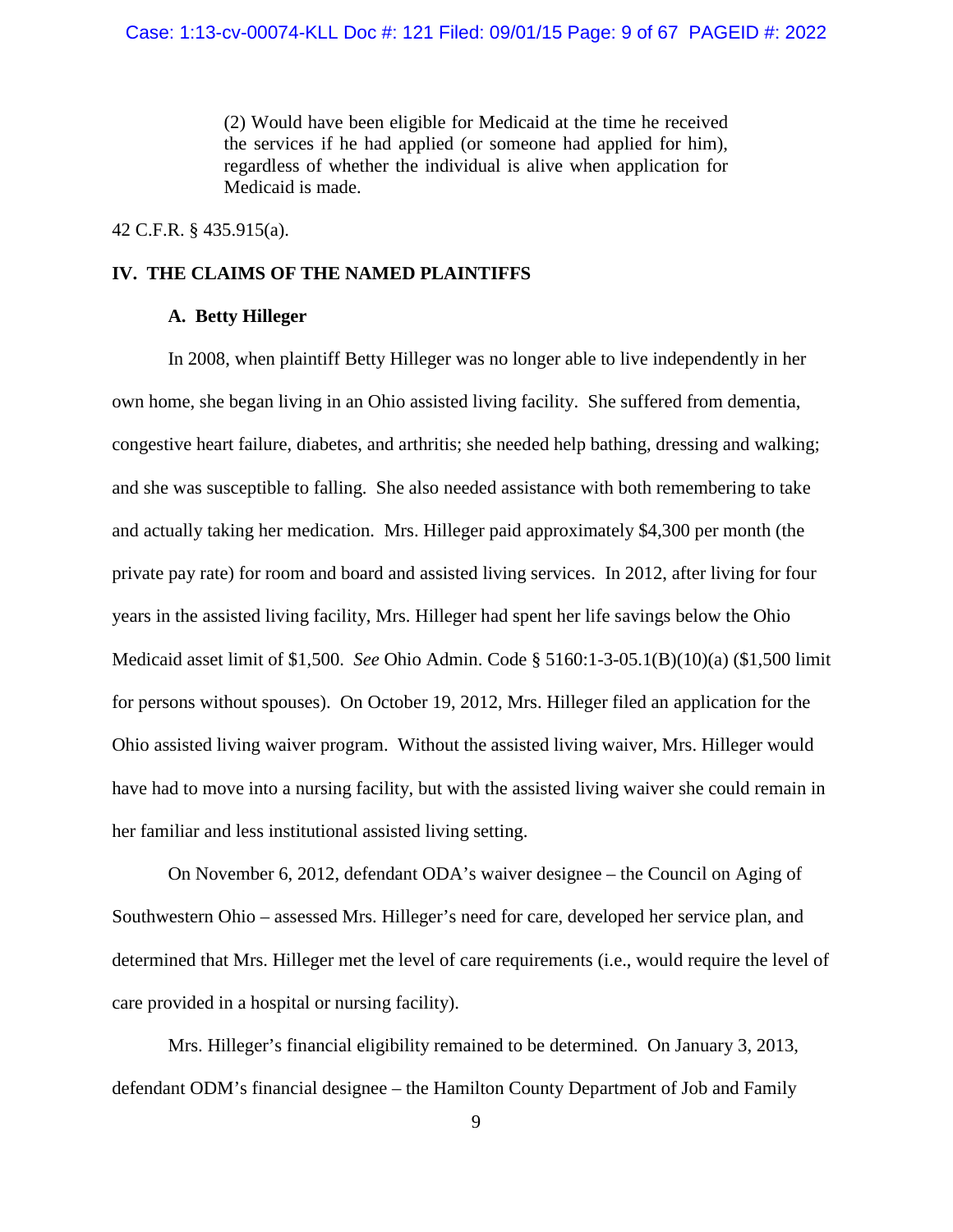# Case: 1:13-cv-00074-KLL Doc #: 121 Filed: 09/01/15 Page: 10 of 67 PAGEID #: 2023

Services – determined that Mrs. Hilleger met the financial eligibility standards and was eligible for basic Medicaid as of October 1, 2012.<sup>[10](#page-9-0)</sup> However, it deferred to ODA's waiver designee to determine the start date of assisted living waiver coverage. ODA's designee issued a notice that initiated assisted living waiver coverage effective January 1, 2013, the first day of the month that the county department of job and family services determined Mrs. Hilleger's financial eligibility under the version of Ohio Admin. Code 173-38-03 in effect at the time. Mrs. Hilleger's monthly financial responsibility was set at \$660 for room and board and \$1,725 for services, with the Ohio Medicaid program to cover the remaining service expenses.

Although Mrs. Hilleger met Ohio's Medicaid financial eligibility standards effective October 1, 2012, her assisted living waiver coverage did not begin until January 1, 2013, based on the Ohio Medicaid rules in effect at the time. While Mrs. Hilleger received retroactive basic Medicaid back to October 1 – a total of 92 days<sup>[11](#page-9-1)</sup> – she did not receive 92 days of assisted living waiver services. As Mrs. Hilleger's assets had been spent down below \$1,500, she was left with assisted living bills that she could not afford. To prevent the possibility of Mrs. Hilleger's eviction for nonpayment, <sup>[12](#page-9-2)</sup> Mrs. Hilleger's daughters paid the assisted living facility \$4,085.22 from their own funds. $^{13}$  $^{13}$  $^{13}$ 

<span id="page-9-0"></span> $10$  A state agency may make Medicaid eligibility effective on the first day of a month if the individual was eligible at any time during that month. 42 C.F.R. § 435.915(b). Ohio has adopted the "first day of the month" rule and has opted to begin Medicaid coverage the first day of the month if that individual meets all eligibility requirements. Ohio Admin. Code 5160:1-1-51(K)(1)(b). Thus, although Mrs. Hilleger applied for Medicaid on October 19, 2012, she was determined to be eligible for basic Medicaid effective October 1, 2012. (Doc. 89, Ex. 10).

<span id="page-9-1"></span> $11$  The 92 days cover October (31 days), November (30 days), and December (31 days).

<span id="page-9-2"></span><sup>&</sup>lt;sup>12</sup> *See* Ohio Rev. Code § 3721.13(A)(30) (right of residential care facility to evict for nonpayment).

<span id="page-9-3"></span> $<sup>13</sup>$  Under the newly revised regulations implemented in March 2014, the gap in assisted living waiver coverage</sup> would have been reduced to 37 days, from October 1, 2012 through November 6, 2012 – the time between the date on which Mrs. Hilleger met the financial eligibility requirements and the date on which her service plan was approved.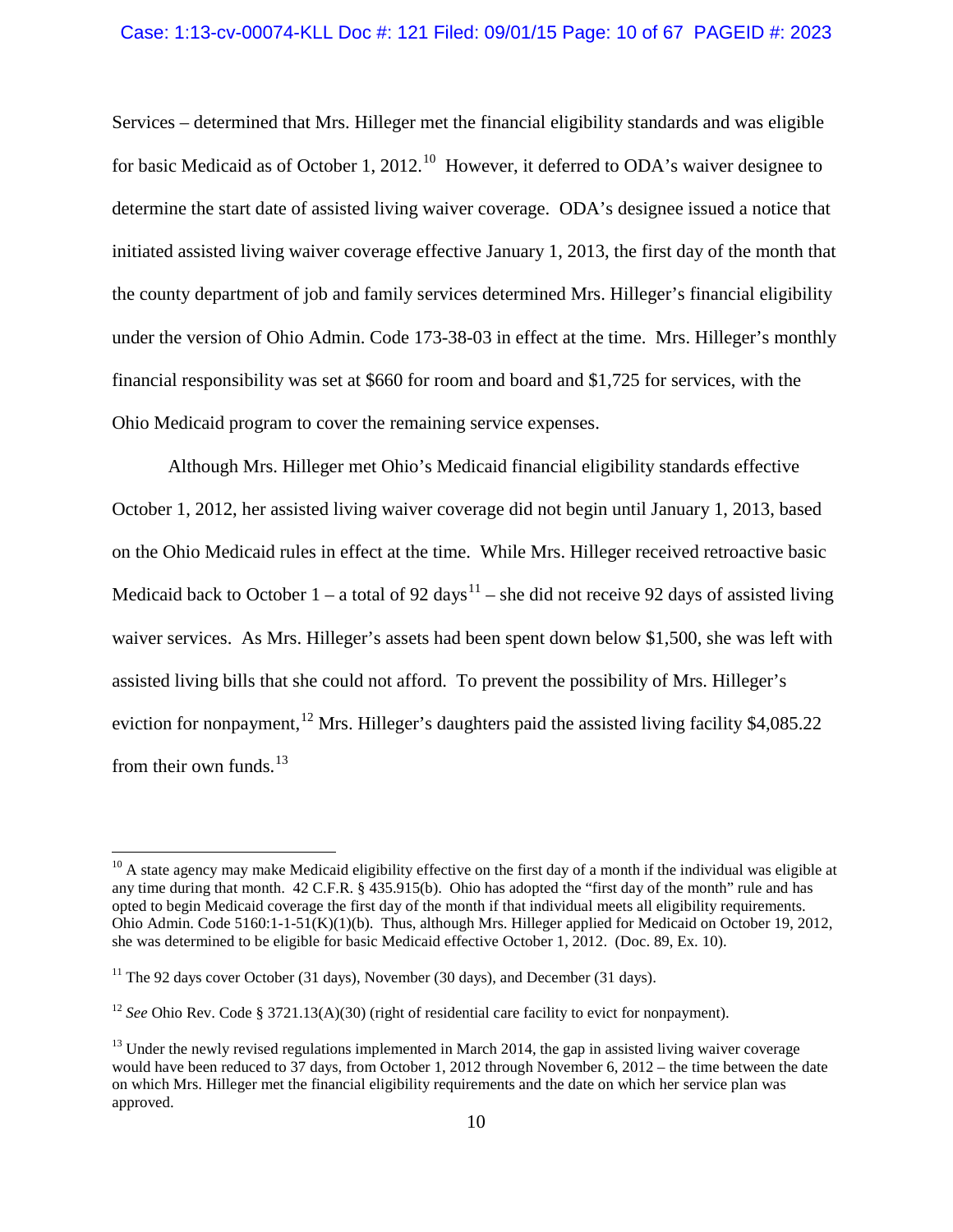Mrs. Hilleger and her authorized representatives were notified of Mrs. Hilleger's date of enrollment in the Medicaid assisted living waiver program, her basic Medicaid effective date, and her patient liability amount. The notice also informed Mrs. Hilleger and her authorized representatives that she could request a state hearing to challenge the determinations. Neither Mrs. Hilleger nor her authorized representatives requested a state hearing challenging Mrs. Hilleger's date of enrollment in the assisted living waiver program.

Mrs. Hilleger died on September 19, 2013. On October 28, 2013, Kathryn Price was appointed the executor of Mrs. Hilleger's estate.

## **B. Geraldine Saunders**

On June 25, 2012, named plaintiff Geraldine Saunders moved from a nursing home to an ODA certified assisted living facility in Ironton, Ohio. Mrs. Saunders could no longer live safely on her own: she had stress fractures and she suffered from increasing dementia and incontinence. She required a walker or wheelchair for mobility.

That same date, Mrs. Saunders applied for Ohio Medicaid assisted living waiver benefits; ODA's designee completed Mrs. Saunders' level of care assessment; and ODA's designee developed her initial plan of care at the nursing home where she was then residing. Because Mrs. Saunders had moved to an ODA certified assisted living facility, ODA's designee contacted Mrs. Saunders' doctor and received verbal approval for her level of care on June 26, 2012.

On July 18, 2012, the county department of job and family services determined that Mrs. Saunders met the financial criteria for basic Medicaid. Defendants represent that her effective date for basic Medicaid was June 1, 2012.<sup>14</sup> (Doc. 120 at 4). The effective date for the assisted

<span id="page-10-0"></span> $14$  Although a state hearing decision indicates that Mrs. Saunders was resource ineligible for Medicaid in June 2012, which would make her eligibility date for basic Medicaid July 1, 2012, defendants have represented to the Court that their records show Mrs. Saunders was eligible for basic Medicaid on June 1, 2012. (Doc. 120 at 4). It is undisputed that Mrs. Saunders was approved for the assisted living waiver program effective July 18, 2012.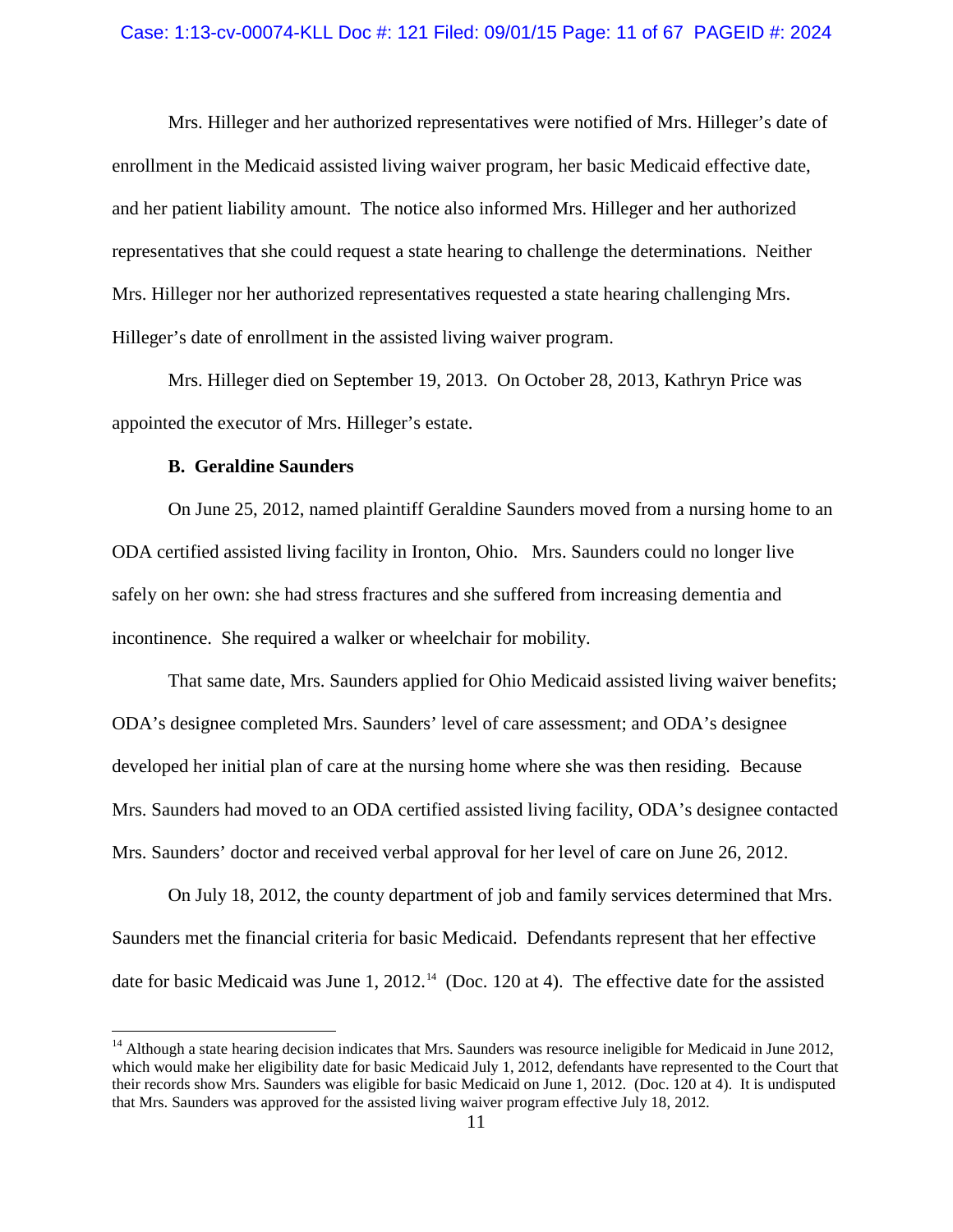## Case: 1:13-cv-00074-KLL Doc #: 121 Filed: 09/01/15 Page: 12 of 67 PAGEID #: 2025

living waiver program, however, was July 18, 2012 – the date that the county department of job and family services determined her basic Medicaid eligibility in accordance with then-existing Ohio Medicaid rules.<sup>[15](#page-11-0)</sup> As a result, Mrs. Saunders owed the assisted living facility \$2,292 for the uncovered period from July 1 to July 18, 2012. (Doc. 80, Price Decl.,  $\P$  3-4).

Mrs. Saunders and her authorized representatives were notified of Mrs. Saunders' date of enrollment in the assisted living waiver program.<sup>16</sup> The notice also informed Mrs. Saunders and her authorized representatives that she could request a state hearing to challenge this determination. Mrs. Saunders and her authorized representatives did not request a state hearing regarding the effective date of her eligibility for assisted living waiver benefits. However, they subsequently requested a hearing seeking reimbursement for patient liability in the amount of \$2,292, which Mrs. Saunders' daughter paid to the assisted living facility to prevent the facility from evicting Mrs. Saunders for nonpayment. Mrs. Saunders' daughter paid the \$2,292 herself in order to ensure Mrs. Saunders' continued residence in the assisted living facility and to prevent her from returning to the nursing home. *Id*.

On December 11, 2012, Mrs. Saunders was transferred from the assisted living facility to a nursing home. On February 28, 2013, Mrs. Saunders was disenrolled from the assisted living waiver program because she had been in the nursing home since December 11, 2012*.* 

## **V. DEFENDANTS' ASSERTED DEFENSES**

 $\overline{a}$ 

Defendants raise several defenses that they contend bar plaintiffs' recovery in this case.

Defendants allege that the Eleventh Amendment bars plaintiffs' claims seeking retroactive relief.

<span id="page-11-0"></span><sup>&</sup>lt;sup>15</sup> Under the newly revised regulations implemented in March 2014, Mrs. Saunders enrollment date could have been effective on June 25, 2012, the date her service plan was approved, if all other eligibility requirements were met.

<span id="page-11-1"></span> $16$  The notice is somewhat confusing and states that assisted living waiver benefits "start 08/02/2012. You will get benefits for 07/2012, and each month after that." (Doc. 89, Ex. 10, Plaintiffs' Admns. Ex. B).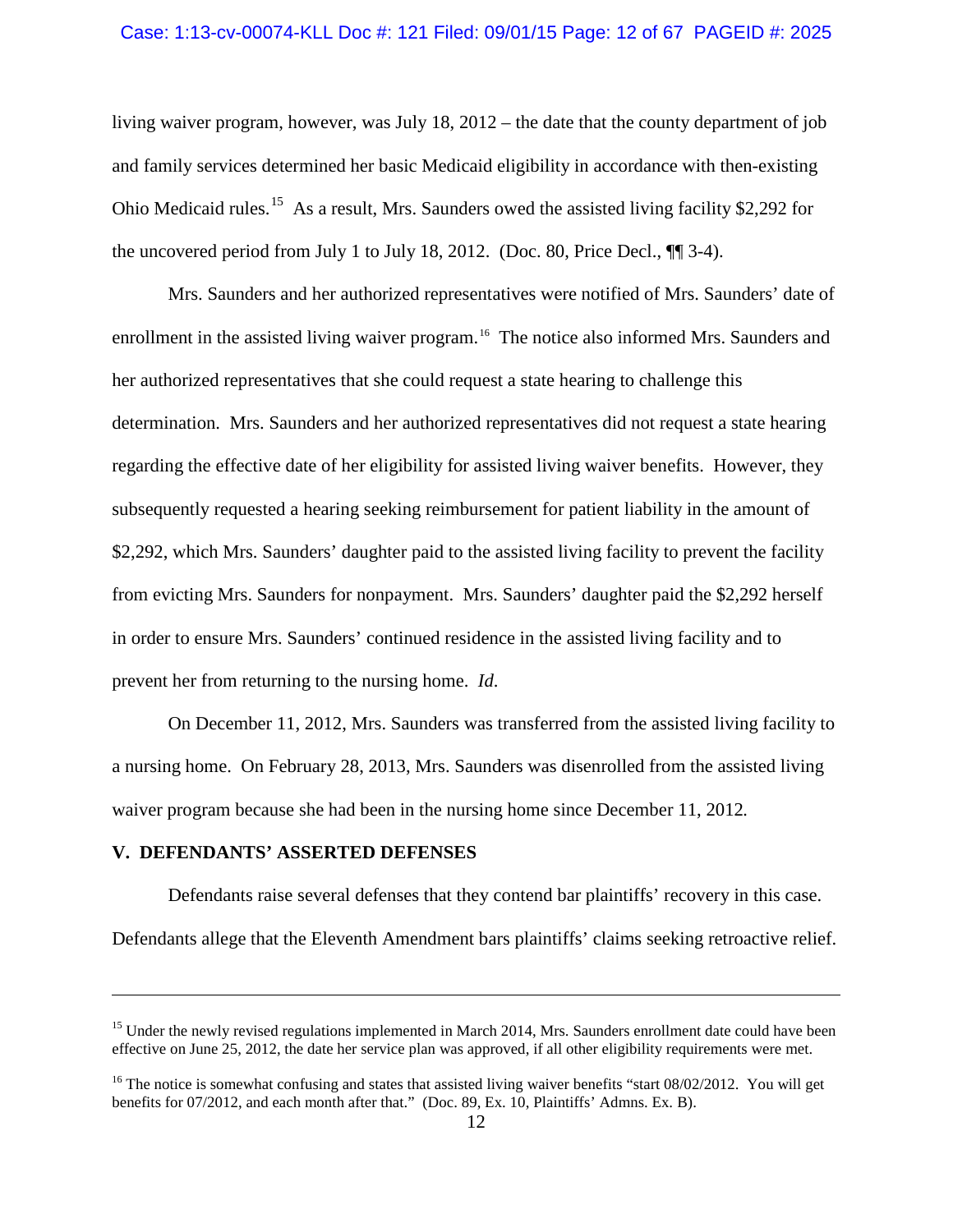They also allege that neither plaintiff has standing to obtain prospective injunctive or declaratory relief. Defendants further contend that plaintiff Hilleger's § 1983 claims do not survive her death and plaintiff Saunders' § 1983 claims are moot. As these issues are potentially dispositive, the Court will address them before reaching the merits of plaintiffs' claims.

# **A. Eleventh Amendment**

Generally, the Eleventh Amendment to the United States Constitution bars suit against a State or its agencies or departments in federal court regardless of the nature of the relief sought. *Seminole Tribe of Florida v. Florida*, 517 U.S. 44, 58 (1996); *Pennhurst State School v. Halderman*, 465 U.S. 89, 100 (1984); *Alabama v. Pugh*, 438 U.S. 781, 782 (1978); *Edelman v. Jordan*, 415 U.S. 651, 663 (1974). An exception to the Eleventh Amendment bar prohibiting suit in federal court against a State applies where the plaintiff seeks prospective injunctive relief to compel state officials to comply with federal law. *See Ex parte Young*, 209 U.S. 123 (1908). *See also S & M Brands, Inc. v. Cooper*, 527 F.3d 500, 507 (6th Cir. 2008). Under *Ex parte Young*, "a federal court, consistent with the Eleventh Amendment, may enjoin state officials to conform their future conduct to the requirements of federal law." *Quern v. Jordan*, 440 U.S. 332, 337 (1979). "A court may enter a prospective injunction that costs the state money, but only if the monetary impact is ancillary, *i.e.,* not the primary purpose of the suit." *Barton v. Summers*, 293 F.3d 944, 950 (6th Cir. 2002) (citing *Edelman*, 415 U.S. at 668). *See also Quern*, 440 U.S. at 349 (order requiring notice relief that was ancillary to prospective injunction enjoining ongoing violation of federal law did not violate the Eleventh Amendment); *Milliken v. Bradley*, 433 U.S. 267, 289-90 (1977) (injunction requiring state to expend funds to provide education programs to remedy racial discrimination was ancillary to non-compensatory goal not barred by the Eleventh Amendment). However, an injunction ordering retroactive benefits for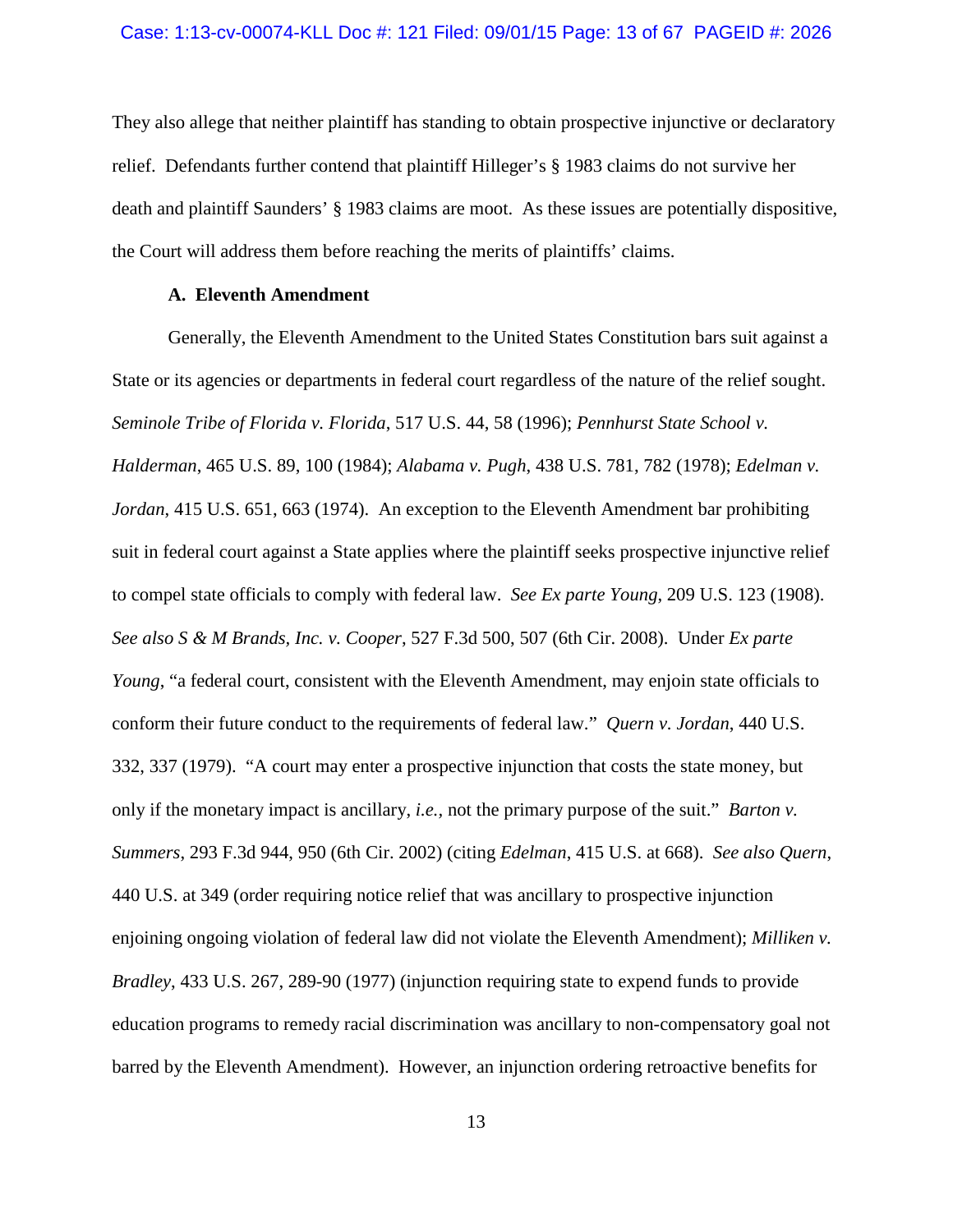#### Case: 1:13-cv-00074-KLL Doc #: 121 Filed: 09/01/15 Page: 14 of 67 PAGEID #: 2027

past violations of federal law is prohibited by the Eleventh Amendment, *Edelman*, 415 U.S. at 666-69, as is "notice relief" where there is no *ongoing* violation of federal law to be enjoined. *Green v. Mansour*, 474 U.S. 64, 71, 74 (1985). "Notice relief" is not an independent form of relief and must be "ancillary to the grant of some other appropriate relief that can be 'noticed,'" such as an injunction compelling a State to conform its practices to federal law. *Green*, 474 U.S. at 71. Thus, where a change in federal law during the course of the litigation moots the plaintiffs' claim for injunctive relief, there is no continuing violation of federal law to enjoin and notice relief is impermissible. *Id*.

In this case, defendants argue that all of plaintiffs' claims are barred by the Eleventh Amendment because plaintiffs seek retroactive relief. Defendants assert that plaintiffs are asking the Court to backdate their enrollment in the assisted living waiver program or to require that defendants provide them with hearings to challenge their past enrollment dates, which are forms of relief prohibited under the Eleventh Amendment. (Doc. 89 at 11, citing First Am. Complaint at ¶¶ D-F). Defendants also argue that to the extent plaintiffs contend the notice relief they seek is ancillary to a prospective injunction, they are not entitled to ancillary relief because there is no ongoing violation of law to justify the requisite injunctive relief. (*Id*. at 12).

Plaintiffs dispute defendants' characterization of the relief they seek. Plaintiffs deny they are seeking an award of damages; rather, they assert they are seeking prospective relief that includes: (1) declarations that defendants are in violation of the Medicaid Act and the Due Process Clause; (2) a prohibition on future denials of Medicaid assisted living waiver coverage to otherwise eligible plaintiffs for up to three months prior to the month of application; and (3) the provision of notice and an opportunity for a hearing for potentially eligible class members.

14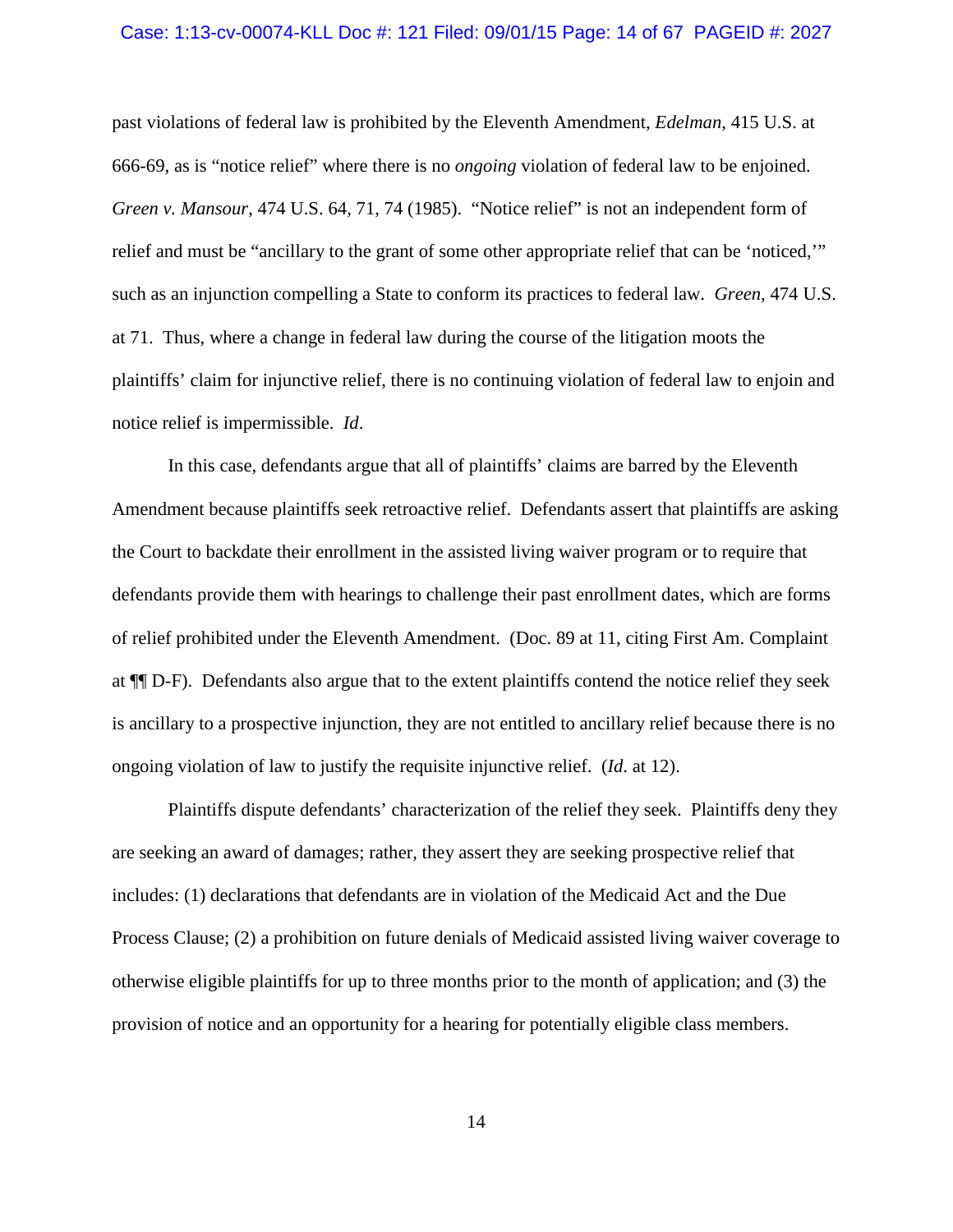## Case: 1:13-cv-00074-KLL Doc #: 121 Filed: 09/01/15 Page: 15 of 67 PAGEID #: 2028

(Doc. 102 at 16). Plaintiffs assert each form of relief they seek is prospective in nature because there is an ongoing violation of federal law. (*Id*.).

The declaratory and injunctive relief plaintiffs seek is not barred by the Eleventh Amendment. Plaintiffs request (1) a declaration that defendants are violating federal law, and (2) the entry of a permanent injunction requiring defendants to conform their eligibility determinations for assisted living waiver benefits to the federal requirement that Medicaid benefits be provided "in or after the third month before the month in which [the applicant] made application" if all other requirements are met.  $42$  U.S.C. § 1396a(a)(34).<sup>[17](#page-14-0)</sup> If plaintiffs succeed on the merits of their claims, they would be entitled to the declaration and injunction they seek as both are prospective forms of relief that are not barred by the Eleventh Amendment. *Quern*, 440 U.S. at 337.

In addition to declaratory and injunctive relief, plaintiffs seek notice relief. In their reply memorandum, plaintiffs seek to clarify the notice relief sought in paragraph F of the First Amended Complaint<sup>[18](#page-14-1)</sup> to be consistent with their position in their opposition memorandum to

<span id="page-14-0"></span> $17$  Plaintiffs' First Amended Complaint seeks a declaratory judgment that:

i. Defendants' failure to grant retroactive eligibility for the Medicaid AL [assisted living] Waiver violates 42 U.S.C. § 1396a(a)(3), (a)(8), and (a)(34), and implementing regulations 42 C.F.R. §§ 431.205, 431.206, 435.915, and 435.930(a)-(b);

ii. Defendants' failure to notify applicants that they are being denied coverage for months in which they met eligibility requirements, violates the due process clause of the Fourteenth Amendment of the United States Constitution. . . .

<sup>(</sup>Doc. 56 at 14-15). The First Amended Complaint also seeks "a permanent injunction enjoining Defendants from denying Plaintiffs eligibility for the Medicaid AL Waiver for months in which they are determined to meet eligibility standards, for as early as three months prior to the month in which an application is made." (*Id.* at 15).

<span id="page-14-1"></span> $18$  The portions of the First Amended Complaint plaintiffs seek to amend request that the Court:

E. Enter an order requiring Defendants to identify and provide written notice to Plaintiffs and all class members that their Medicaid AL Waiver coverage will begin in the month in which they meet all eligibility criteria, up to three months prior to the month of application;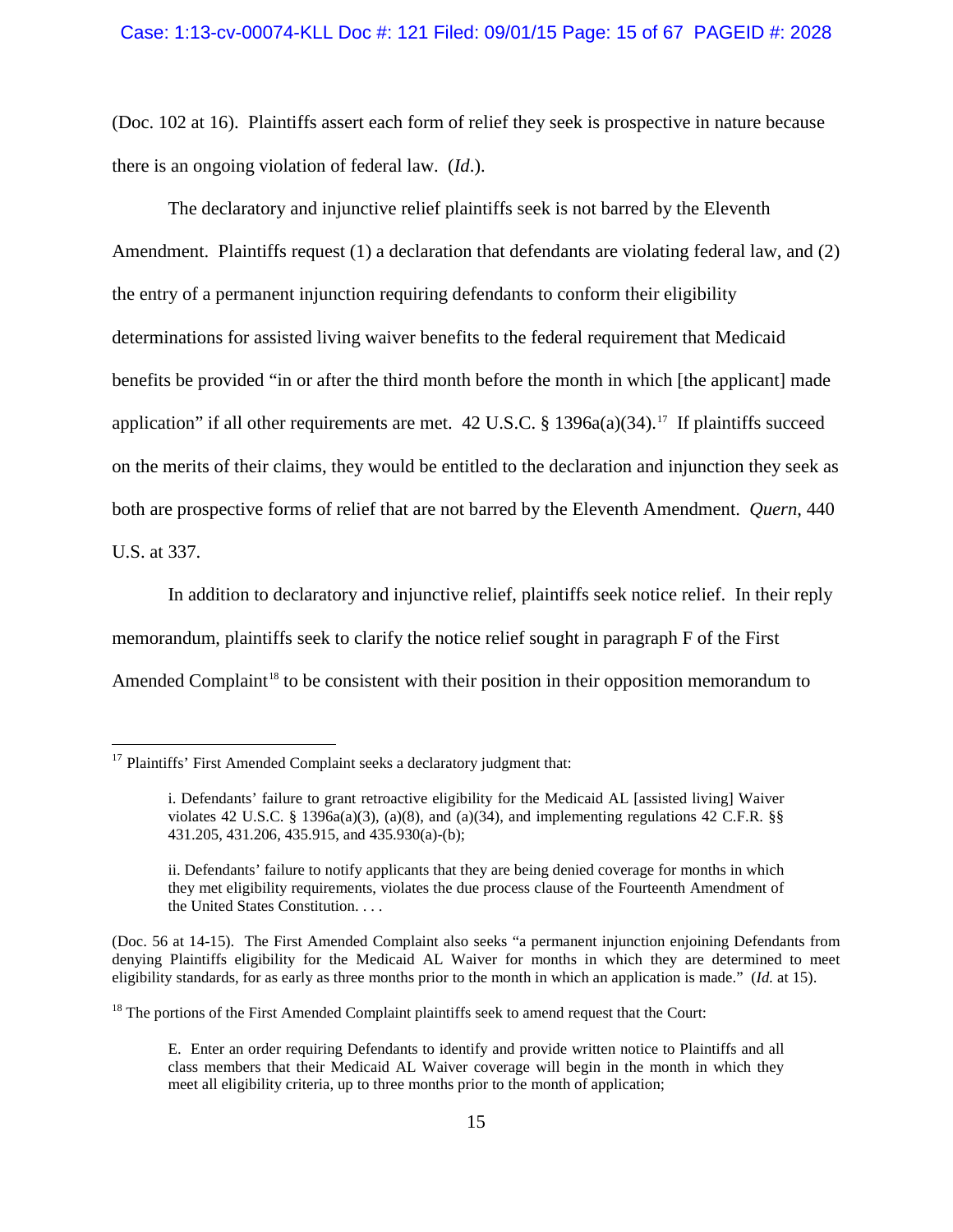## Case: 1:13-cv-00074-KLL Doc #: 121 Filed: 09/01/15 Page: 16 of 67 PAGEID #: 2029

defendants' motion for summary judgment. (Doc. 102 at 16-17). They propose the following amended notice relief:

Enter an order requiring Defendants to identify and provide written notice to Plaintiffs and all class members that their Medicaid AL Waiver coverage will begin on the first day of the month in which they meet all eligibility criteria, up to three months prior to the month of application, with a notice advising them of the state administrative procedure, compliant with due process requirements, available if they desire to have Defendants determine whether or not they may be eligible for additional days of Medicaid AL Waiver coverage.

(Doc. 112 at 11). At the oral argument in this case, plaintiffs requested that their complaint be amended to clarify the notice relief they are seeking. Defendants oppose an amendment of the complaint and argue that plaintiffs' request, made in reply to a motion for summary judgment, is improper.

In deciding whether to grant a motion to amend pursuant to Fed. R. Civ. P. 15(a), a court should consider factors including: undue delay in filing, lack of notice to the opposing party, bad faith by the moving party, repeated failure to cure deficiencies by previous amendments, undue prejudice to the opposing party, and futility of amendment. *Brumbalough v. Camelot Care Ctrs., Inc*., 427 F.3d 996, 1001 (6th Cir. 2005). All of these factors weigh in favor of permitting the clarification to the notice relief that plaintiffs seek. The notice relief, as clarified, is consistent with the declaratory and injunctive relief plaintiffs seek. It essentially combines the relief sought in paragraphs E and F of the amended complaint and eliminates the request that defendants

(Doc. 56 at 15).

 $\overline{a}$ 

F. Require Defendants to identify all class members whose coverage did not begin in the first month in which all eligibility requirements were met (up to three months prior to the month of application), redetermine their eligibility for the Medicaid AL Waiver with coverage beginning on the first day of the month in which all eligibility criteria were met, and provide written notice and the opportunity for a fair hearing of the redetermination to all such identified class members, with the notice explaining the reasoning for setting the month in which coverage starts. . . .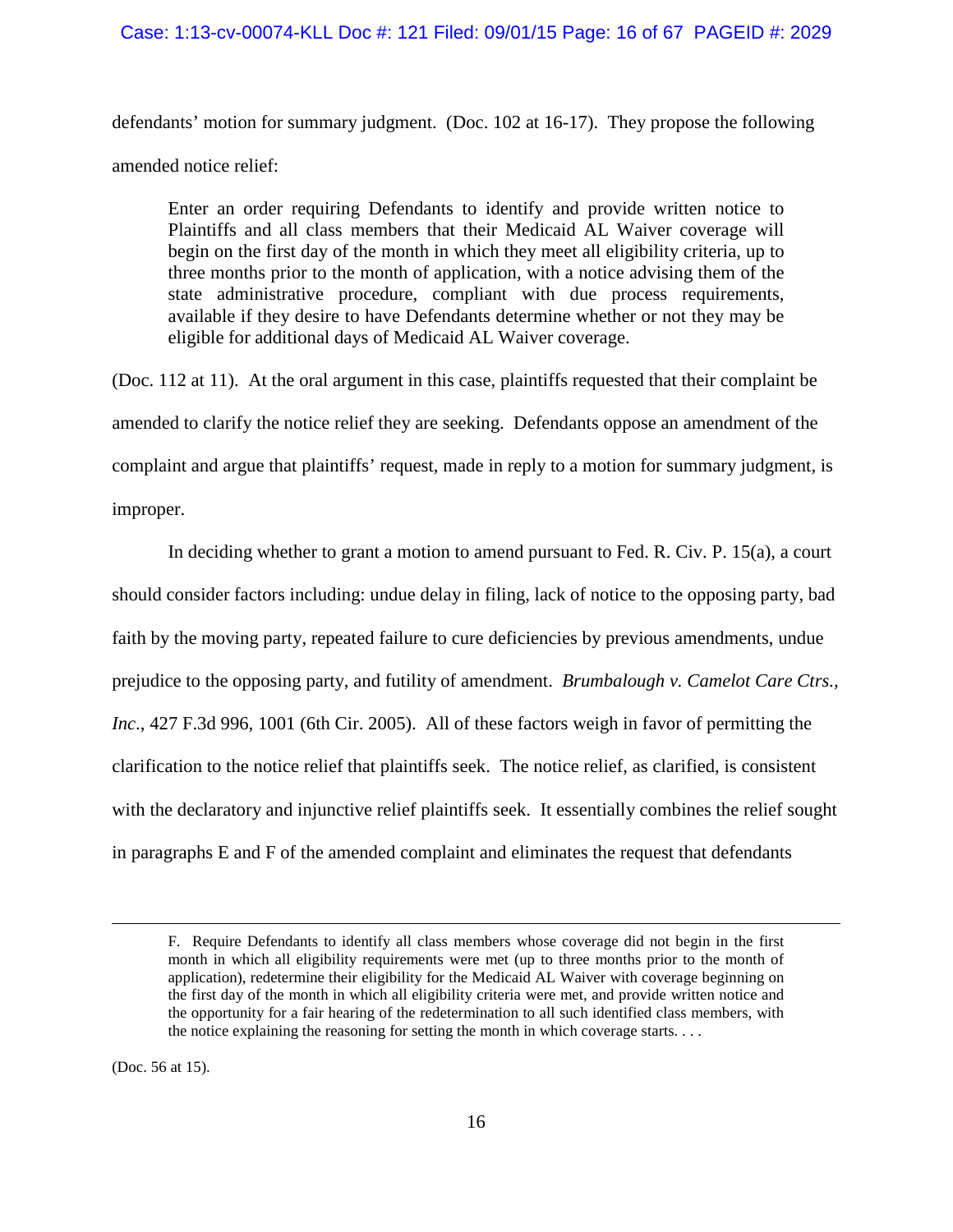## Case: 1:13-cv-00074-KLL Doc #: 121 Filed: 09/01/15 Page: 17 of 67 PAGEID #: 2030

affirmatively redetermine eligibility for assisted living waiver benefits.[19](#page-16-0) Plaintiffs have consistently sought a court order compelling the State of Ohio to comply with federal law and defendants have been on notice of this. The Court finds no undue delay in filing or bad faith on the part of plaintiffs. Defendants have not demonstrated they will be unduly prejudiced by the amendment. Plaintiffs are not asserting a new claim that would require the parties to expend additional resources to conduct discovery. Nor does the amended notice relief change the nature of this action. Finally, for the reasons discussed below, amendment of the requested notice relief would not be futile.

The revised notice relief plaintiffs seek would advise individuals of the administrative process for determining whether they may be eligible for additional assisted living waiver benefits for up to three months prior to the month of application. The clarified notice relief would not be barred by the Eleventh Amendment as this notice relief is similar to the notice ultimately approved by the Supreme Court in *Quern* that advised class members "there are state administrative procedures available by which they may receive a determination of whether they are entitled to past welfare benefits." *Quern*, 440 U.S. at 334. Such notice relief would be ancillary to the prospective injunctive relief ordered by the Court and would do "nothing other than inform a diverse and partially victorious class concerning the extent of the judgment in its favor . . . and that the federal courts could do no more for them," without any suggestion that the notice would bind state officials in any way. *Green*, 474 U.S. at 71 (citing *Quern*, 440 U.S. at 349). As amended, there is nothing in the notice relief sought by plaintiffs that poses an

<span id="page-16-0"></span><sup>&</sup>lt;sup>19</sup> An order that would require defendants to "redetermine" plaintiffs' eligibility for Medicaid assisted living waiver benefits (Doc. 56 at 15, First Amended Complaint,  $\P$ F) is the type of relief barred by the Eleventh Amendment. Such relief would be similar to the District Court's notice in *Quern* informing individual class members that they were wrongfully denied benefits in a particular amount and providing a returnable form for filing claims with the appropriate state agency. This form of relief would "effectively result in a federal adjudication of state liability for past violations of federal law" in violation of the Eleventh Amendment. *Green*, 474 U.S. at 70 (citing *Quern*, 440 U.S. 332).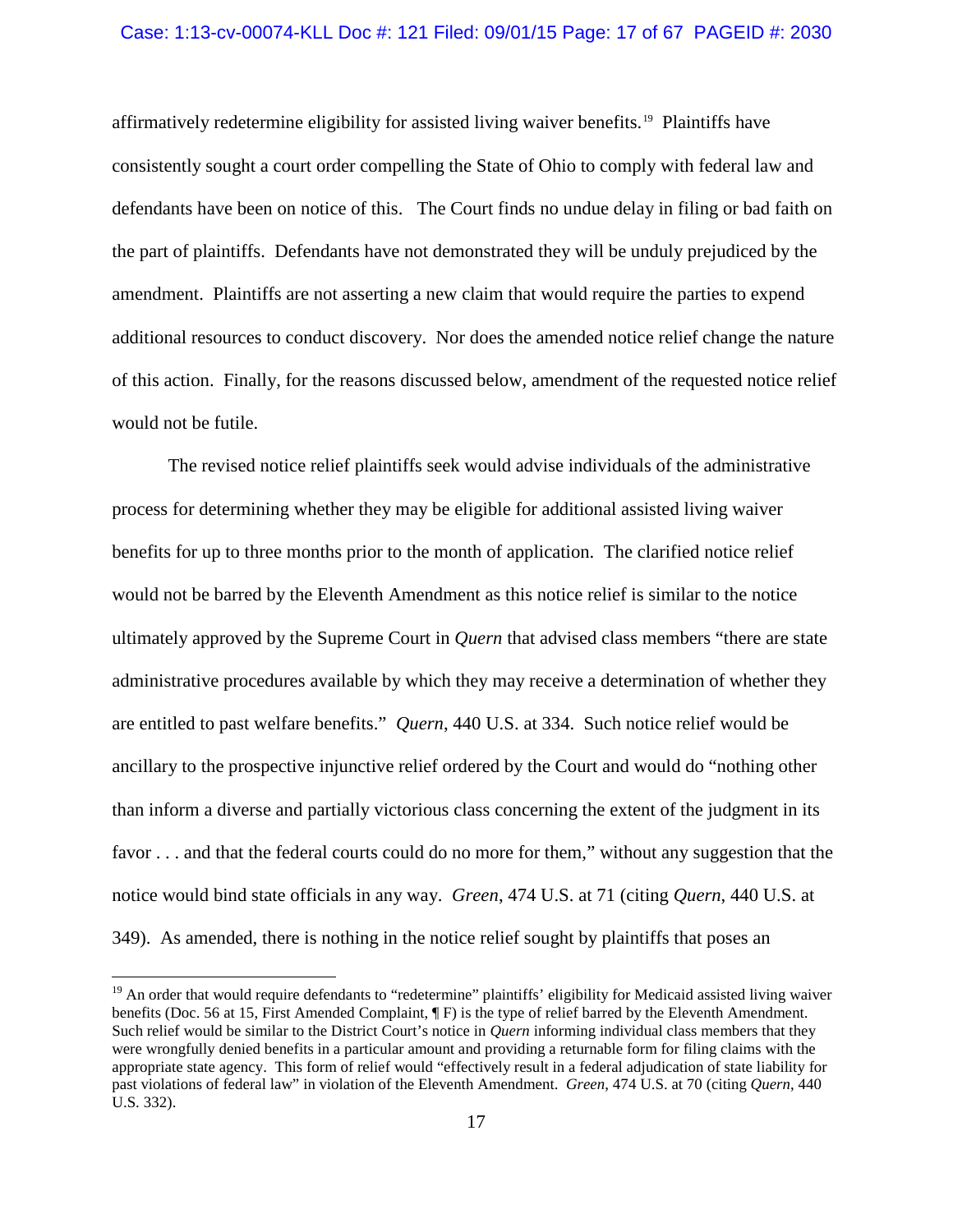Eleventh Amendment bar to the adjudication of plaintiffs' claims in this matter.<sup>[20](#page-17-0)</sup> Therefore, the Court grants plaintiffs' request to amend the complaint to specify the revised notice relief. The Court will not dismiss plaintiffs' claims as barred by the Eleventh Amendment.

# **B. Standing**

Standing is a "threshold question in every federal case, determining the power of the court to entertain the suit." *Senter v. General Motors Corp.*, 532 F.2d 511, 516 (6th Cir. 1976) (quoting *Warth v. Seldin*, 422 U.S. 490, 498 (1975)). "In its constitutional dimension, standing imports justiciability . . . [where] the plaintiff has made out a 'case or controversy' between himself and the defendant within the meaning of Article III." *Id*. at 516-17; *see also United States v. Van*, 931 F.2d. 384 (6th Cir. 1991). A "case or controversy" is a personal stake in the outcome. *City of Los Angeles v. Lyons*, 461 U.S. 95, 101-02 (1983). The Supreme Court has set forth the following test for standing:

First, the plaintiff must have suffered an "injury in fact" – an invasion of a legally protected interest which is (a) concrete and particularized . . . and (b) "actual or imminent, not 'conjectural' or 'hypothetical'." . . . Second, there must be a causal connection between the injury and the conduct complained of – the injury has to be "fairly . . . trace [able] to the challenged action of the defendant, and not . . . th[e] result [of] the independent action of some third party not before the court." . . . Third, it must be "likely," as opposed to merely "speculative," that the injury will be "redressed by a favorable decision."

*Lujan v. Defenders of Wildlife*, 504 U.S. 555, 560-61 (1992) (citations omitted). "Standing to bring suit must be determined at the time the complaint is filed." *Smith v. Jefferson County Bd. of Sch. Comm'rs*, 641 F.3d 197, 206 (6th Cir. 2011) (citing *Lynch v. Leis*, 382 F.3d 642, 647 (6th Cir. 2004)).<sup>[21](#page-17-1)</sup>

<span id="page-17-0"></span> $20$  Defendants argue that notice relief is not available because there is no "ongoing violation." This argument goes to the merits of plaintiffs' claims and is not properly resolved in connection with the Eleventh Amendment defense. 21 Defendants contend that plaintiffs may not rely on evidence related to putative class members to establish

<span id="page-17-1"></span>standing in this case or in resolving the motions for summary judgment. (Doc. 104 at 2-3). The Court has considered the claims and circumstances of only the named plaintiffs in these regards.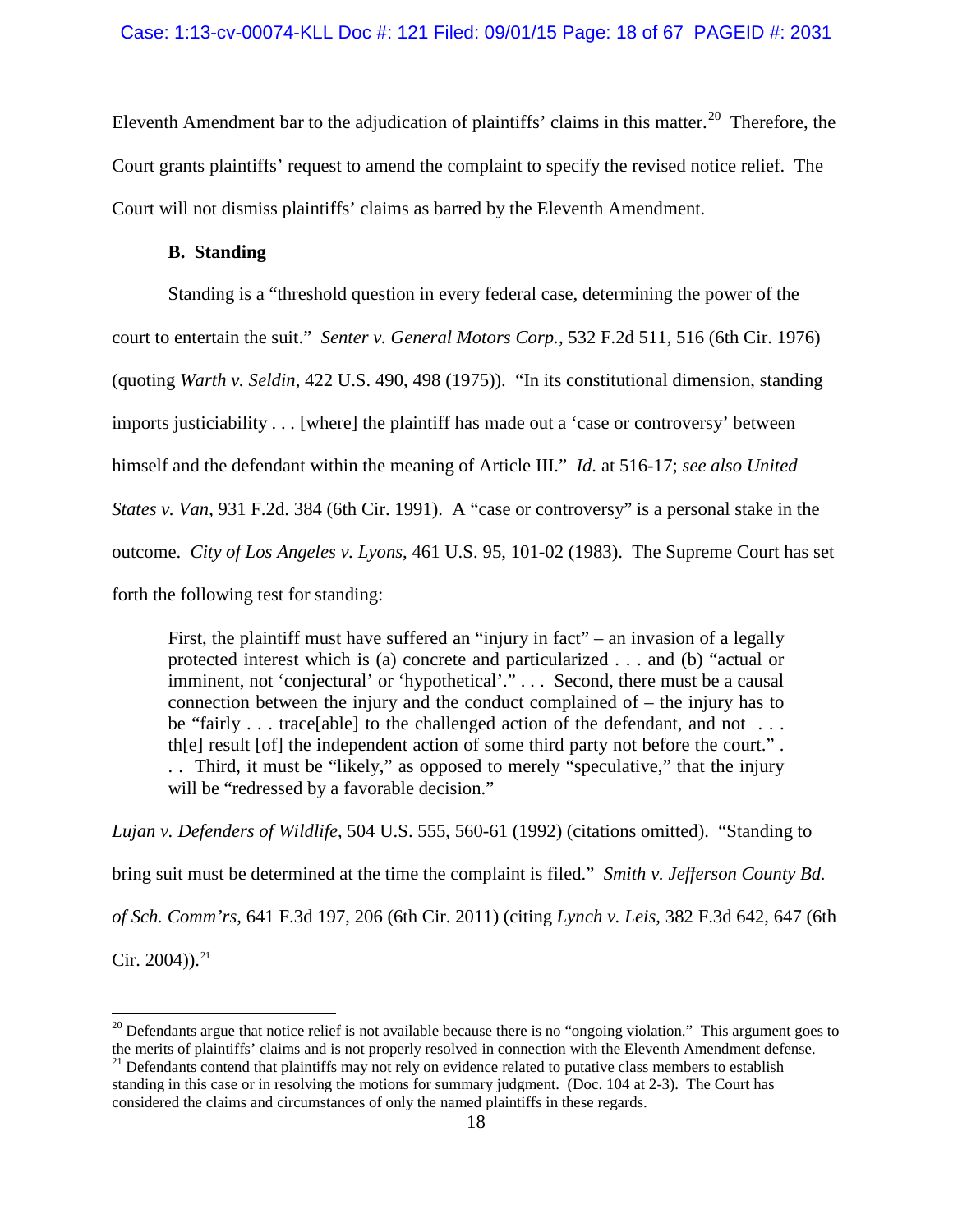#### Case: 1:13-cv-00074-KLL Doc #: 121 Filed: 09/01/15 Page: 19 of 67 PAGEID #: 2032

There is no question that both named plaintiffs meet the first and second prongs of *Lujan* for standing. Both suffered an injury in fact that was causally related to the actions of defendants. The defendants' determinations of eligibility for the assisted living waiver program granted prospective-only benefits. Under Ohio's rules, neither plaintiff was potentially eligible for retroactive coverage for up to three months prior to their applications.

Nevertheless, defendants contend that neither plaintiff has standing to obtain prospective injunctive or declaratory relief because neither Mrs. Hilleger nor Mrs. Saunders is currently receiving assisted living waiver benefits. Defendants assert that the named plaintiffs cannot establish the redressability prong of *Lujan*'s standing test because Mrs. Hilleger is deceased and Mrs. Saunders was no longer living in an assisted living waiver facility at the time the complaint was filed.<sup>22</sup> Defendants argue that the named plaintiffs are unable to demonstrate that their claimed injuries will be redressed by a favorable decision. (Doc. 89 at 12, citing *Lujan*, 540 U.S. at 560-61). Defendants raise five arguments in support of their standing defense.

First, defendants contend that the retroactive relief each plaintiff seeks is barred by the Eleventh Amendment. (Doc. 89 at 13).For the reasons stated above, the Eleventh Amendment does not bar the prospective injunctive relief sought by plaintiffs.

Second, defendants argue that plaintiffs lack standing to obtain prospective injunctive or declaratory relief because there is no "ongoing" violation that can be redressed by the relief plaintiffs seek. (Doc. 89 at 12, citing *Green*, 474 U.S. at 67-68). In *Green*, the Supreme Court held that the Eleventh Amendment prohibited either "notice relief" or a declaration that state officials had violated federal law in the past where the federal statute in question had been

<span id="page-18-0"></span> $^{22}$  Mrs. Saunders was not disenrolled from the assisted living waiver program until after the complaint was filed. (Doc. 89, Ex. 11).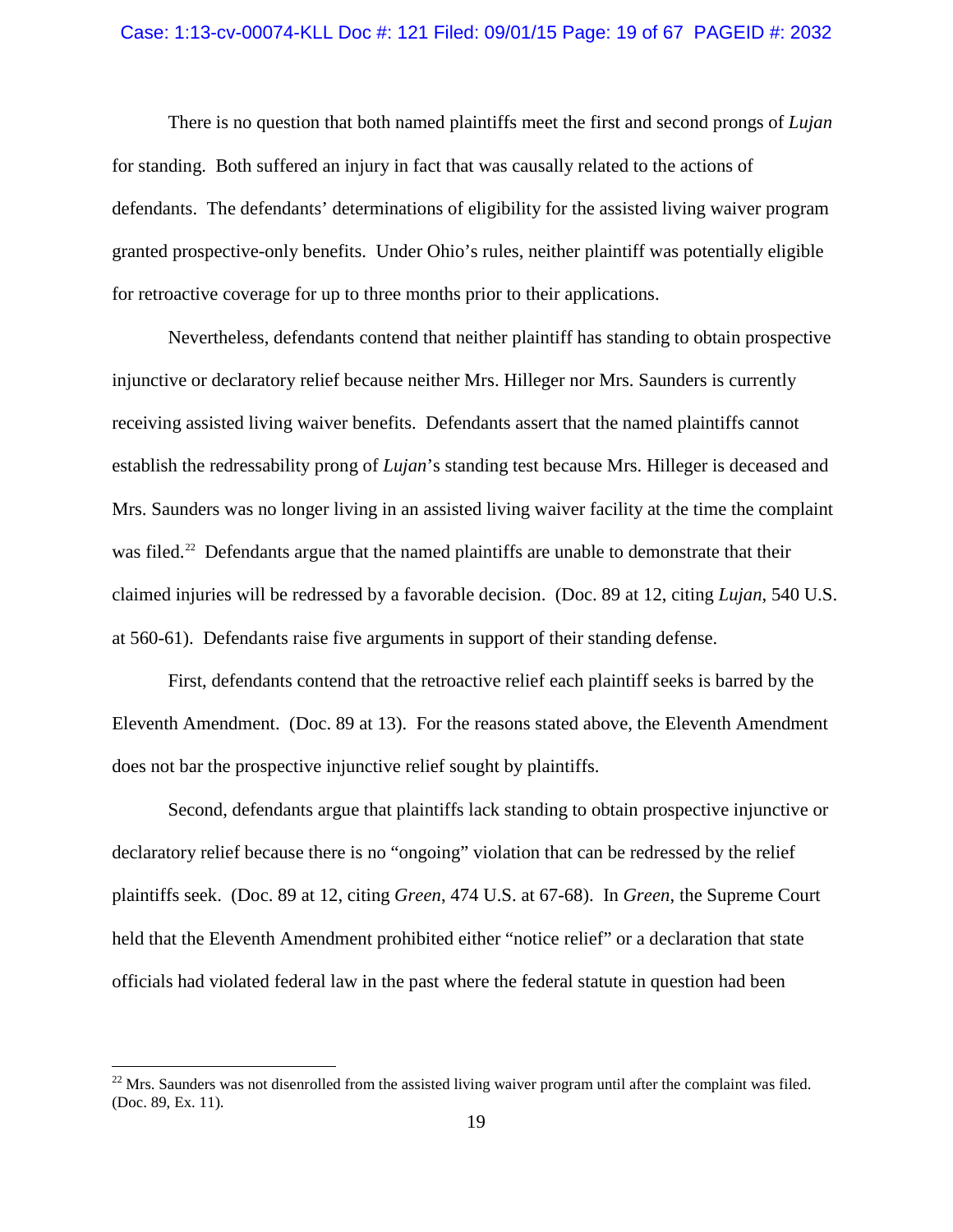#### Case: 1:13-cv-00074-KLL Doc #: 121 Filed: 09/01/15 Page: 20 of 67 PAGEID #: 2033

amended during the pendency of the case and there was no ongoing violation of federal law to enjoin. 474 U.S. at 73-74. Unlike *Green*, there has been no statutory or regulatory amendment that eliminates the ongoing violation of federal law alleged by plaintiffs. Rather, plaintiffs allege that by prohibiting retroactive assisted living waiver benefits, defendants continue to violate 42 U.S.C. § 1396a(a)(34)'s mandate to provide assistance to eligible individuals "in or after the third month before the month in which [they] made application." Further, defendants' argument that this case does not involve an ongoing violation that can be redressed by the relief plaintiffs seek depends for its success on a ruling in defendants' favor on the merits of plaintiffs' statutory claim, i.e., a finding that defendants are not violating federal law.[23](#page-19-0) If the Court finds that defendants are violating federal law, the notice and declaratory relief plaintiffs seek will redress this violation.

Third, defendants contend that neither plaintiff has standing to assert the claims in this case because neither has established she actually met the assisted living waiver requirements up to three months prior to her date of application. (Doc. 113 at 13). The Court is not persuaded by this argument because it hinges on the validity of defendants' eligibility requirements for assisted living waiver benefits, which are at issue in this case. According to defendants, no Medicaid applicant in Ohio is ever eligible for assisted living waiver benefits prior to the date of application under the State regulatory scheme because the effective date of "enrollment" in the assisted living waiver program depends on post-application events, such as the development of a plan of care. Plaintiffs argue that defendants' position is legally incorrect because Ohio's assisted living waiver requirements violate the retroactivity requirement of 42 U.S.C. § 1396a(a)(34). Plaintiffs do not lack standing to present their claims simply because they

<span id="page-19-0"></span> $23$  At oral argument, defendants conceded that to succeed with this argument, the Court must rule against plaintiffs on their statutory claim.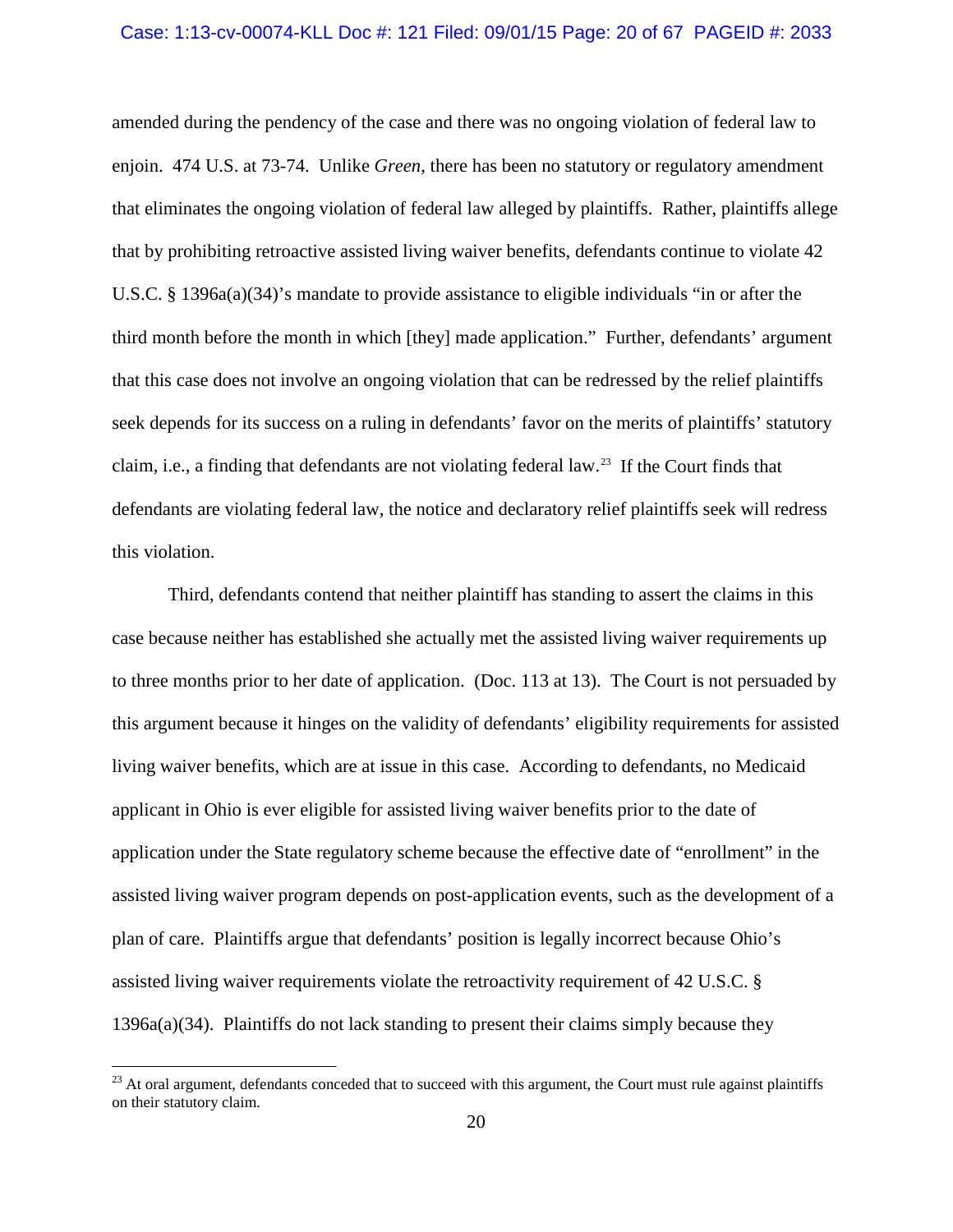#### Case: 1:13-cv-00074-KLL Doc #: 121 Filed: 09/01/15 Page: 21 of 67 PAGEID #: 2034

allegedly failed to meet the same assisted living waiver requirements that they challenge in this lawsuit as violative of federal law.

For example, Mrs. Hilleger applied for assisted living waiver benefits on October 19, 2012. On November 6, 2012, the Council on Aging developed her service plan and determined that Mrs. Hilleger met the level of care requirements. Yet, her assisted living waiver coverage did not begin until January 3, 2013, when her financial eligibility was finally determined by the county department of job and family services. Plaintiffs contend that Mrs. Hilleger was entitled to assisted living waiver benefits as of October 1, 2012, when she met the financial eligibility standards for Medicaid and all of the other requirements for assisted living waiver benefits. If plaintiffs are successful on their statutory claim, then Mrs. Hilleger would be eligible for additional assisted living waiver services "furnished in or after the third month before the month in which [s]he made application." § 1396a(a)(34).

Fourth, defendants contend Mrs. Hilleger lacks standing because her § 1983 claim does not survive her death and must be dismissed.

In determining whether Mrs. Hilleger's § 1983 claim survives her death, the Court must look to Ohio state law, as long as such law is not inconsistent with federal law or the Constitution. *Robertson v. Wegmann*, 436 U.S. 584, 588-90 (1978); *Haggard v. Stevens*, 683 F.3d 714, 717-18 (6th Cir. 2012). Ohio Rev. Code § 2305.21 governs the survival of actions under Ohio law and provides:

In addition to the causes of action which survive at common law, causes of action for mesne profits, or injuries to the person or property, or for deceit or fraud, also shall survive; and such actions may be brought notwithstanding the death of the person entitled or liable thereto.

"Injuries to the person" means "physical injuries" under Ohio Rev. Code § 2305.21. *Witcher v. Fairlawn*, 680 N.E.2d 713, 715 (Ohio Ct. App. 1996); *Oakwood v. Makar*, 463 N.E.2d 61, 64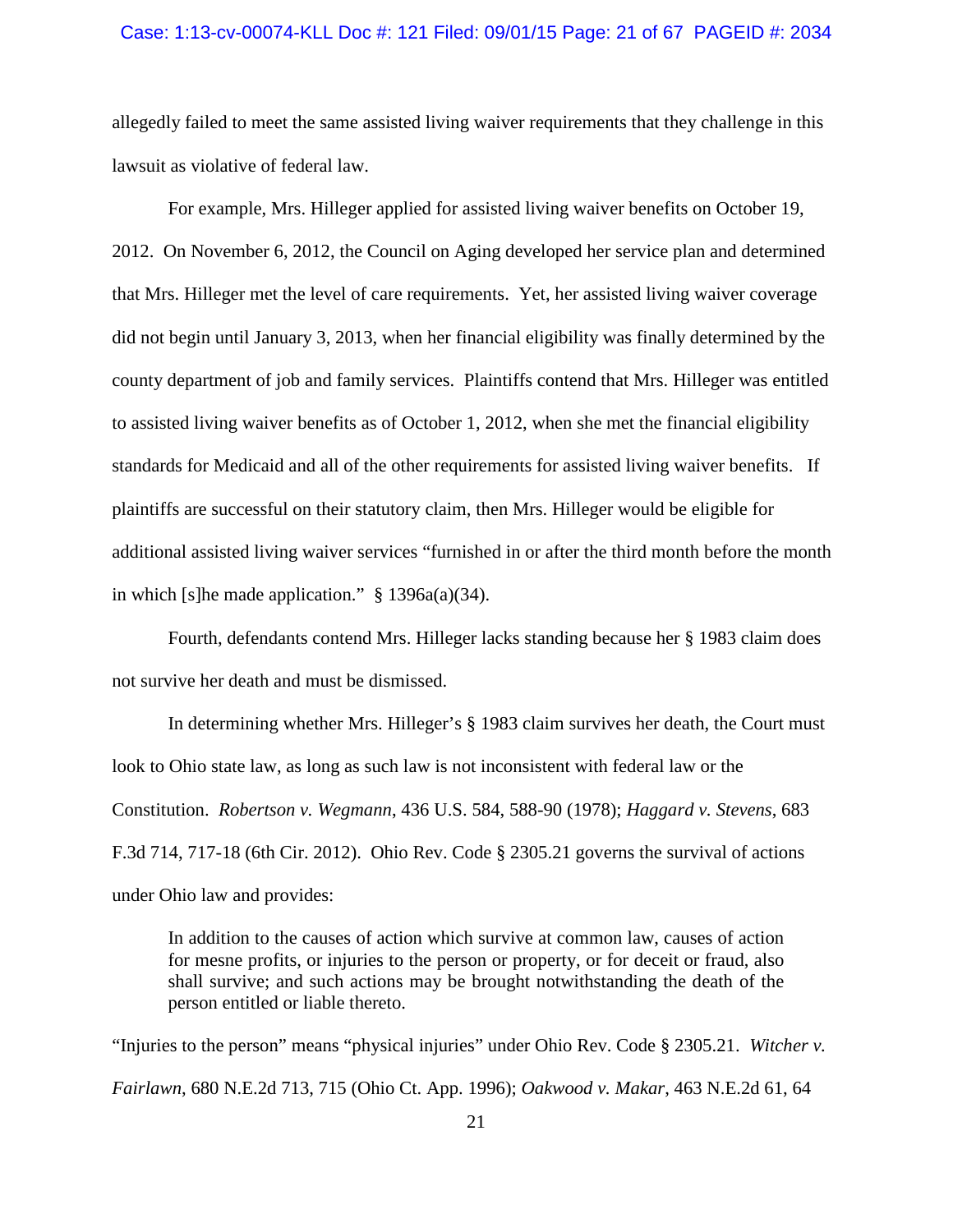## Case: 1:13-cv-00074-KLL Doc #: 121 Filed: 09/01/15 Page: 22 of 67 PAGEID #: 2035

(Ohio Ct. App. 1983). The term "personal property" under the statute "is not limited to tangible goods and chattels. Intangible choses in action, such as a contract right and the right to bring a cause of action in a court of law, are also considered personal property." *Loveman v. Hamilton*, 420 N.E.2d 1007, 1009 (Ohio 1981) (citations omitted). Thus, for example, the Ohio Supreme Court has held that a cause of action for legal malpractice involves a property interest that survives the death of the former client. *Id*. at 1008. Injury to property is not "confined to physical damage or destruction of tangible property, but the word is broad enough to include the lessening in value of an estate by a depletion in value thereof resulting from tort." *Adams v. Malik*, 155 N.E.2d 237, 239 (Ohio Ct. App. 1957).

Medicaid is an entitlement program under Title XIX of the Social Security Act, 42 U.S.C. § 1396 *et seq*., and plaintiffs have a property interest in state-provided benefits for which they hope to qualify. *Hamby v. Neel*, 368 F.3d 549, 559 (6th Cir. 2004); *Ability Center of Greater Toledo v. Lumpkin*, 808 F. Supp.2d 1003, 1026 (N.D. Ohio 2011). *See also Goldberg v. Kelly*, 397 U.S. 254 (1970). Because Ohio recognizes that intangible property interests survive the death of the decedent, Mrs. Hilleger's property interest in her eligibility for Medicaid assisted living waiver benefits for up to three months prior to the date of application survives her death.<sup>[24](#page-21-0)</sup> In addition, at the oral argument of this case, defendants conceded that if plaintiffs are successful on their claims and notice relief is ordered, the estate of Mrs. Hilleger could pursue a state

<span id="page-21-0"></span> <sup>24</sup> *Jaco v. Bloechle*, 739 F.2d 239 (6th Cir. 1984), cited by defendants, is not to the contrary. In *Jaco*, the issue was whether a § 1983 claim brought on behalf of a decedent who died instantly as a result of alleged constitutional violations by the defendants survived the decedent's death because it involved a "personal injury." The Sixth Circuit determined that it did, reasoning that to permit an action to survive when the decedent experienced some pain and suffering before expiring, but not when the decedent died instantly, would be anomalous to the purposes behind the civil rights statute. In any event, this case does not involve injuries to the person, but injuries to the property interests of the plaintiffs. Likewise, the Court is not persuaded by the decision in *Bernard v. Kansas Health Policy Authority*, No. 09-1247, 2012 WL 941674, at \*5 (D. Kan. March 20, 2012), cited by defendants. In that case, the court concluded, without any analysis or discussion, that the plaintiff's claim for a denial of Medicaid benefits was not a claim for "injury to real or personal estate" that survived the plaintiff's death. Because *Bernard*  was decided under Kansas law, the undersigned declines to follow it.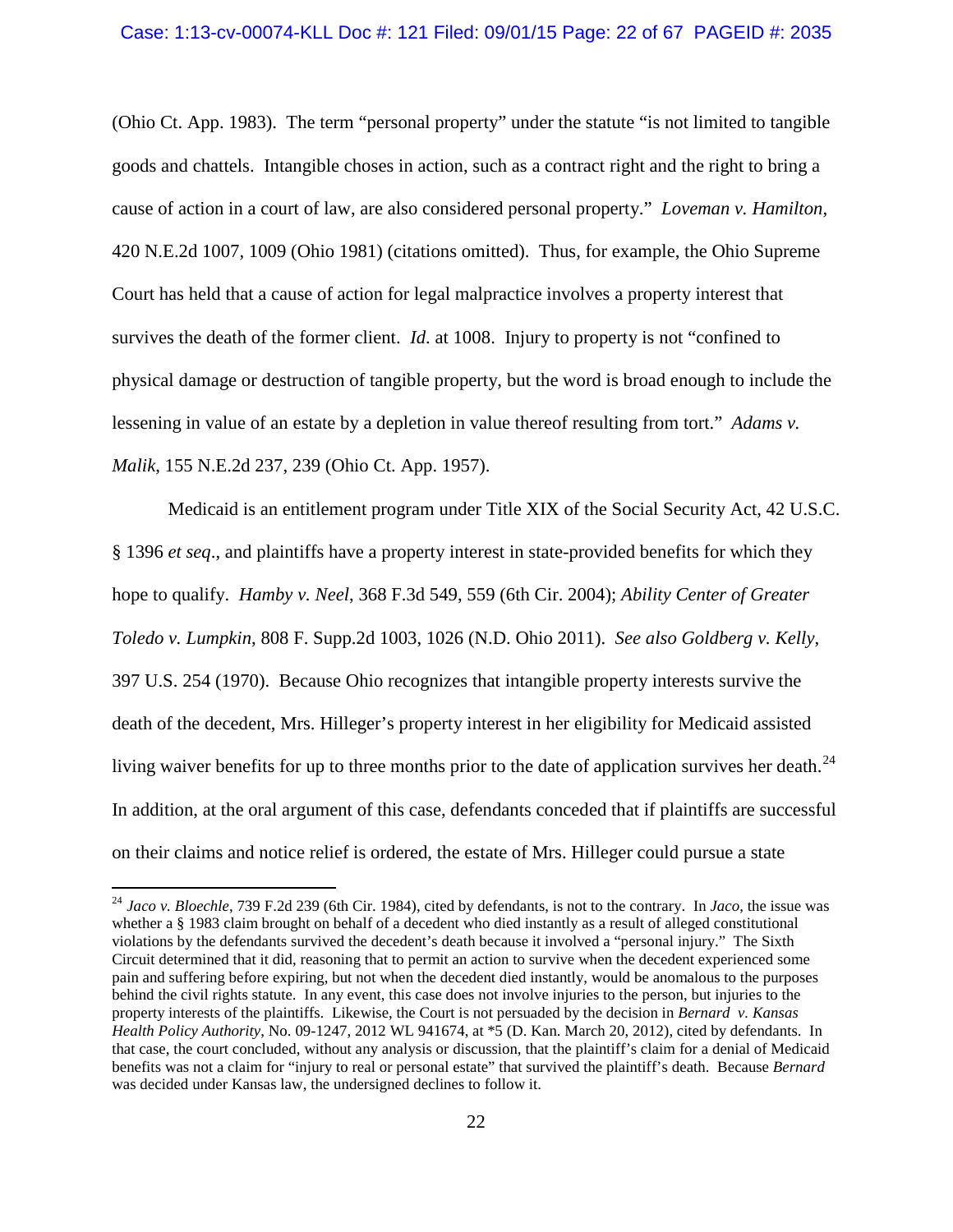#### Case: 1:13-cv-00074-KLL Doc #: 121 Filed: 09/01/15 Page: 23 of 67 PAGEID #: 2036

hearing on behalf of Mrs. Hilleger to obtain the assisted living waiver benefits that were denied prior to her "enrollment" date.

Fifth, defendants argue that Mrs. Saunders' claims are moot because she has not received assisted living waiver services since December 12, 2012, when she moved from the assisted living facility to a nursing home. They allege that this "intervening event" – Mrs. Saunders' departure from an approved assisted living facility, which is an eligibility requirement for assisted living waiver benefits – eliminates the "live" controversy requirement for standing. In essence, defendants imply that the prospective relief requested by plaintiffs has relevance only to continuing and future participants of the assisted living waiver program. In addition, defendants posit that whether Mrs. Saunders will improve to the point where she will be able to reapply for assisted living waiver benefits is speculative.

Plaintiffs contend a case or controversy still exists as to whether defendants deprived Mrs. Saunders of her rights under federal law and the United States Constitution. Plaintiffs assert that Mrs. Saunders' claims are not moot because they are not dependent upon her place of residence, especially given the inherently transitional nature of her care needs. They assert that Mrs. Saunders' injury stems from defendants' failure to cover her assisted living services from June through July 2012, her injury was "a cognizable injury with provable deprivation of her entitlement to Medicaid benefits when this case was filed," and "this deprivation continues." (Doc. 102 at 23). Plaintiffs also allege that given the transitory medical conditions of persons like Mrs. Saunders, whose fragile conditions may require moves to facilities providing greater levels of care, her claims do not become moot upon her change of residence. (*Id*., citing *Ledford v. Colbert*, No. 1:10-cv-706, 2012 WL 2263279, at \*7 (S.D. Ohio June 18, 2012)). Plaintiffs also note that in addition to Mrs. Saunders' statutory claim, she has standing to assert her due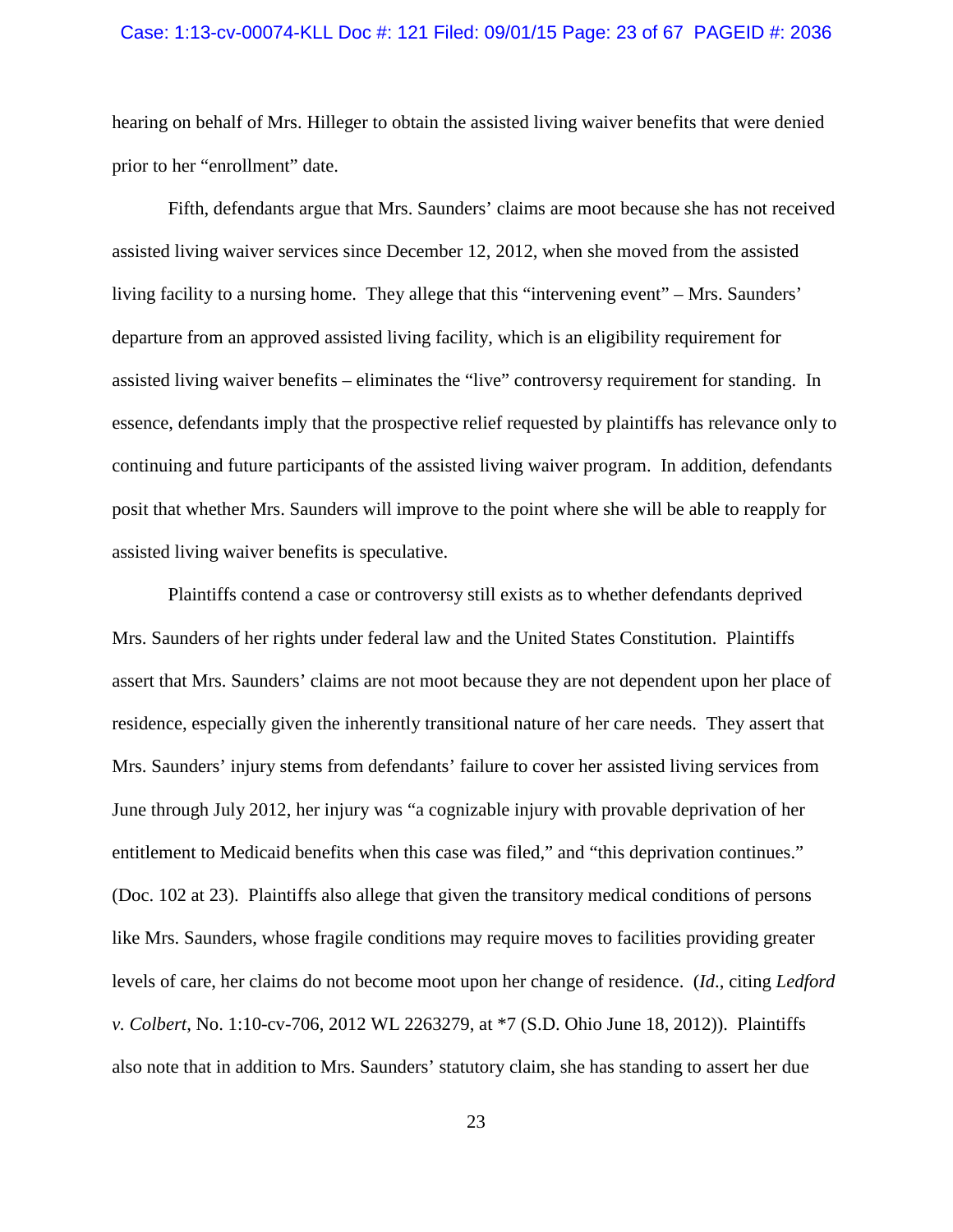## Case: 1:13-cv-00074-KLL Doc #: 121 Filed: 09/01/15 Page: 24 of 67 PAGEID #: 2037

process claim as the Supreme Court has recognized that a claim for procedural rights is not subject to "the normal standards for redressability and immediacy" because "[t]he person who has been accorded a procedural right to protect his concrete interests can assert that right without meeting" the redressability norms. *Lujan*, 504 U.S. at 572, n.7.

"The test for mootness is whether the relief sought would, if granted, make a difference to the legal interests of the parties." *McPherson v. Michigan High School Athletic Ass'n, Inc*., 119 F.3d 453, 458 (6th Cir. 1997) (en banc) (citation omitted). If plaintiffs are successful on the merits of their statutory and/or due process claims, the prospective injunctive and notice relief they seek would make a difference to the plaintiffs' legal interests. At oral argument, defendants conceded that if the Court orders the declaratory, injunctive, and notice relief that plaintiffs seek, there is nothing to prevent Mrs. Saunders or Mrs. Hilleger's estate from requesting a fair hearing to determine additional days of coverage and obtaining retroactive assisted living waiver benefits. Because this relief would likely redress the concrete financial injury that plaintiffs have suffered, they have standing to bring the claims in this case. $^{25}$  $^{25}$  $^{25}$ 

# **VI. ANALYSIS OF SUBSTANTIVE CLAIMS**

The substantive issues in this case are whether the Ohio Medicaid program, which provides assisted living waiver benefits to individuals who would otherwise require institutional or nursing home care, violates federal law: (1) in the manner in which Ohio determines the effective date of an individual's eligibility for assisted living waiver benefits; (2) in the method

<span id="page-23-0"></span><sup>&</sup>lt;sup>25</sup> Moreover, the Supreme Court has recognized that the termination of a class representative's claim does not moot the class claims where, as here, the claims are inherently transitory. *See Cty. of Riverside v. McLaughlin*, 500 U.S. 44, 51 (1991). In a similar case, this Court previously recognized that given the age and health conditions of individuals residing at Ohio Medicaid-eligible assisted living facilities, individuals may pass into and out of Medicaid waiver programs and into higher or lower levels of care. *Ledford*, 2012 WL 2263279, at \*7. The fact that one of the named plaintiffs in *Ledford* vacated the assisted living facility in which she lived as it was no longer meeting her needs did not moot the class claims for declaratory and injunctive relief. *Id*. While Mrs. Saunders is not currently receiving assisted living waiver benefits, she may well receive them in the future and Ohio's policy prohibiting retroactive assisted living waiver benefits will apply to her as in the past. Under these circumstances, dismissal for a lack of standing is not warranted. *See Ledford*, 2012 WL 2263279, at \*7.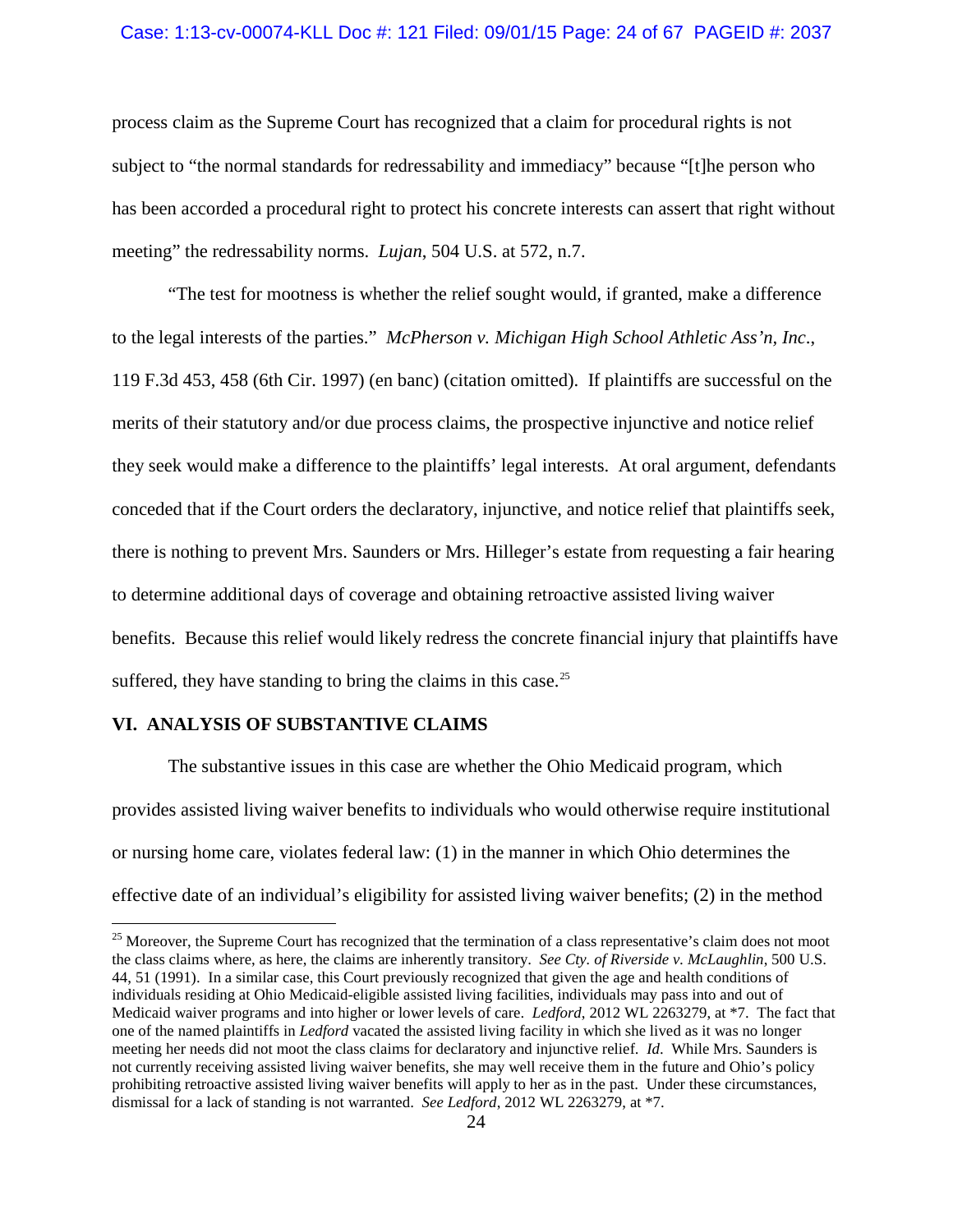## Case: 1:13-cv-00074-KLL Doc #: 121 Filed: 09/01/15 Page: 25 of 67 PAGEID #: 2038

for providing notice to individuals of the eligibility decision; and (3) in the promptness with which eligibility determinations are made.

# **A. Whether Ohio violates the federal Medicaid statute by providing only prospective, and not retroactive, assisted living waiver benefits.**

Federal law mandates retroactive Medicaid coverage for care and services "furnished in or after the third month before the month" of application "if such individual was (or upon application would have been) eligible for such assistance at the time such care and services were furnished." 42 U.S.C. § 1396a(a)(34). Under Ohio's Medicaid rules, however, an individual can never receive assisted living waiver benefits for services provided during the three-month retroactive period. Ohio provides prospective-only assisted living waiver benefits based on an "enrollment" date which cannot occur before the date of application. Enrollment in Ohio's assisted living waiver program cannot occur until five specified events are completed, including approval of a post-application service plan by defendant ODA's designee. Ohio Admin. Code  $173-38-03(C)(1)(b)$ .

Plaintiffs argue that Ohio's regulations which prohibit assisted living waiver benefits for up to three months prior to the month of application for individuals who were eligible for coverage at the time those services were furnished violate the retroactivity provision of § 1396a(a)(34). Plaintiffs allege that § 1396a(a)(34) requires retroactive coverage for assisted living waiver services as long as a person (1) receives covered Medicaid services, and (2) would have been eligible for Medicaid at the time the services were rendered, if an application had been made at that time. Under Ohio's Medicaid program, however, an applicant may receive services in a residential care facility for multiple months and be determined financially and clinically eligible for those months, but the individual can receive only prospective coverage of his or her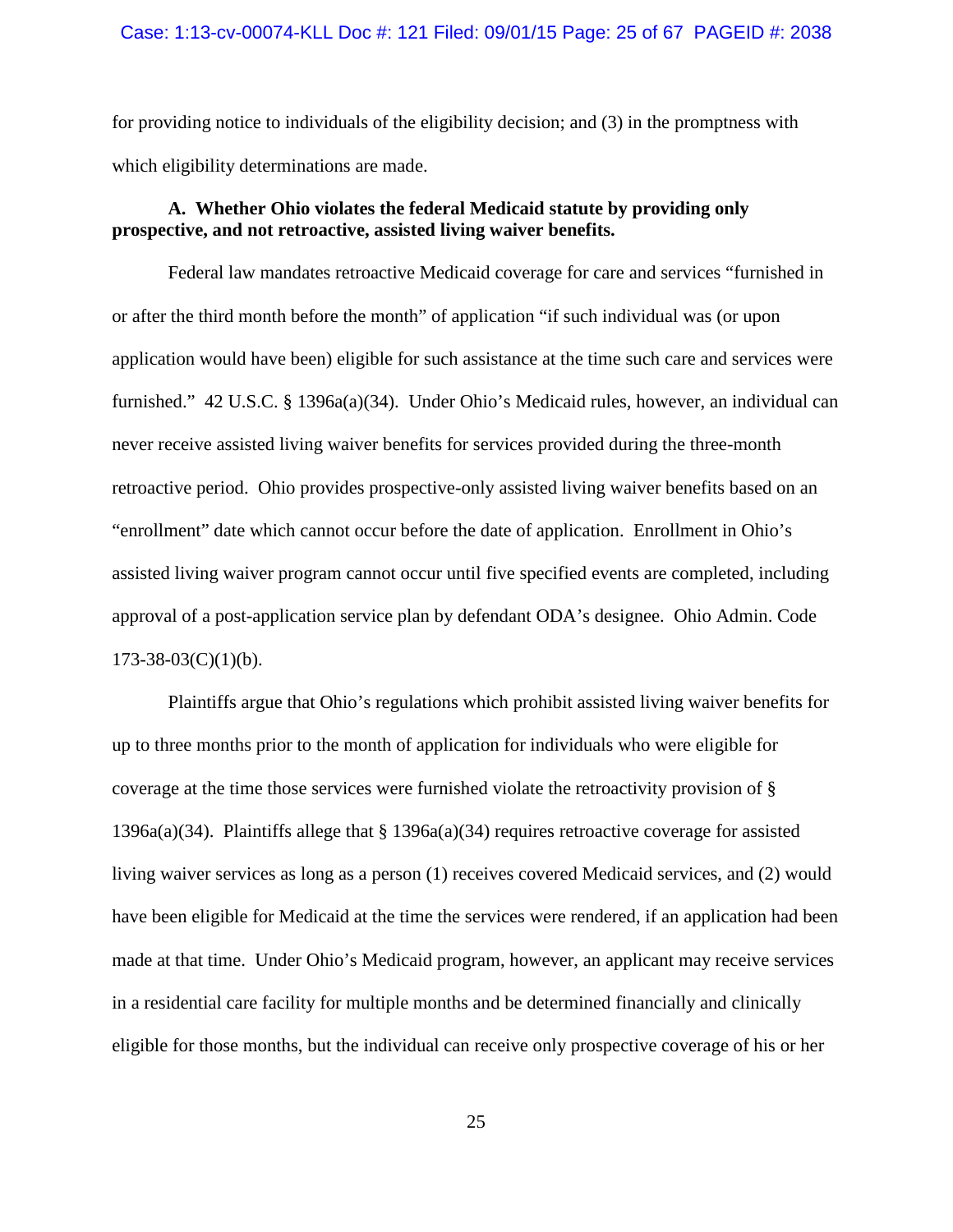## Case: 1:13-cv-00074-KLL Doc #: 121 Filed: 09/01/15 Page: 26 of 67 PAGEID #: 2039

services from the date on which defendant ODA's designee approves the assisted living service plan.

Defendants contend that receipt of retroactive benefits under  $\S$  1396a(a)(34) depends on whether an "individual *was (or upon application would have been) eligible* for such assistance at the time such care and services were furnished." 42 U.S.C. § 1396a(a)(34). They allege plaintiffs did not meet the eligibility requirements for assisted living waiver services during the retroactive period. Defendants argue that eligibility for assisted living waiver benefits is prospective only because it requires, among other things, a face-to-face assessment of the applicant to determine the applicant's level of care and service plan under Ohio Admin. Code 173-38-039(A)(1) and (C). Defendants allege that because an individual cannot be eligible for benefits prior to the face-to-face assessment, individuals cannot be enrolled retroactively in the waiver program.

Plaintiffs counter that Ohio is imposing its own post-application eligibility requirements for assisted living waiver benefits that are contrary to federal law.

This case requires the Court to determine the meaning of § 1396a(a)(34)'s phrase "*was (or upon application would have been) eligible*" in the context of the assisted living waiver program under 42 U.S.C. § 1396n(c). The Court concludes that when considered in conjunction with the assisted living waiver provision of  $\S$  1396n(c), the language of the retroactivity provision of  $\S$  1396a(a)(34) is clear: assisted living waiver benefits may be provided retroactively up to three months before application for supportive services furnished during the retroactive period.

In addressing questions of statutory construction, the Court starts by examining the plain language of the statute to discern Congress's intent. *Desert Palace, Inc. v. Costa*, 539 U.S. 90,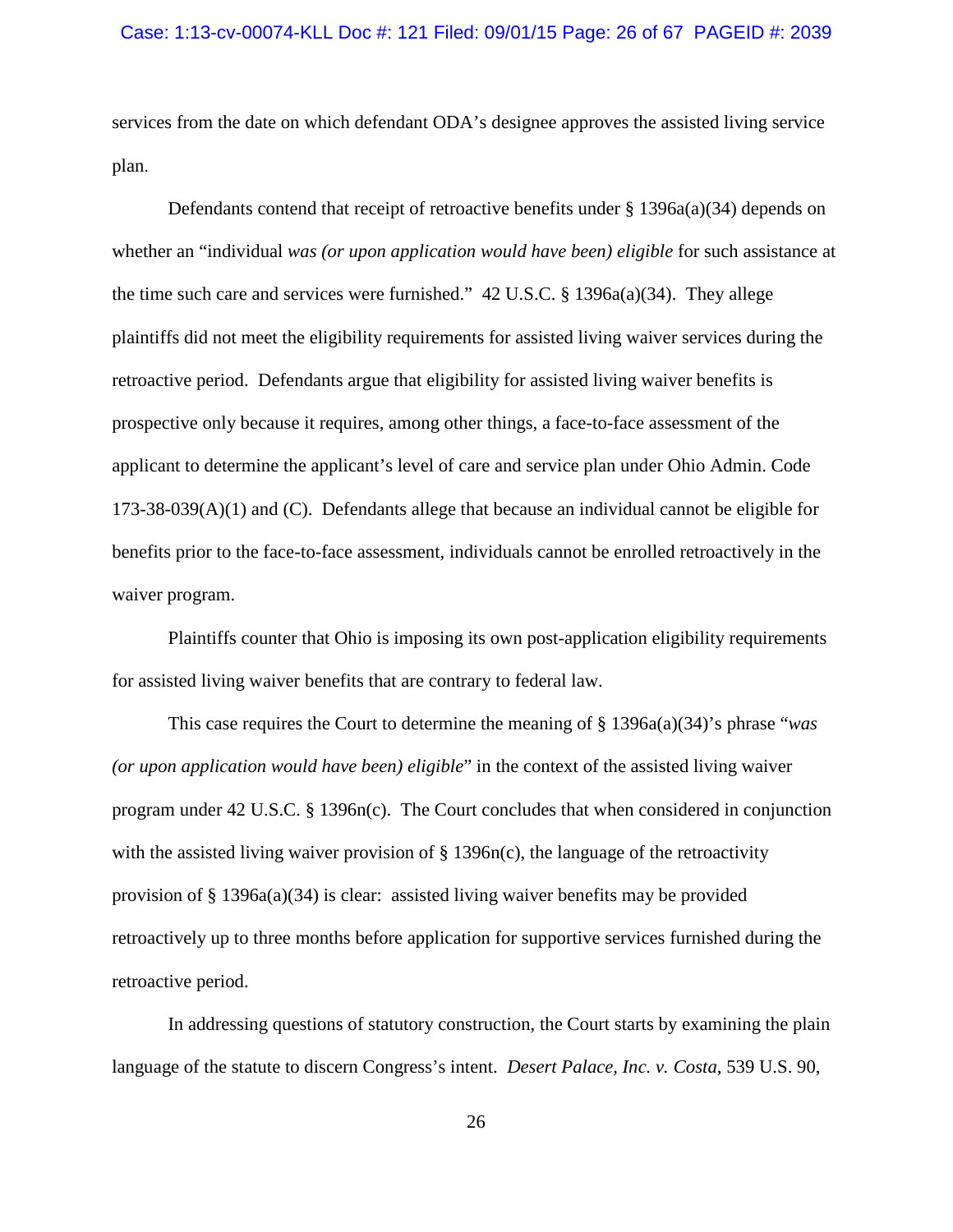98 (2003) (citing *Conn. Nat'l Bank v. Germain*, 503 U.S. 249, 253-54 (1992)). It is presumed that Congress's intent is expressed in the plain language of a statute. *Germain*, 503 U.S. at 253- 54. In examining whether Ohio's practice of providing only prospective, and not retroactive, assisted living waiver benefits violates  $\S$  1396a(a)(34), the Court must "consider the language [of § 1396a(a)(34)] itself, the specific context in which that language is used, and the broader context of the statute as a whole." *Flores v. U.S. Citizenship and Immigration Servs*., 718 F.3d 548, 551 (6th Cir. 2013) (citation and internal quotation omitted). If the language is unambiguous, it is controlling and the Court's inquiry is over. *Desert Palace*, 539 U.S. at 98; *Germain*, 503 U.S. at 254. *See also Brilliance Audio, Inc. v. Haights Cross Commc'n, Inc*., 474 F.3d 365, 371 (6th Cir. 2007) ("If the language of the statute is clear, then the inquiry is complete, and the court should look no further."). If the statutory language does not address the precise question or is ambiguous, then the Court must look to traditional tools of statutory interpretation to ascertain Congress's intent, including legislative history, policy rationales, and context. *See In re Carter*, 553 F.3d 979, 986 (6th Cir. 2009); *Cowherd v. Million*, 380 F.3d 909, 913 (6th Cir. 2004) (citations omitted). If the Court determines that Congress has not directly addressed the precise question at issue, and if the agency responsible for administering the statute has addressed the issue, the court must determine the level of deference it should accord the agency's interpretation. *See Carroll v. Debuono*, 998 F. Supp. 190, 194 (N.D.N.Y. 1998) (analyzing *Chevron U.S.A., Inc. v. Natural Res. Def. Council, Inc.*, 467 U.S. 837, 842-43  $(1984)$ ).

Section 1396a(a)(34) states that medical assistance will be provided during the retroactive period if an individual "was (or upon application would have been) eligible for such assistance at the time such care and services were furnished." 42 U.S.C. § 1396a(a)(34). The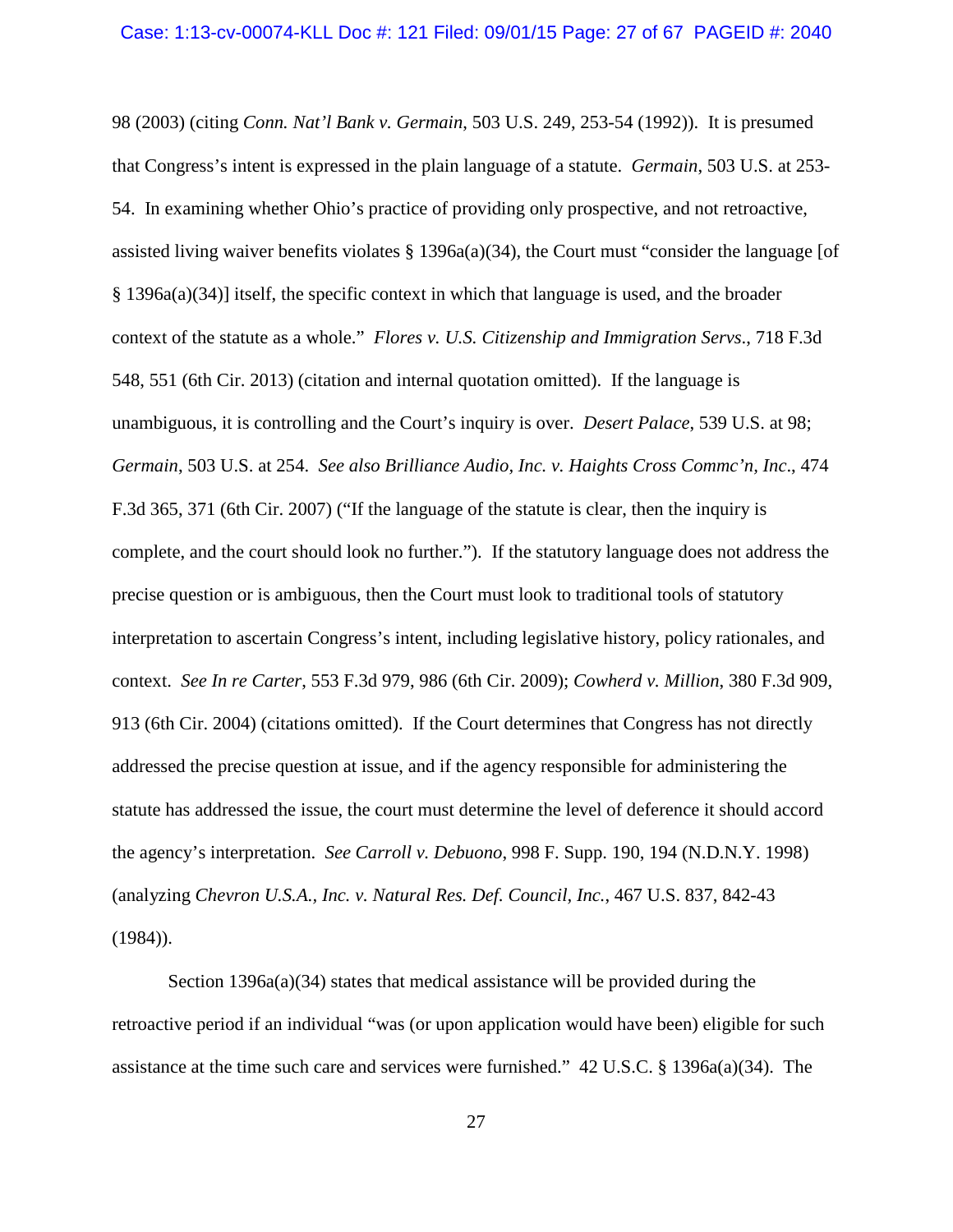#### Case: 1:13-cv-00074-KLL Doc #: 121 Filed: 09/01/15 Page: 28 of 67 PAGEID #: 2041

phrase "or upon application would have been" indicates that as long as care and services are provided to an individual within three months prior to the month of application, Medicaid coverage is not to be denied based solely on when the application was actually filed. Whether an individual "was" or "would have been" eligible for Medicaid during the three month retroactive period requires a retrospective look at the eligibility requirements for the particular Medicaid program the individual is applying for and the individual's circumstances during this period. Thus, whether an individual is entitled to retroactive assisted living waiver benefits under § 1396a(a)(34) depends on whether the individual met the specific eligibility requirements for assisted living waiver benefits at the time supportive services were provided, up to three months prior to the month of application. This, in turn, requires an examination of  $\S$  1396a(a)(34) in the context of the eligibility criteria for assisted living waiver benefits set forth in the home and community-based services statute, 42 U.S.C. § 1396n(c). *Flores*, 718 F.3d at 551.

The federal statute governing home and community-based services, which includes assisted living waiver benefits, states:

The Secretary may by waiver provide that a State plan approved under this subchapter may include as 'medical assistance' under such plan payment for part or all of the cost of home and community-based services (other than room and board) approved by the Secretary which are provided pursuant to a written plan of care to individuals with respect to whom there has been a determination that but for the provision of such services the individuals would require the level of care provided in a hospital or a nursing facility or intermediate care facility for the mentally retarded the cost of which could be reimbursed under the State plan.

42 U.S.C § 1396n(c)(1). Under the plain terms of the statute, Medicaid coverage is authorized for home and community-based services that are provided "pursuant to a written plan of care" to individuals who require the level of care provided in a hospital or nursing home environment such that without the supportive services the individual would be institutionalized. 42 U.S.C. §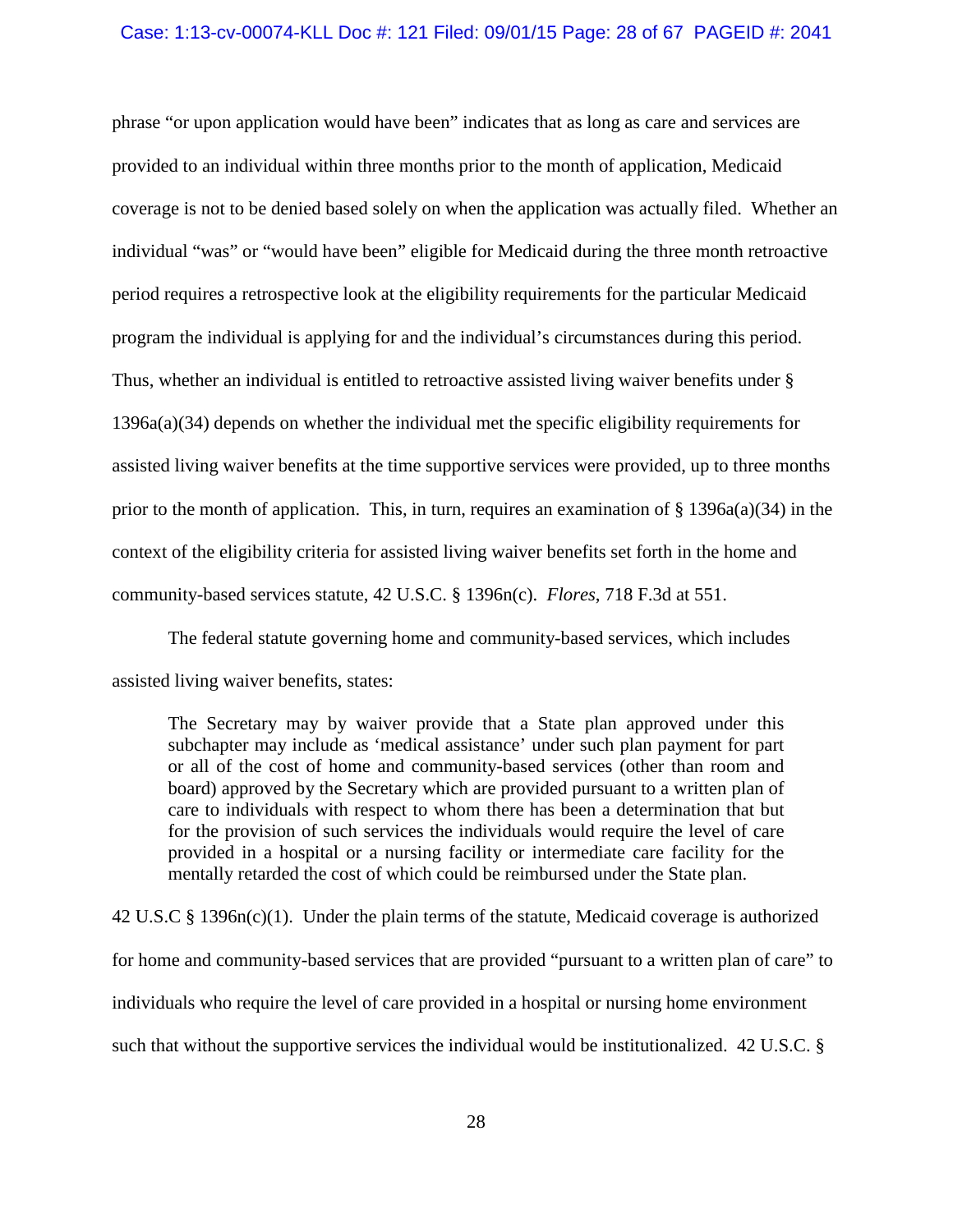#### Case: 1:13-cv-00074-KLL Doc #: 121 Filed: 09/01/15 Page: 29 of 67 PAGEID #: 2042

 $1396n(c)(1)$ . The assisted living waiver statute authorizes coverage for a variety of supportive services:

A waiver granted under this subsection may . . . provide medical assistance to individuals (*to the extent consistent with written plans of care*, which are subject to the approval of the State) for case management services, homemaker/home health aide services and personal care services, adult day health services, habilitation services, respite care, and such other services requested by the State as the Secretary may approve. . . .

## 42 U.S.C. § 1396n(c)(4)(B) (emphasis added).

The Court has interpreted the relevant statutory sections "as a whole, giving effect to each word and making every effort not to interpret a provision in a manner that renders other provisions of the same statute inconsistent, meaningless or superfluous." *Mitchell v. Chapman*, 343 F.3d 811, 825 (6th Cir. 2003). The Court concludes that the plain language of § 1396a(a)(34) and § 1396n(c) authorizes the payment of retroactive assisted living waiver benefits. Section 1396a(a)(34) mandates the payment of retroactive Medicaid benefits to individuals who "would have been eligible" had they applied during the retroactive period. 42 U.S.C. § 1396a(a)(34). Whether an individual "would have been eligible" for assisted living waiver benefits under  $\S 1396n(c)(1)$  depends on whether supportive services were "provided" pursuant to a written plan of care" and whether the individual otherwise "would require the level of care provided in a hospital or a nursing facility." 42 U.S.C. § 1396n(c)(1). The supportive services must be "*consistent with written plans of care*, which are subject to the approval of the State...." 42 U.S.C. § 1396n(c)(4) (emphasis added). Under the plain terms of these statutory provisions, retroactive Medicaid coverage is therefore authorized for assisted living waiver services furnished during the retroactive period as long as (1) those services were provided "pursuant to" and "consistent with" a written plan of care, and (2) the applicant met the hospital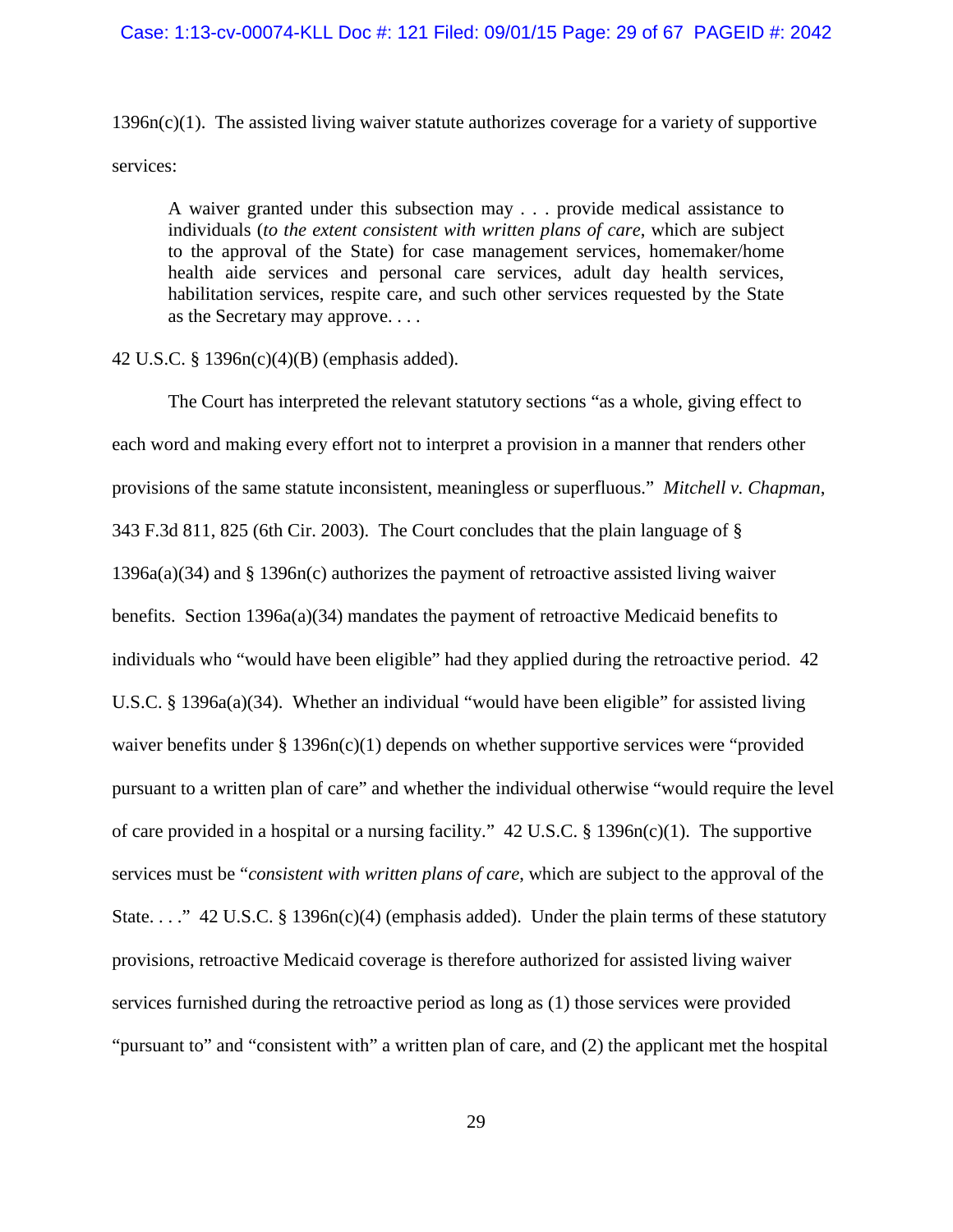#### Case: 1:13-cv-00074-KLL Doc #: 121 Filed: 09/01/15 Page: 30 of 67 PAGEID #: 2043

or nursing facility level of care requirement during the retroactive period. [26](#page-29-0) This construction gives effect to both § 1396a(a)(34) and § 1396n(c) and is the only interpretation that does not render the provisions of the retroactivity or assisted living waiver statute meaningless or superfluous. This interpretation is also in keeping with Congress's mandate that eligibility for Medicaid must be viewed based on the circumstances *as if* the person had actually made an application during the three month retroactive period. As explained below, there is nothing in the statute that prohibits a State from retrospectively examining the eligibility factors for assisted living waiver benefits.

Defendants argue that a written service plan must be in place before waiver services may be furnished and in most cases the development of the service plan will not occur until after the date of application. (Doc. 120 at 3, 5-6). Although not explicit, defendants' argument suggests that any services that are provided before a service plan has been developed are not services "provided pursuant to a written plan of care" in accordance with 42 U.S.C. § 1396n(c)(1). (*Id*. at 3, 5-6, 11). Yet, this interpretation miscomprehends the phrase "pursuant to a written plan of care" as used in § 1396n(c)(1) and is not consistent with the ordinary meaning of the term. *See Limited, Inc. v. C.I.R*., 286 F.3d 324, 333 (6th Cir. 2002) (citations omitted) (courts construe undefined terms in a statute in accordance with the ordinary or natural meaning). The phrase "pursuant to" has been generally defined by courts to mean "'in compliance with; in accordance with; under [or] . . . as authorized by . . . [or] in carrying out.'" *Alford v. Kuhlman Elec. Corp*., 716 F.3d 909, 914 (5th Cir. 2013) (quoting *United States v. DeCay*, 620 F.3d 534, 544 (5th Cir. 2010) (quoting Black's Law Dictionary (8th ed. 2004)). *See also United States v. Lee*, 659 F.3d 619, 622 (7th Cir. 2011); *E.P. Paup Co. v. Dir., Office of Workers Comp. Programs, U.S. Dep't* 

<span id="page-29-0"></span> $26$  Coverage is also subject to the financial and other eligibility requirements that are not at issue in this case.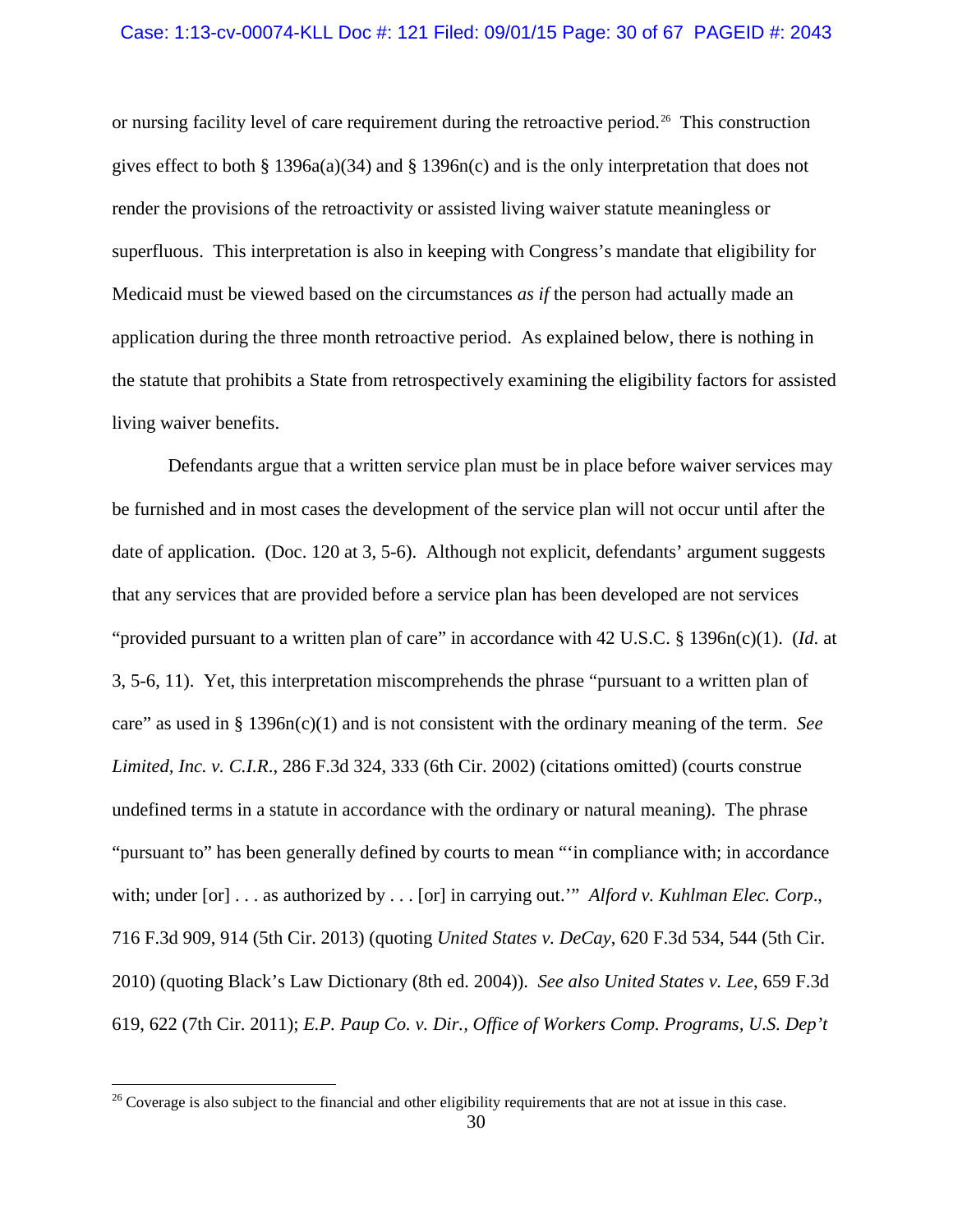*of Labor*, 999 F.2d 1341, 1348-49 (9th Cir. 1993). *Cf. Bhd. of Ry. & S.S. Clerks, Freight Handlers, Express & Station Emp. v. Ry. Express Agency, Inc.*, 238 F.2d 181, 184 (6th Cir. 1956) (construing the phrase "pursuant to" in contract to mean "in conformity to"). Once the State agency determines the appropriate types of assisted living services for an individual and memorializes them in a written service plan, services provided in the retroactive period that are "in compliance with" or "in accordance with" that service plan must be covered by Medicaid under  $\S 1396a(a)(34)$ . If such services are not consistent with the applicant's plan of care, they are not rendered "pursuant to" a plan of care and the State retains the authority to disapprove payment for those services, subject to fair hearing rights upon denial of retroactive coverage.

In addition, defendants' construction is inconsistent with an analogous provision of the Medicaid statute that provides retroactive coverage for services provided "in accordance with a written plan of care" to Medicaid applicants in nursing facilities. 42 U.S.C. § 1396r(b)(2). Section 1396r governs the Medicaid requirements for nursing facilities and provides in relevant part:

A nursing facility must provide services and activities to attain or maintain the highest practicable physical, mental, and psychosocial well-being of each resident in accordance with a written plan of care which—

(A) describes the medical, nursing, and psychosocial needs of the resident and how such needs will be met. . . .

42 U.S.C. § 1396r(b)(2). Defendants acknowledge that retroactive coverage for such services is available under § 1396a(a)(34). (Doc. 104 at 8).

Defendants argue that the comparison of assisted living waiver benefits to nursing facility benefits is an "apples to oranges" comparison and that the criteria for Medicaid payments for nursing facility services and assisted living waiver services are separate and distinct. (Doc. 104 at 7). The Court disagrees and finds the similarity of the language used in both statutes – that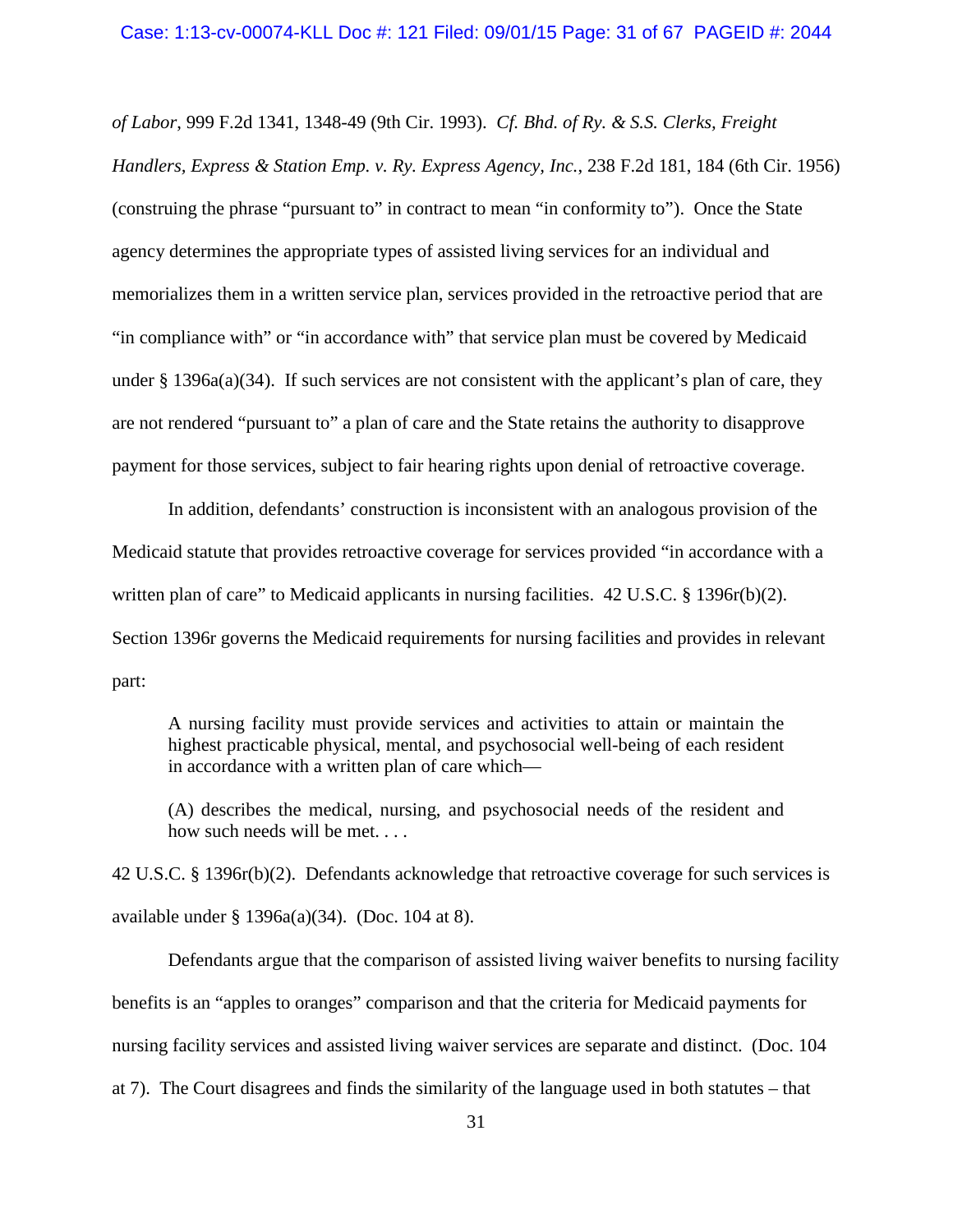#### Case: 1:13-cv-00074-KLL Doc #: 121 Filed: 09/01/15 Page: 32 of 67 PAGEID #: 2045

assisted living waiver services be provided "pursuant to" and "consistent with" a plan of care and that nursing facility services be provided "in accordance with" a plan of care – to be persuasive evidence of Congress's intent and an apt comparison in construing the statutory language.

The Court is further persuaded that assisted living waiver benefits are subject to § 1396a(a)(34) retroactivity given Congress's choice to not expressly exempt assisted living waiver benefits from the retroactivity requirement. There is nothing in the plain language of either § 1396a(a)(34) or § 1396n(c) that expressly prohibits coverage for services provided in the retroactive period. Notably, Congress has limited  $\S 1396a(a)(34)'$  retroactivity requirement in specified instances, but Congress has not done so for assisted living waiver benefits. For example, Congress made explicit exceptions to the retroactivity requirement in particular Medicaid programs, such as in 42 U.S.C. § 1396d(a) for Qualified Medicare Beneficiaries ("The term 'medical assistance' means payment of part or all of the cost of the following care and services or the care and services themselves, or both (if provided in or after the third month before the month in which the recipient makes application for assistance *or, in the case of* medicare cost-sharing with respect to a *qualified medicare beneficiary* described in subsection (p)(1) of this section*, if provided after the month in which the individual becomes such a beneficiary*). . . .") and in 42 U.S.C. § 1315(a)(1) for Medicaid "demonstration" projects (Medicaid demonstration waiver allows "any" requirement of section 1396a to be waived). *See Dozier*, 2014 WL 5480815, at \*6 (waiving § 1396a(a)(34) retroactive coverage for family planning program under demonstration project statute,  $42 \text{ U.S.C.}$  §  $1315(a)(1)$ ). The exceptions to § 1396a(a)(34) retroactivity for Qualified Medicare Beneficiaries and Medicaid demonstration projects demonstrate that Congress understood how to except specific Medicaid programs from the retroactivity requirement. The fact that Congress did not create an explicit exception to the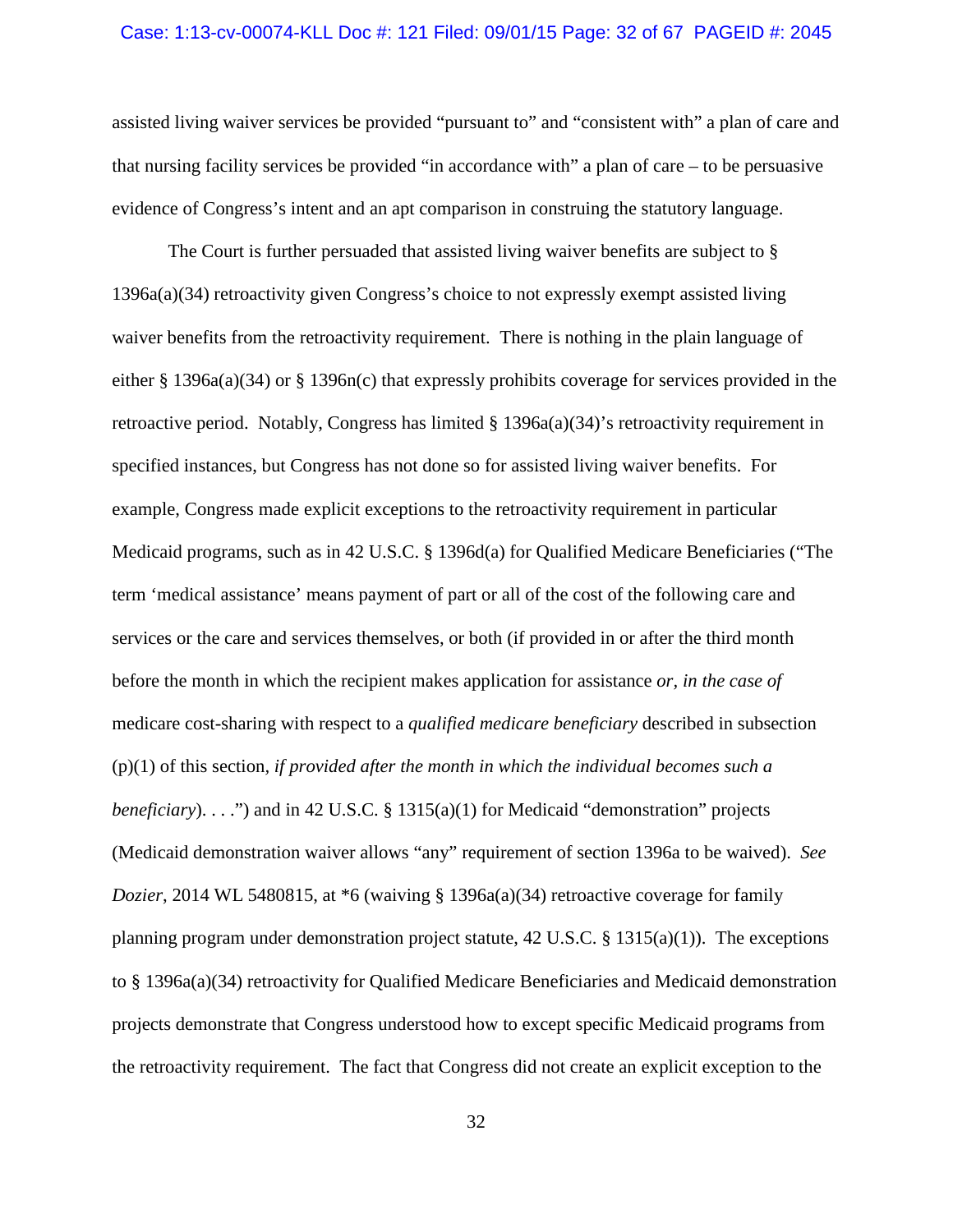### Case: 1:13-cv-00074-KLL Doc #: 121 Filed: 09/01/15 Page: 33 of 67 PAGEID #: 2046

retroactivity requirement set forth in § 1396a(a)(34) for home and community-based services under § 1396n(c) persuades this Court that it should not imply such an exception for assisted living waiver benefits. *See Hui v. Castaneda*, 559 U.S. 799, 807 (2010) ("explicit exception" in one statute was "powerful evidence" that similar statutes did not "imply such an exception").

The language of the § 1396n(c) home and community-based services statute also sheds light on whether Congress intended to exempt assisted living waiver benefits from § 1396a(a)(34)'s retroactivity requirement. Section 1396n(c) specifies that only three § 1396a(a) requirements may be "waived" by a State in providing home and community-based services such as assisted living waiver benefits: the requirements of  $\S$  1396a(a)(1) (relating to "statewideness"), § 1396a(a)(10)(B) (relating to comparability), and § 1396a(a)(10)(C)(i)(III) (relating to income and resource rules applicable in the community). *See* 42 U.S.C. § 1396n(c)(3).<sup>[27](#page-32-0)</sup> The home and community-based services provision of § 1396n(c) does not authorize the State to waive the retroactivity provision of § 1396a(a)(34). As the Ninth Circuit has explained:

The list of waivable requirements in 42 U.S.C.  $\S$  1396n(c)(3) is exclusive. Nothing in the HCBS waiver provision provides the Secretary with authority to waive any *other* of the Medicaid Act's requirements when granting an HCBS waiver. The 'presumption that when a statute designates certain persons, things, or manners of operation, all omissions should be understood as exclusions' thus comes into play.

*Arc of California*, 757 F.3d at 985-86 (internal quotation marks and citations omitted) (emphasis in the original) (finding state not permitted to waive compliance with § 1396a(a)(30)(A), a provision requiring state agency to set Medicaid reimbursement rates based on responsible cost studies, in connection with HCBS waiver under § 1396n(c)). *See also McMillan v. McCrimon*,

<span id="page-32-0"></span> $27$  Ohio's assisted living waiver application requests waiver of only one federal requirement: Medicaid's comparability requirement of 42 U.S.C. § 1396a(a)(10)(B), which mandates that benefits of the same amount, duration, and scope be available to all qualifying Medicaid beneficiaries, regardless of the beneficiary's eligibility category.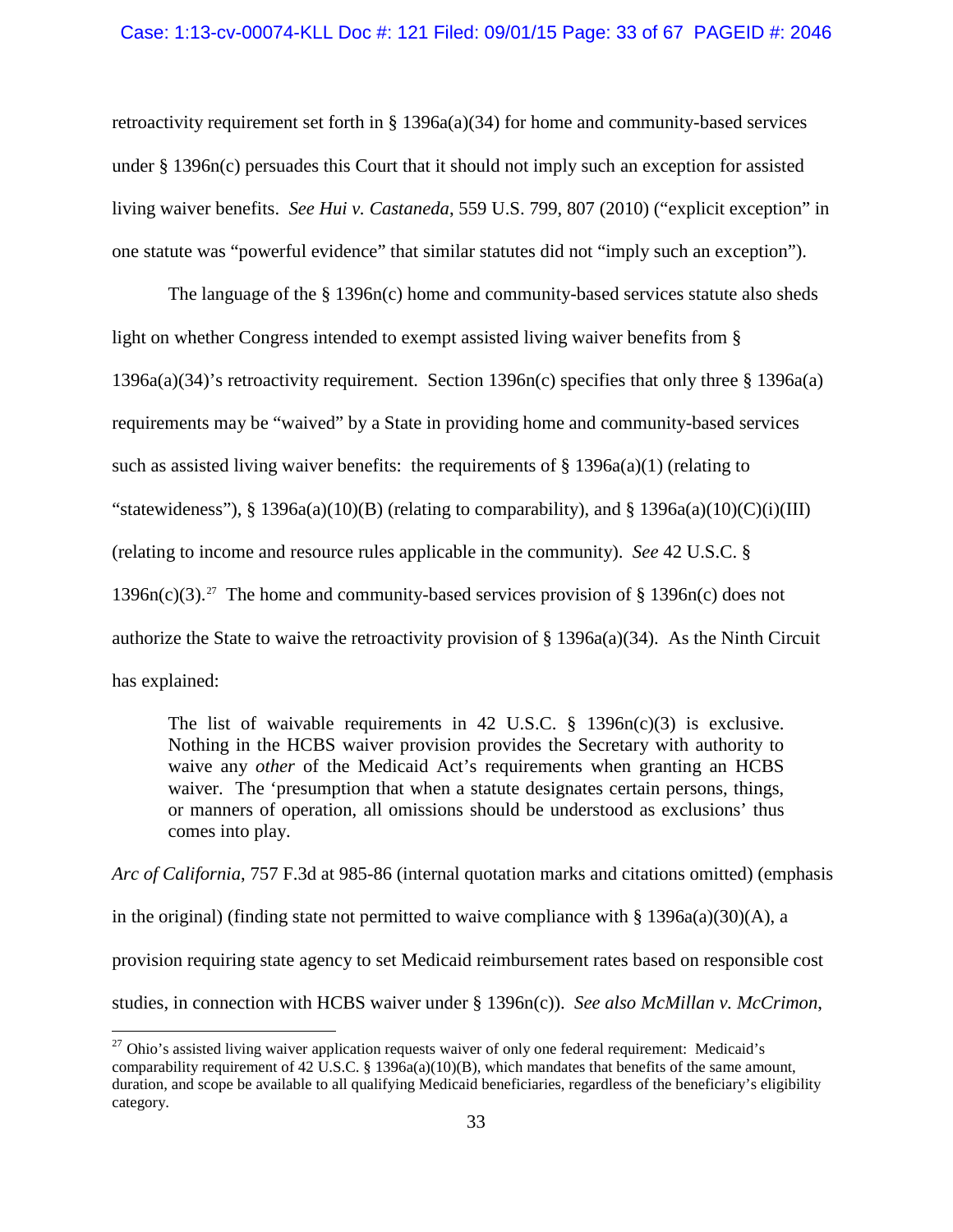807 F. Supp. 475, 482 (C.D. Ill. 1992) (while  $\S$  1396n(c)(3) allows the Secretary to waive certain uniform requirements of the Medicaid Act, such as requirements relating to statewideness, comparability, and income, it does not allow a waiver of other Medicaid requirements, such as the "reasonable promptness" requirement of 42 U.S.C.  $\S$  1396a(a)(8)). Because the retroactivity requirement of  $\S 1396a(a)(34)$  cannot be waived, it remains in effect for those applying for assisted living waiver benefits.

The structure of the home and community-based services waiver statute further persuades this Court that Congress did not intend to exempt  $\S 1396a(a)(34)$  retroactivity from assisted living waiver benefits. Congress structured the § 1396n waiver statute to permit broad waivers in some instances, such as those listed under § 1396n(b) (authorizing waiver of "such requirements of section 1396a" – some 80 plus requirements with only three exceptions – to promote cost-effectiveness and efficiency); however, Congress authorized more narrow waivers in other instances such as those under  $\S 1396n(c)$  (authorizing waiver of only three requirements of § 1396a(a) providing for home and community-based services waivers). *See Arc of California*, 757 F.3d at 986. "Section 1396n(b) is thus structured exactly inversely to the HCBS waiver provision [of § 1396n(c)]; it authorizes the waiver of *any* otherwise-applicable requirement, except three. The existence of 42 U.S.C. § 1396n(b) one paragraph above the subsection authorizing HCBS waivers demonstrates that Congress carefully structured the statute to allow broad waivers in some instances and not others." *Id*. Particularly when juxtaposed against § 1396n(b), the statutory structure of § 1396n(c) indicates that no requirements other than those specifically enumerated in subsection (c)(3) can be waived.

Nevertheless, defendants argue that applicants for assisted living waiver benefits can never be eligible for retroactive benefits under § 1396a(a)(34) because eligibility for Ohio's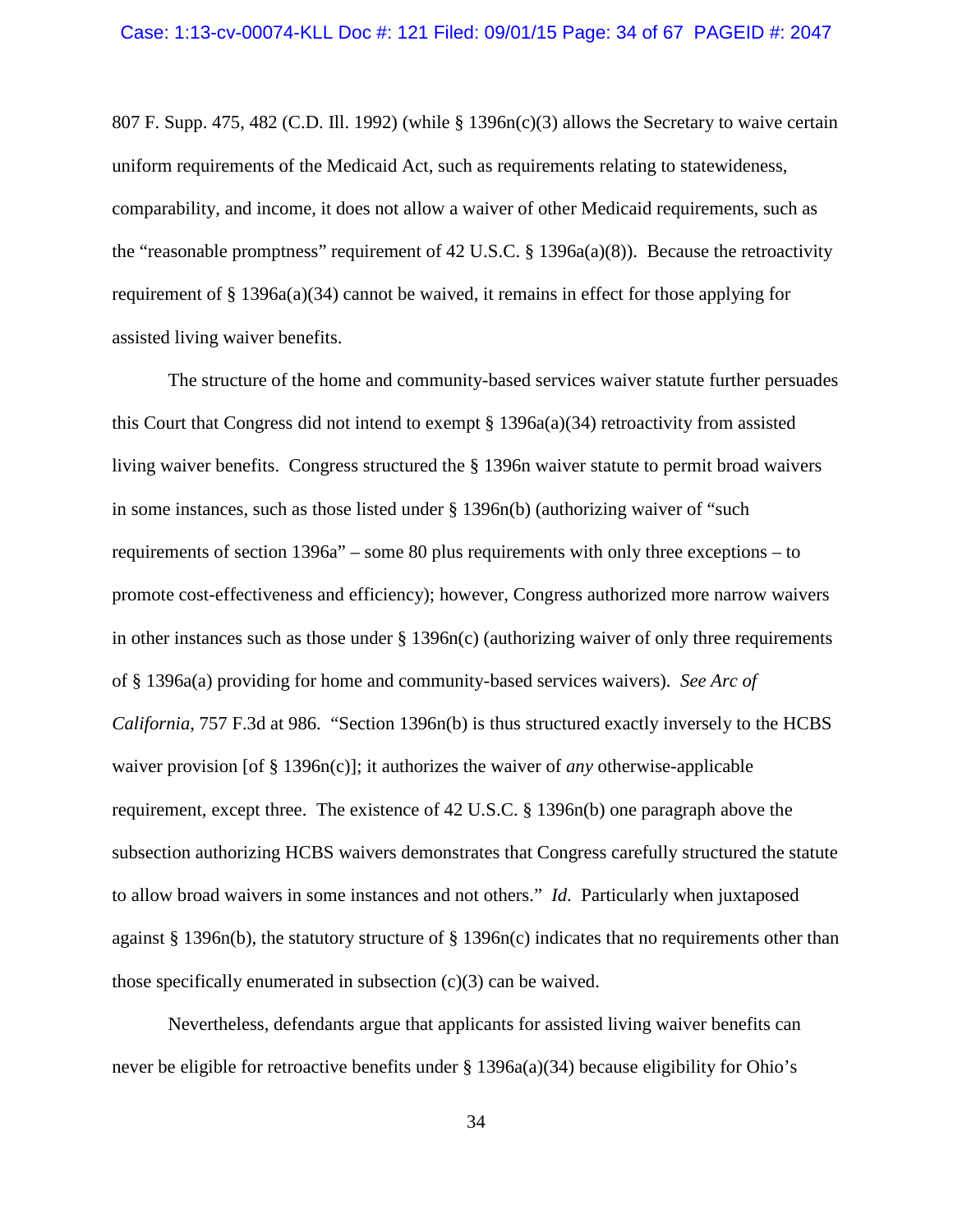#### Case: 1:13-cv-00074-KLL Doc #: 121 Filed: 09/01/15 Page: 35 of 67 PAGEID #: 2048

assisted living waiver program depends on post-application events, such as a determination of the individual's level of care and the development of a service plan. Defendants allege these are "real-time" events that can never occur during the three-month retroactivity period. Defendants assert that before eligibility for assisted living waiver benefits may be determined, there must be a face-to-face assessment and use of a specific assessment tool in making the level of care determination and developing the service plan. Defendants also contend that the service planning process set forth in federal regulations bars retroactive assisted living waiver benefits. *See* 42 C.F.R. § 441.301(c)(1) and (c)(2).<sup>[28](#page-34-0)</sup> Defendants argue that because Ohio must provide assisted living waiver services under a written service plan that is developed based on point-intime events that cannot be backdated – such as the participation and signature of the individual – defendants cannot authorize the payment of assisted living waiver benefits before these requirements are met. Defendants argue this interpretation is reinforced by the nature of the person-centered process and specific requirements for service plans under 42 C.F.R. § 441.301.

Plaintiffs contend that nothing in the federal Medicaid statute and regulations governing assisted living waiver benefits prohibits Ohio from retrospectively examining the eligibility requirements for the assisted living waiver program when determining whether an individual is eligible for retroactive benefits. Plaintiffs do not dispute that home and community-based services, including assisted living waiver services, are provided pursuant to "a written plan of care." However, plaintiffs argue the service planning process for assisted living waiver services

<span id="page-34-0"></span><sup>&</sup>lt;sup>28</sup> Federal regulations governing the written plan of care provide that assisted living waiver services must be furnished "[u]nder a written person-centered service plan (also called plan of care) that is based on a person-centered approach and is subject to approval by the Medicaid agency."  $42$  C.F.R. §  $441.301(b)(1)(i)$ . This person-centered process includes requirements that the individual lead the process, that people chosen by the individual be included in the process, that necessary information and support be provided to ensure that the individual directs the process, and that the process is timely and occurs at times and locations convenient for the individual. 42 C.F.R §  $441.301(c)(1)(i)-(iii)$ . Federal regulations also specify that the service plan itself must "be finalized and agreed to, with the informed consent of the individual in writing, and signed by all individuals and providers responsible for its implementation." 42 C.F.R. § 441.301(c)(2)(ix).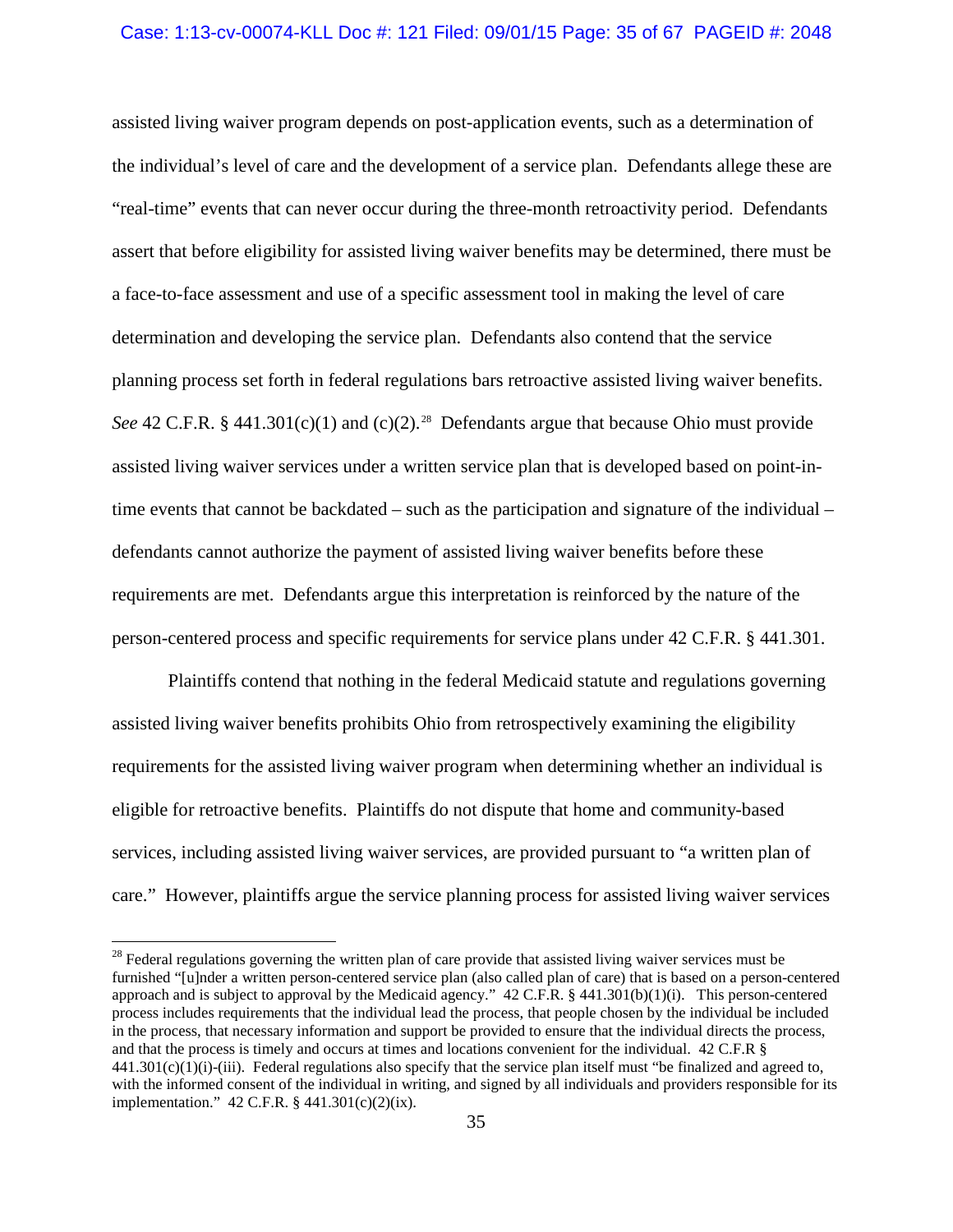## Case: 1:13-cv-00074-KLL Doc #: 121 Filed: 09/01/15 Page: 36 of 67 PAGEID #: 2049

does not prohibit a retrospective consideration of eligibility and is similar to Ohio's long-term care service planning process in nursing home facilities, for which retroactive Medicaid is provided.

The Court is not persuaded by defendants' argument that the requirement of a "face-toface" assessment to determine the level of care and to develop a written service plan precludes retroactive assisted living waiver benefits. As defendants acknowledge, the "level of care" determination for assisted living waiver benefits is not always conducted "face-to-face." *See* Ohio Admin. Code 5160-3-14(A)(2) ("may occur face-to-face *or by a desk review*, [29](#page-35-0) as defined in rule 5101:3-3-05<sup>[30](#page-35-1)</sup> of the Administrative Code. . . .") (emphasis added). More importantly, there is nothing about a face-to-face assessment or the use of the assessment tool that prevents a retrospective determination of eligibility as discussed above. As defendants acknowledge, Ohio routinely offers retroactive coverage to Medicaid beneficiaries for long-term care services in a nursing facility.<sup>[31](#page-35-2)</sup> (Doc. 104 at 8). Moreover, the assessment form utilized for determining the "level of care" requirement for assisted living waiver services is the same form used for determining eligibility for long-term nursing facility services. *See* Ohio Admin. Code 5160-3- 14(B) (form JFS 03697); Doc. 93, Exs. F, X.

The Court also disagrees that the signature requirements and person-centered service planning process set forth in the federal regulations foreclose a retrospective assessment of eligibility for assisted living waiver benefits. Applications for other Medicaid programs require

<span id="page-35-0"></span> $^{29}$  A desk review is defined as "a level of care determination process that is not conducted in person." Ohio Admin. Code 5160-3-05(B)(10).

<span id="page-35-1"></span><sup>&</sup>lt;sup>30</sup> This Code section has been renumbered as Ohio Admin. Code 5160-3-05.

<span id="page-35-2"></span><sup>&</sup>lt;sup>31</sup> Ohio Admin. Code § 5160:1-1-51(K)(1)(b) (retroactive coverage for nursing facility residents and other nonassisted-living Medicaid beneficiaries); 42 U.S.C. § 1396r(b)(2) (written plan of care required in nursing facility),  $(b)(3)(C)(i)(I)$  (assessment required within 14 days after nursing facility admission); 42 C.F.R. § 483.20 $(k)(2)(i)$  (in nursing facility, care plan developed within 7 days after comprehensive assessment).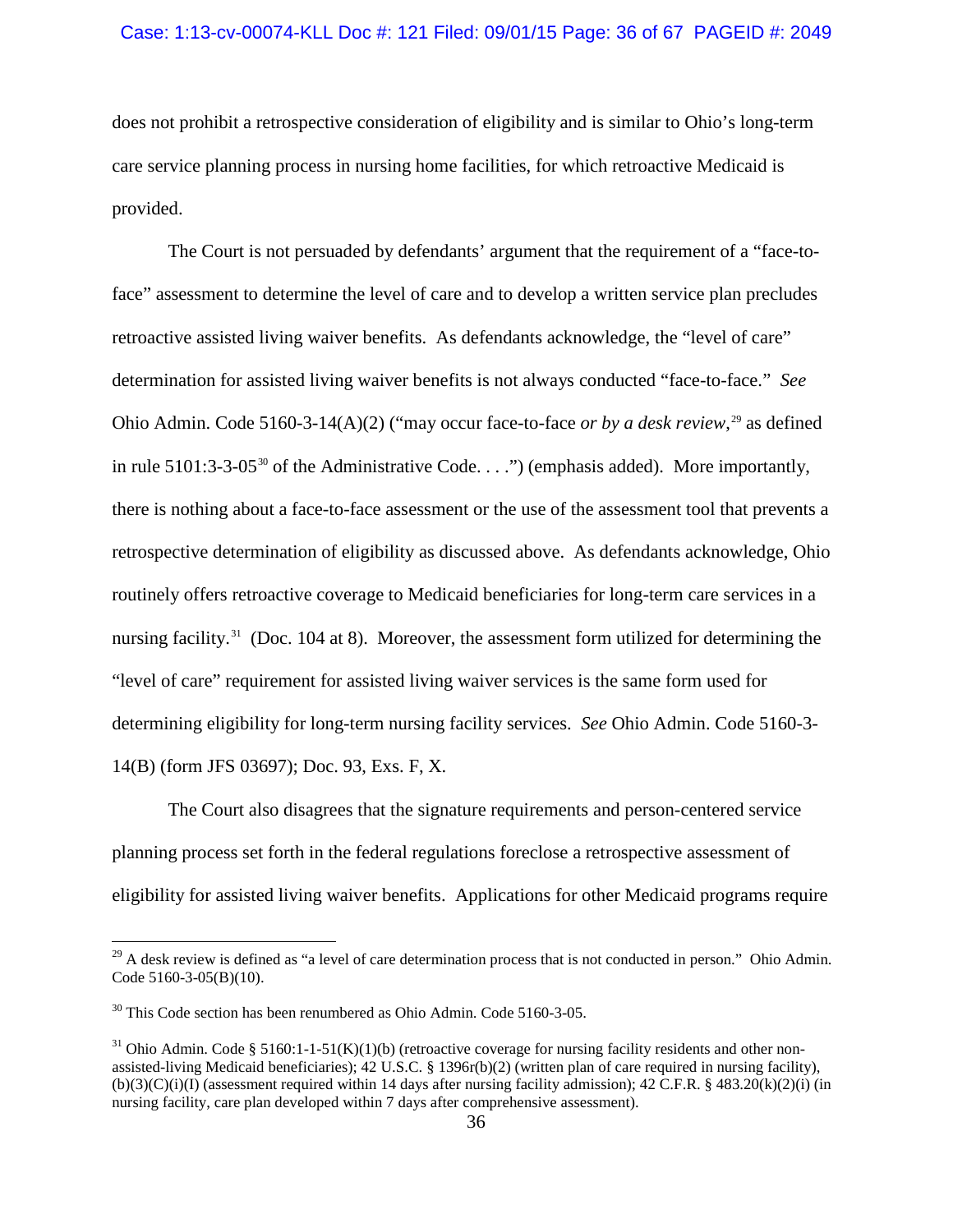#### Case: 1:13-cv-00074-KLL Doc #: 121 Filed: 09/01/15 Page: 37 of 67 PAGEID #: 2050

the signature of the applicant (a "real-time" event), but do not prevent the provision of retroactive benefits. *See* 42 C.F.R. § 435.907(f); Ohio Admin. Code 5160:1-1-51(D), (G), (I), (K). There is no logical explanation for why the requirement of a "real-time" signature should bar an assessment of whether an individual "would have been eligible" for assisted living waiver benefits pre-application during the three month retroactivity period.In addition, the personcentered process is intended to respect the individual preferences and choices of those seeking assisted living services, and there is no logical justification for using it to impede their right to retroactive coverage. *See* 42 C.F.R. § 441.301(c)(1), (2).

Ohio's rules setting the effective date of assisted living waiver eligibility as beginning only after an application is filed and after the State approves a service plan, assesses financial qualifications (as in Mrs. Hilleger's case), or determines the level of care qualifications thwart Congress's intent as expressed in §  $1396a(a)(34)$ . These rules permit the State to evade the retroactivity requirement by simply selecting a definition of "eligibility" that relies on a postapplication event. Defendants' interpretation effectively eviscerates the "(or upon application would have been)" provision of  $\S$  1396a(a)(34), which contemplates a retrospective view of an individual's circumstances had that person actually applied for Medicaid when he or she received the care or services.

Finally, defendants argue that the Court should defer to CMS's guidance on the issue of whether assisted living waiver benefits may be provided during the retroactive eligibility period set forth in § 1396a(a)(34). Defendants state that the "CMS Application and Instructions to States" utilized by Ohio when it applied for the assisted living waiver support Ohio's

37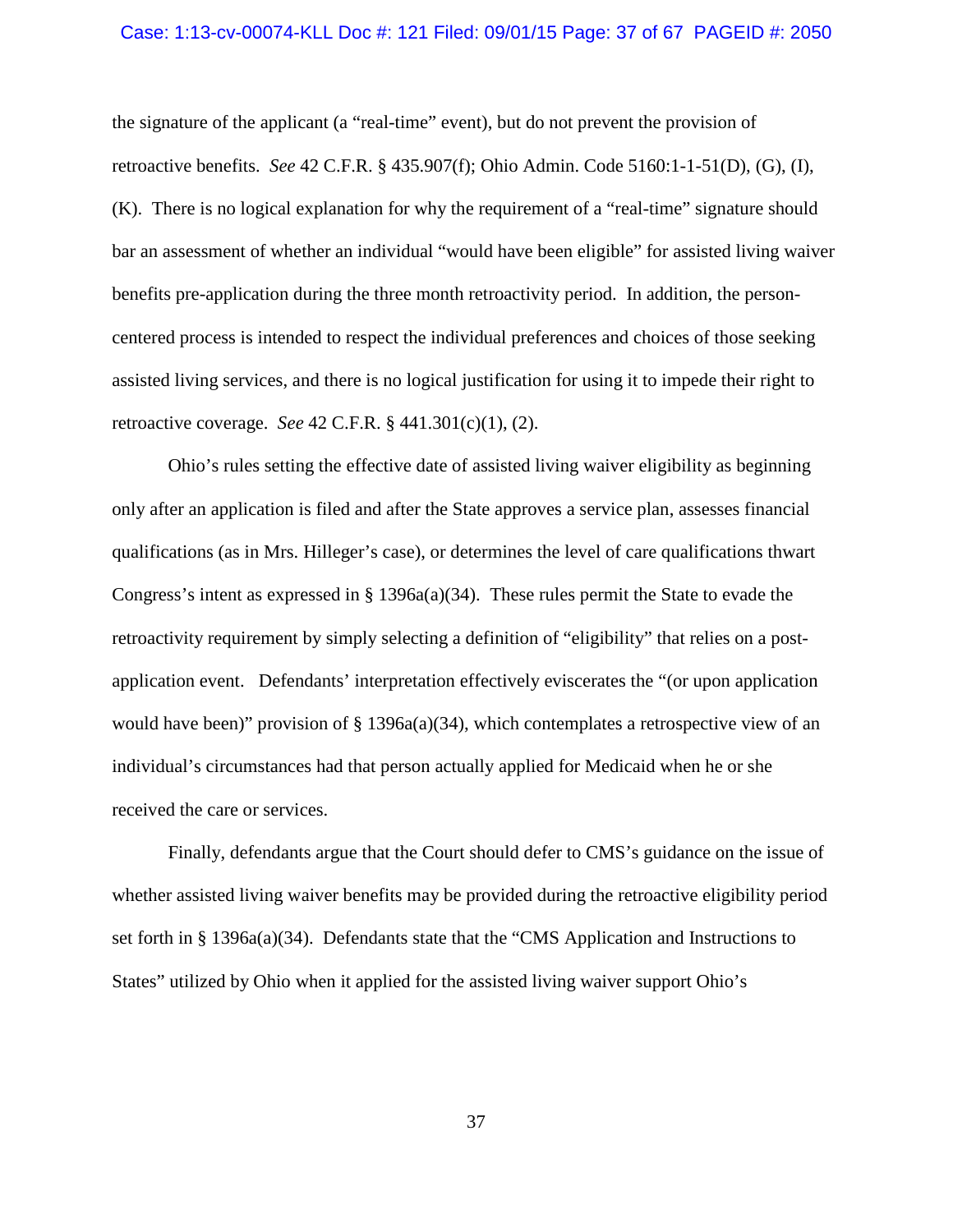### Case: 1:13-cv-00074-KLL Doc #: 121 Filed: 09/01/15 Page: 38 of 67 PAGEID #: 2051

interpretation. [32](#page-37-0) Defendants further note that CMS approved Ohio's assisted living waiver application which was submitted in accordance with these instructions. Defendants also assert that they specifically asked CMS about retroactive enrollment on the HCBS waiver and in response CMS provided defendants with "Olmstead Update #3" issued by the federal Health Care Financing Administration (the precursor to CMS). (Doc. 113, Hobbs Aff. ¶ 5-6).<sup>33</sup> Based upon Olmstead Update #3 and the review of other materials, Ohio amended its waiver in March 2014 to change enrollment in the assisted living waiver program to the latest of (1) the effective date of basic Medicaid; (2) the date the individual meets the level of care; (3) the date the individual meets the special waiver requirements; and (4) the date of the approved service plan (which includes at least one waiver service). (*Id*., ¶ 7). Defendants claim that CMS therefore implicitly approved Ohio's approach.

Plaintiffs contend that the CMS materials cited by defendants are sub-regulatory and do not address the interpretation of § 1396a(a)(34). Plaintiffs also argue that CMS's approval of Ohio's assisted living waiver application lends no support to defendants' interpretation of § 1396a(a)(34). They allege that the fact of the approval alone gives no indication that CMS considered how to interpret  $\S 1396a(a)(34)$  or how to apply that section to Ohio's waiver application. In addition, plaintiffs contend Olmstead Update #3, which announced a policy change to "facilitate expeditious initiation of waiver services" (Doc. 102, Pecquet Decl., Ex. B),

<span id="page-37-0"></span> $32$  The CMS Instructions state that "all waiver services must be furnished pursuant to a written service plan that is developed for each waiver participant" and that "Federal Financial Participation (FFP) may not be claimed for waiver services that are furnished prior to the development of the service plan or for waiver services that are not included in an individual's service plan." (Doc. 89, Ex. 5, App. D-1 at 178; Doc. 89, Ex. 5, Item 6-A at 55).

<span id="page-37-1"></span> $33$  The "Olmstead Update" sets forth a policy change intended to facilitate the expeditious initiation of waiver services by permitting "provisional" written plans of care identifying the essential Medicaid services to be provided in the first 60 days of waiver eligibility, with a fuller plan of care to be developed subsequently. This document also states that the "earliest date of HCBS waiver eligibility" is "the last date all of the following requirements have been met": (1) basic Medicaid eligibility; (2) level of care; (3) special waiver requirements; (4) plan of care; and (5) waiver service. (Doc. 113, Ex. 1B).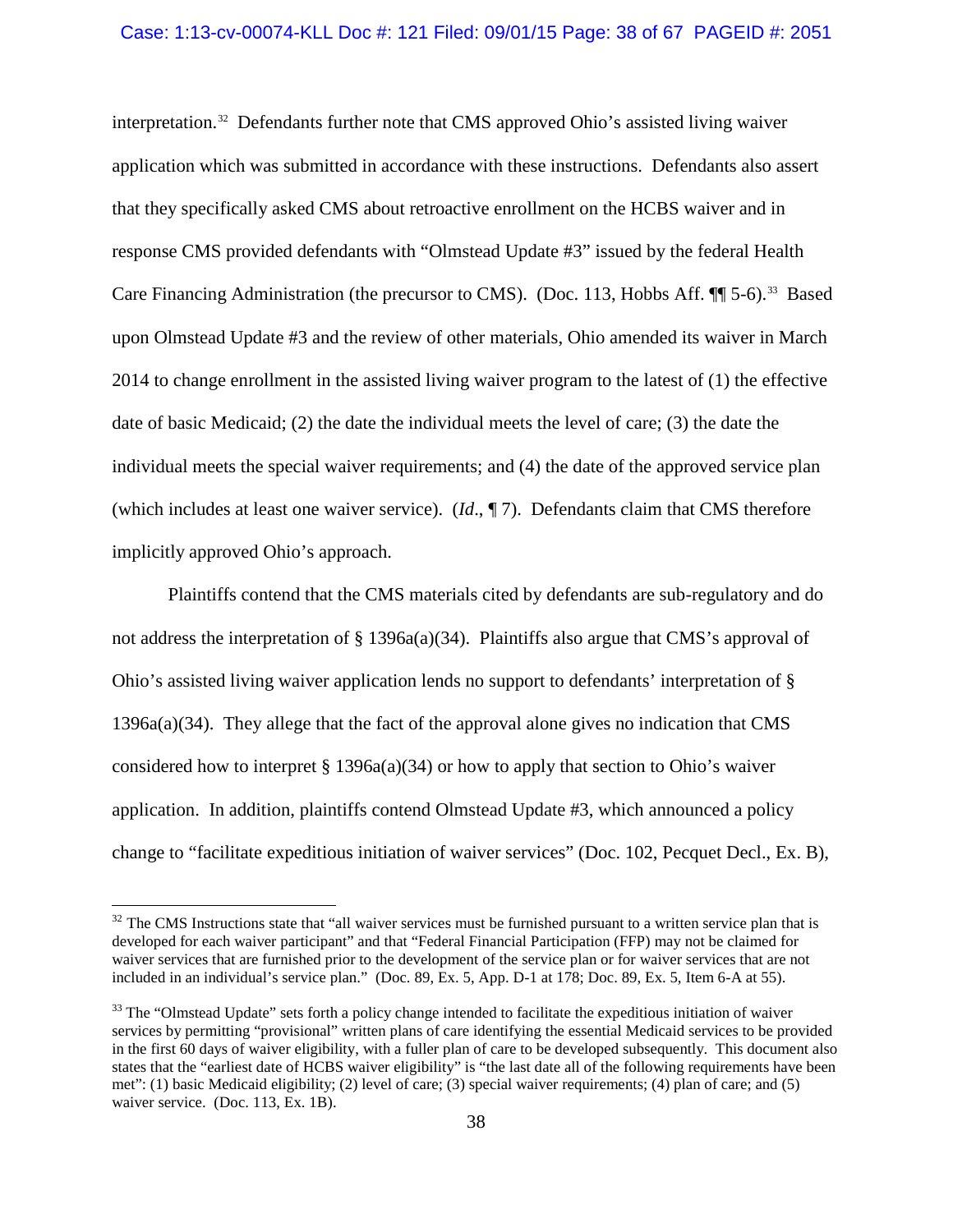#### Case: 1:13-cv-00074-KLL Doc #: 121 Filed: 09/01/15 Page: 39 of 67 PAGEID #: 2052

actually undermines defendants' position. Plaintiffs allege that the policy change demonstrates the federal government can waive or modify such policies to facilitate access to services by allowing assisted living waiver services to be initiated upon a "provisional" care plan prior to the development of a formal care plan. *Id*.

The Court need not defer to CMS's interpretation of the issues in this case because neither 42 U.S.C. § 1396a(a)(34) nor 42 U.S.C. § 1396n(c) is ambiguous. *Chevron*, 467 U.S. at 842-43. As explained above, the clear language of the statute requires States to provide retroactive Medicaid benefits to eligible individuals applying for assisted living waiver benefits. Congress did not waive § 1396a(a)(34) retroactivity for home and community-based services waivers under § 1396n(c). Nor did Congress limit § 1396a(a)(34)'s retroactivity requirement for home and community-based services waivers as it did for Qualified Medicare Beneficiaries (42 U.S.C. § 1396d(a)) and Medicaid demonstration waiver projects (42 U.S.C. § 1315(a)(1)). Even if the relevant statutory provisions were considered silent or ambiguous, CMS's interpretation is not warranted deference because it lacks any rationale and is contrary to the clear intent of Congress.

Generally, courts give deference to the interpretations of an agency tasked with issuing implementing regulations. *Chevron*, 467 U.S. at 842-44. However, where the agency's interpretations lack the force of law, the Court gives "respect" to such interpretations to the extent they are persuasive:

To the extent that HHS has issued guidance on the federal Medicaid statutes in the form of opinion letters, an agency manual, and an amicus brief that lack the force of law, its statutory interpretations are not afforded deference under *Chevron U.S.A. Inc. v. Natural Resources Defense Council, Inc.,* 467 U.S. 837 (1984), but "are 'entitled to respect' under . . . *Skidmore v. Swift & Co.,* 323 U.S. 134, 140 (1944), . . . only to the extent that those interpretations have the 'power to persuade[.]'" *Christensen v. Harris Cnty.,* 529 U.S. 576, 587 (2000) (internal citation altered); *see In re Carter,* 553 F.3d 979, 987-88 (6th Cir. 2009) (applying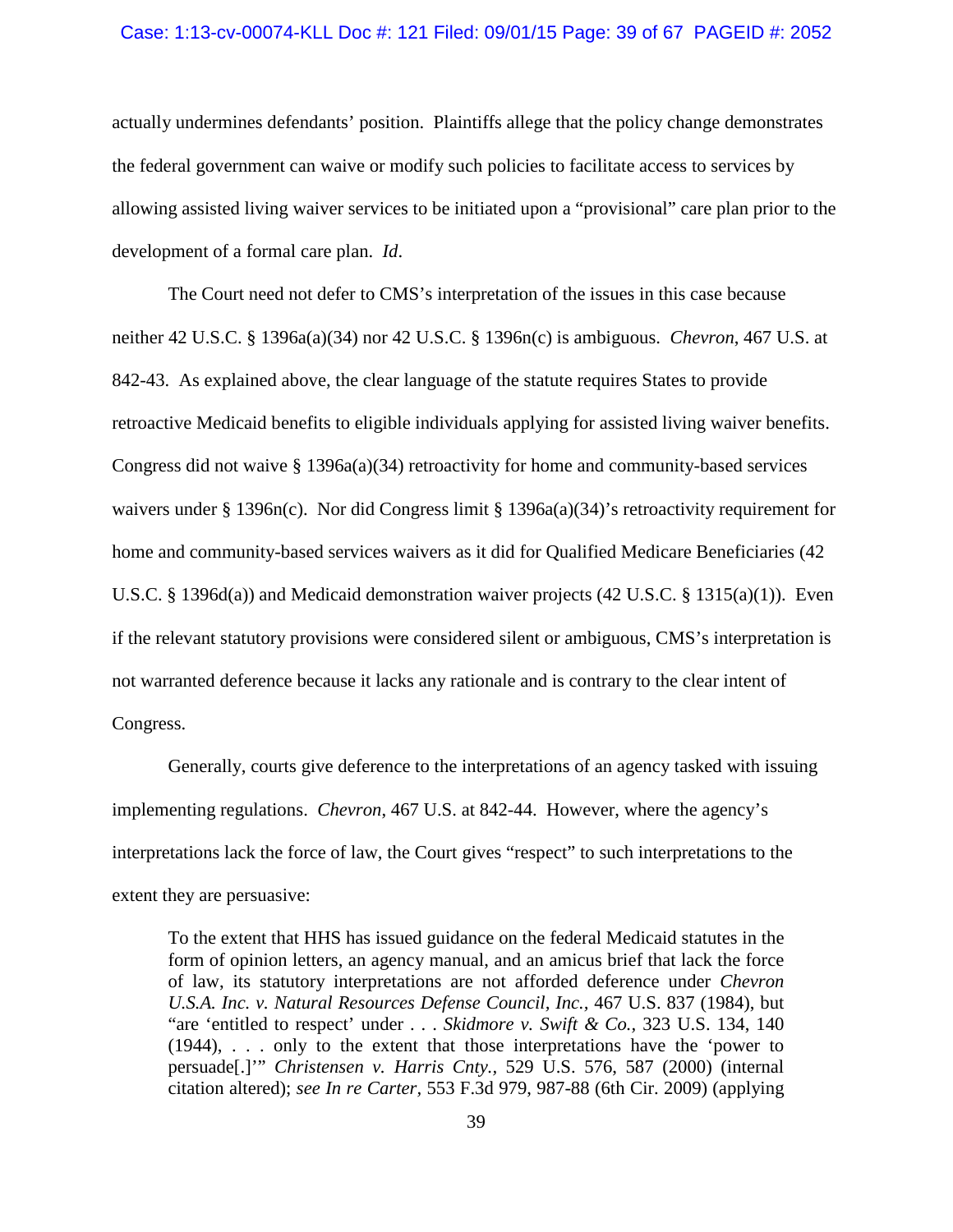## Case: 1:13-cv-00074-KLL Doc #: 121 Filed: 09/01/15 Page: 40 of 67 PAGEID #: 2053

*Skidmore* to the amicus brief filed by a federal agency charged with administering a statutory scheme); *Caremark, Inc. v. Goetz,* 480 F.3d 779, 787 (6th Cir. 2007) (applying *Skidmore* to interpretations of Medicaid statutes set forth by CMS).

*Hughes v. McCarthy*, 734 F.3d 473, 478 (6th Cir. 2013).

The Court declines to give deference to CMS's waiver instructions or its response to Ohio's 2014 inquiry. Neither squarely addresses the retroactivity issue in the instant case nor explains the reasoning behind the provision of prospective-only assisted living waiver benefits. The weight afforded an agency's interpretation "in a particular case will depend upon the thoroughness evident in its consideration, the validity of its reasoning, its consistency with earlier and later pronouncements, and all those factors that give it power to persuade, if lacking power to control." *Young v. United Parcel Service, Inc*., 135 S.Ct. 1338, 1352 (2015) (quoting *Skidmore,* 323 U.S. at 140). In this case, defendants have offered no evidence or reasoning in support of CMS's purported interpretation. Therefore, the Court cannot conclude that CMS's interpretation is reasonable, and the language in CMS's instructions and Olmstead Update lack the "power to persuade." *Skidmore*, 323 U.S. at 140.

More importantly, CMS's interpretation is contrary to the statutory language discussed above and Congress's intent in passing both the retroactivity provision of § 1396a(a)(34) and the assisted living waiver provision of  $\S 1396n(c)$ . In authorizing retroactive Medicaid benefits, Congress intended to protect individuals from situations where they otherwise would be billed privately despite meeting Medicaid eligibility standards.<sup>34</sup> See Debuono, 998 F. Supp. at 196.

<span id="page-39-0"></span><sup>&</sup>lt;sup>34</sup> STAFF OF S. COMM. ON FINANCE, 92D CONG., REP. TO ACCOMPANY H.R. 1 TO AMEND THE SOCIAL SECURITY ACT, AND FOR OTHER PURPOSES, at 209 (September 26, 1972), available at https://www.google.com/?gws\_rd =ssl#q=STAFF+OF+S.+COMM.+ON+FINANCE%2C+92D+CONG.%2C+REP.+TO+ACCOMPANY+H.R.+1+T O+AMEND+THE+SOCIAL+SECURITY+ACT%2C+AND+FOR+OTHER+PURPOSES%2C+at+209+%28Septe mber+26%2C+1972%29 ("Thirty-one States have elected to provide this coverage, thereby protecting persons who are eligible for medicaid but do not apply for assistance until after they have received care, either because they did not know about the medicaid eligibility requirements or because the sudden nature of their illness prevented their applying. The committee agrees with the House that such coverage is reasonable and desirable and recommends, as it did in 1970 in HR 17550, that States be required to provide protection for that 3-month period. Therefore, the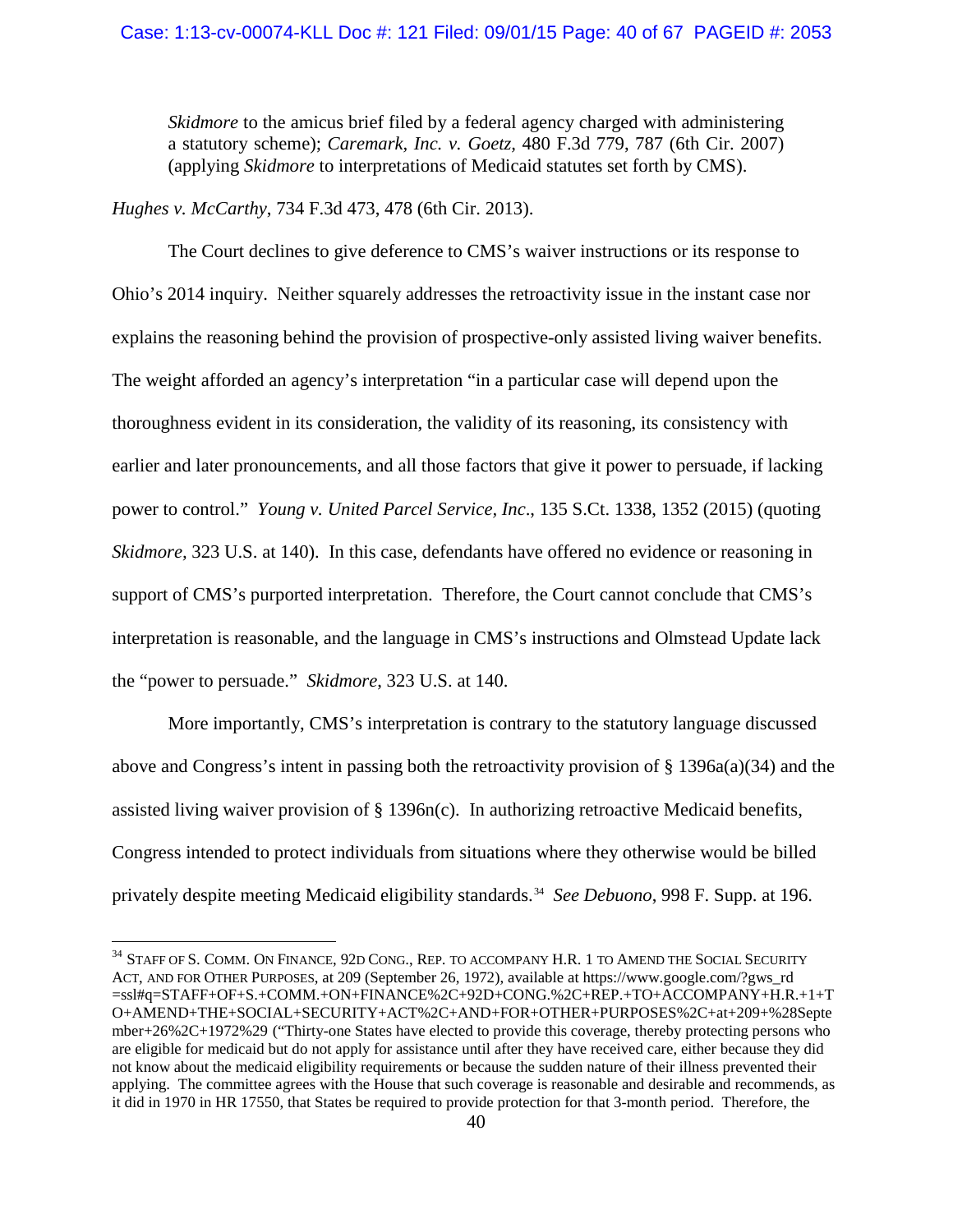## Case: 1:13-cv-00074-KLL Doc #: 121 Filed: 09/01/15 Page: 41 of 67 PAGEID #: 2054

Congress recognized that individuals who were otherwise eligible for Medicaid may not apply for Medicaid benefits the moment they become sick or receive supportive services, despite meeting all of the qualifications for the program. Congress also acknowledged the desirability of providing coverage for medical care and services to Medicaid-eligible individuals prior to an actual application so as to encourage providers to furnish necessary medical assistance during the retroactive period.<sup>35</sup> CMS's interpretation runs counter to these dual purposes.

Additionally, CMS's interpretation thwarts Congress's intent in enacting the home and community-based services waiver statute. The Medicaid Act was amended in 1981 to permit waiver of the then-current definition of "covered medical services" to include "certain nonmedical support services which are provided pursuant to a plan of care to an individual who is otherwise at risk of being institutionalized and who would, in the absence of such services be institutionalized." S. REP. NO. 97-139, at 432 (1981). Congress noted:

Federal matching under Medicaid is only available for services which are primarily medical in nature. Certain associated services are not eligible for Federal matching payments. However, these services while not strictly medical in nature may in fact contribute to improved health, and could potentially postpone or prevent institutionalization. To the extent that institutionalization is deferred or avoided, certain cost savings may result.

*Id.* at 481. The passage of the home and community-based services waiver statute was intended to reduce the cost of Medicaid for the elderly who, by virtue of their institutionalization, utilized a proportionately higher rate of Medicaid dollars:

Under current law, Medicaid provides little or no coverage for long-term care services in the community, while offering full or partial coverage for such care in

 $\overline{a}$ 

committee bill requires all States to provide coverage for care and services furnished in or after the third month prior to application to those individuals who were otherwise eligible when the services were received. . . .").

<span id="page-40-0"></span><sup>&</sup>lt;sup>35</sup> Amendments to the Social Security Act 1969-1972: Hearing on H.R. 17550 Before the S. Comm. on Fin., 91<sup>st</sup> Cong. 1262 (1970) (statement of Elliot L. Richardson, Secretary, Dept. of Health, Education, and Welfare), available at http://www.ssa.gov/history/pdf/Downey%20PDFs/Amendments%20to%20the%20Social% 20Security %20Act%201969-1972%20Vol.%208.pdf.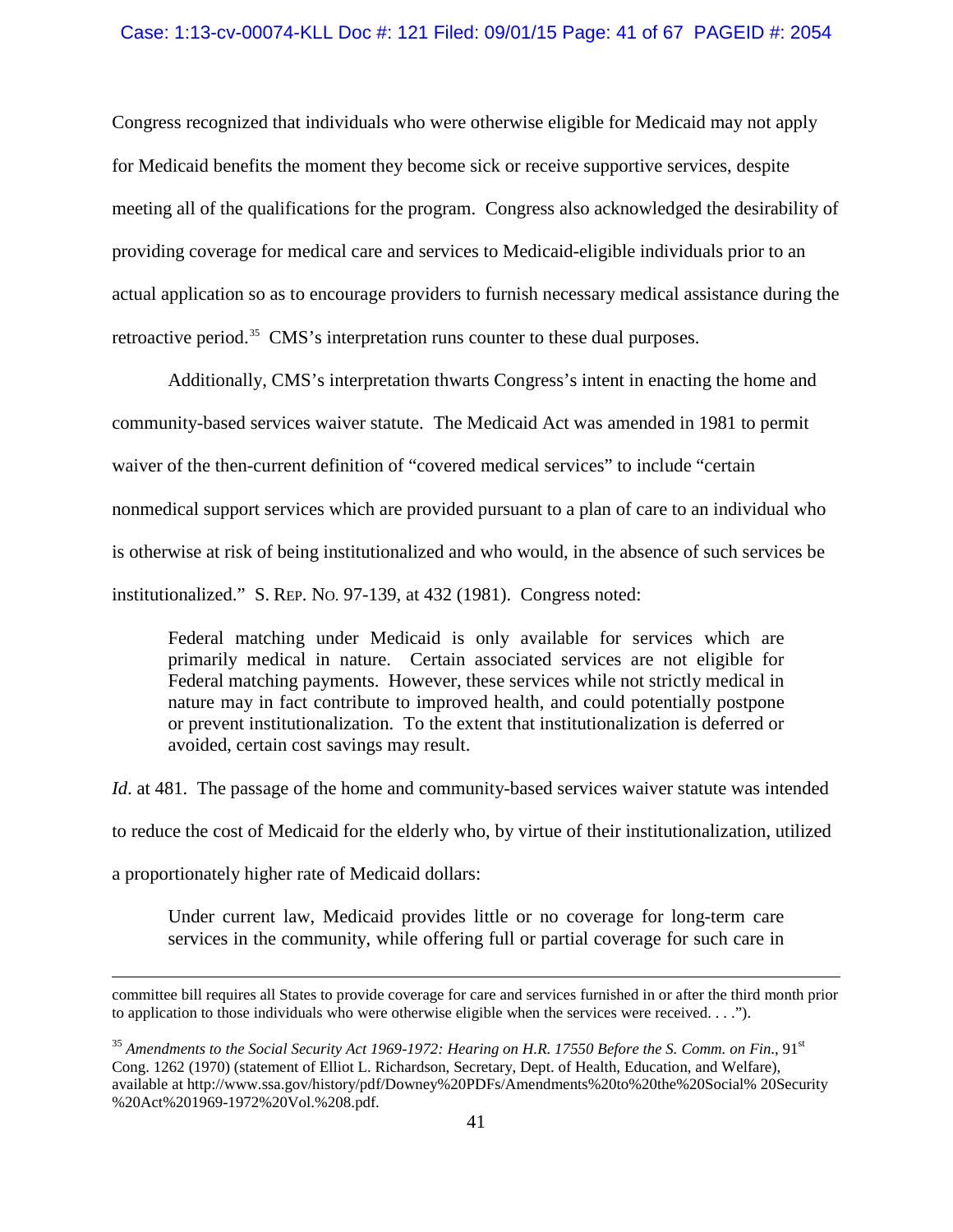an institution. The Committee is concerned that even though only approximately 6% of the elderly reside in institutions, more than 40% of Medicaid expenditures went for institutional care this year.

It has been estimated that a quarter of the current nursing home population does not need full-time, residential care. Many elderly, disabled and chronically ill persons live in institutions not for medical reasons, but because of the paucity of health and social services in their communities, and their inability to pay for those services or to have them covered by Medicaid when they do exist.

. . .

Under the provisions of this section, states which elect to have home-based care covered by medicaid would be required to develop a community care plan subject to the approval of the Secretary. Under the plan, states would have to provide for a comprehensive assessment of all persons who are eligible or applying for Medicaid coverage for care in a skilled nursing facility (SNF) or an intermediate care facility (lCF; ICF-MR ). The assessment must be a direct and personal one, where the person performing the assessment actually sees and interviews the person applying for care.

This assessment should take place soon after application is made, and should be conducted by trained persons, preferably by a multi-disciplinary team of health and social service workers. This assessment must take into account all the factors, including family supports, community ties, and health and financial factors, relating to the need of the individual for long-term care in a SNF or ICF.

. . .

The Committee views the services under this section as a means of furthering established federal policy of deinstitutionalization and promoting access to community-based services, as evidenced by other federal programs. . . .

. . .

For persons determined to be in need of nursing home level of care who choose, instead, to remain in the community, the State would be required to provide for the development of a written plan of care describing the service needs of the individual and prescribing those services. The committee emphasizes that the ultimate choice about institutional placement rests with the patient and appropriate family members.

H.R. REP. NO. 97-158, vol. II, at 316-320 (1981). *See also Arc of California*, 757 F.3d at 980

(The HCBS "waiver provision originated in 1981, in response to the fact that a disproportionate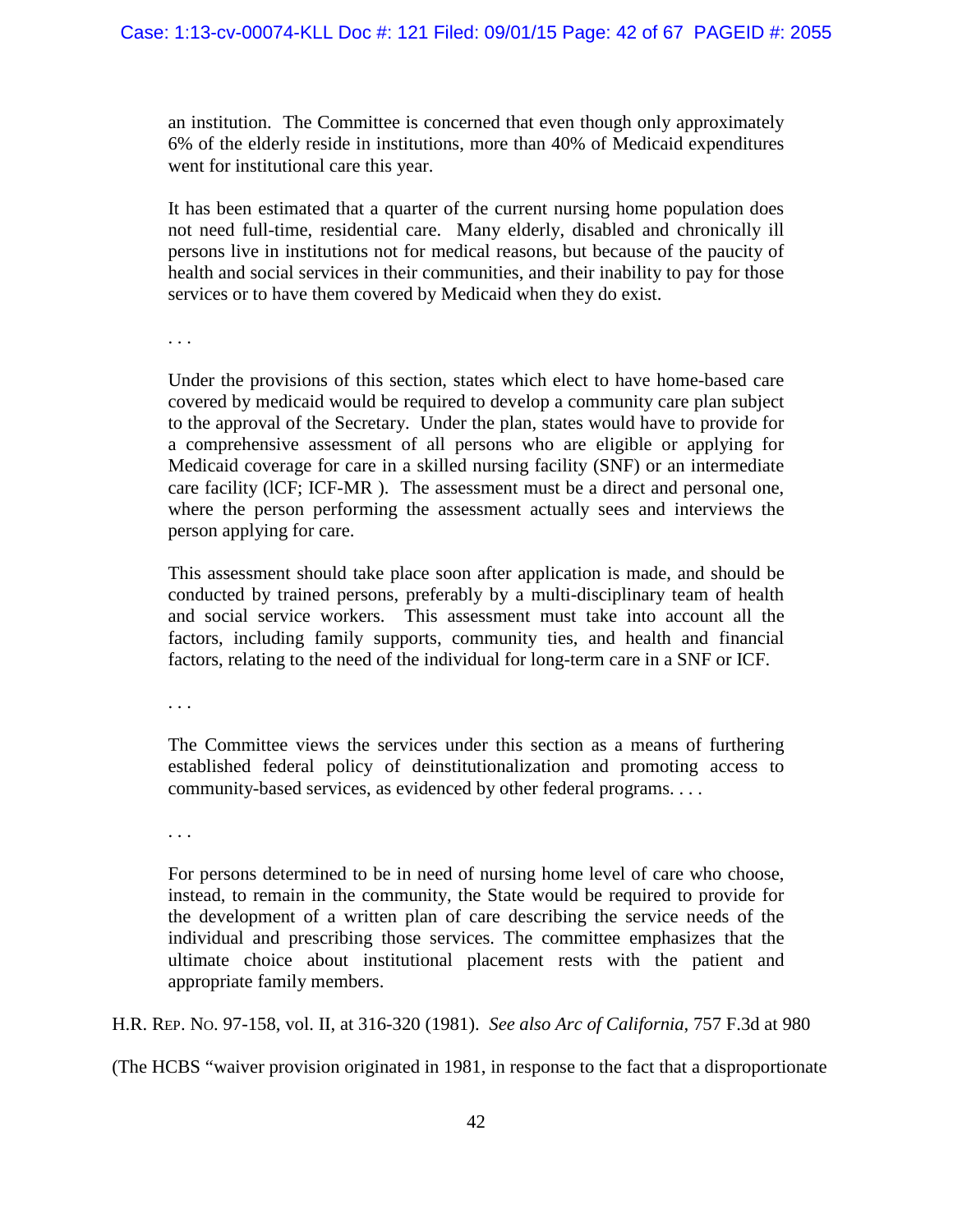#### Case: 1:13-cv-00074-KLL Doc #: 121 Filed: 09/01/15 Page: 43 of 67 PAGEID #: 2056

percentage of Medicaid resources were being used for long-term institutional care and studies showing that many persons residing in Medicaid-funded institutions would be capable of living at home or in the community if additional support services were available.").

By prohibiting retroactive coverage, Ohio's assisted living waiver program frustrates Congress's goal of furthering deinstitutionalization and lowering Medicaid expenditures for individuals who would otherwise require nursing home care but with supportive services can live safely in the community. Because of the delays inherent in Ohio's post-application processes, individuals are faced with remaining institutionalized in a nursing home or choosing more expensive nursing home care in the first instance while they wait for Ohio to determine their eligibility. But for the financial assistance of family members who were able to front the costs of assisted living services for their mothers, Mrs. Saunders would have had to remain in a nursing home and Mrs. Hilleger would have had to move from her (already Medicaid-approved) assisted living care facility to a nursing home to continue to receive supportive services until Ohio completed the eligibility assessment process. (Doc. 80,  $\P$ 4; Doc. 81,  $\P$ 6). Ohio's program forces low-income individuals whose level of care qualifies them for institutionalization but who lack the family financial support to remain in their assisted living facilities to opt for nursing home care in order to receive Medicaid assistance. This result is contrary to Congress's purpose of providing assisted living waiver services to avoid institutionalization. Therefore, the Court is not obligated to defer to CMS's waiver instructions or response to Ohio's 2014 inquiry as they are "deem[ed] inconsistent with [the] statutory mandate" and "frustrate the congressional policy underlying [the] statute." *Ohio Dept. of Mental Retardation and Dev. Disabilities*, 761 F.2d at 1193 (quoting *NLRB v. Brown*, 380 U.S. 278, 291 (1985)).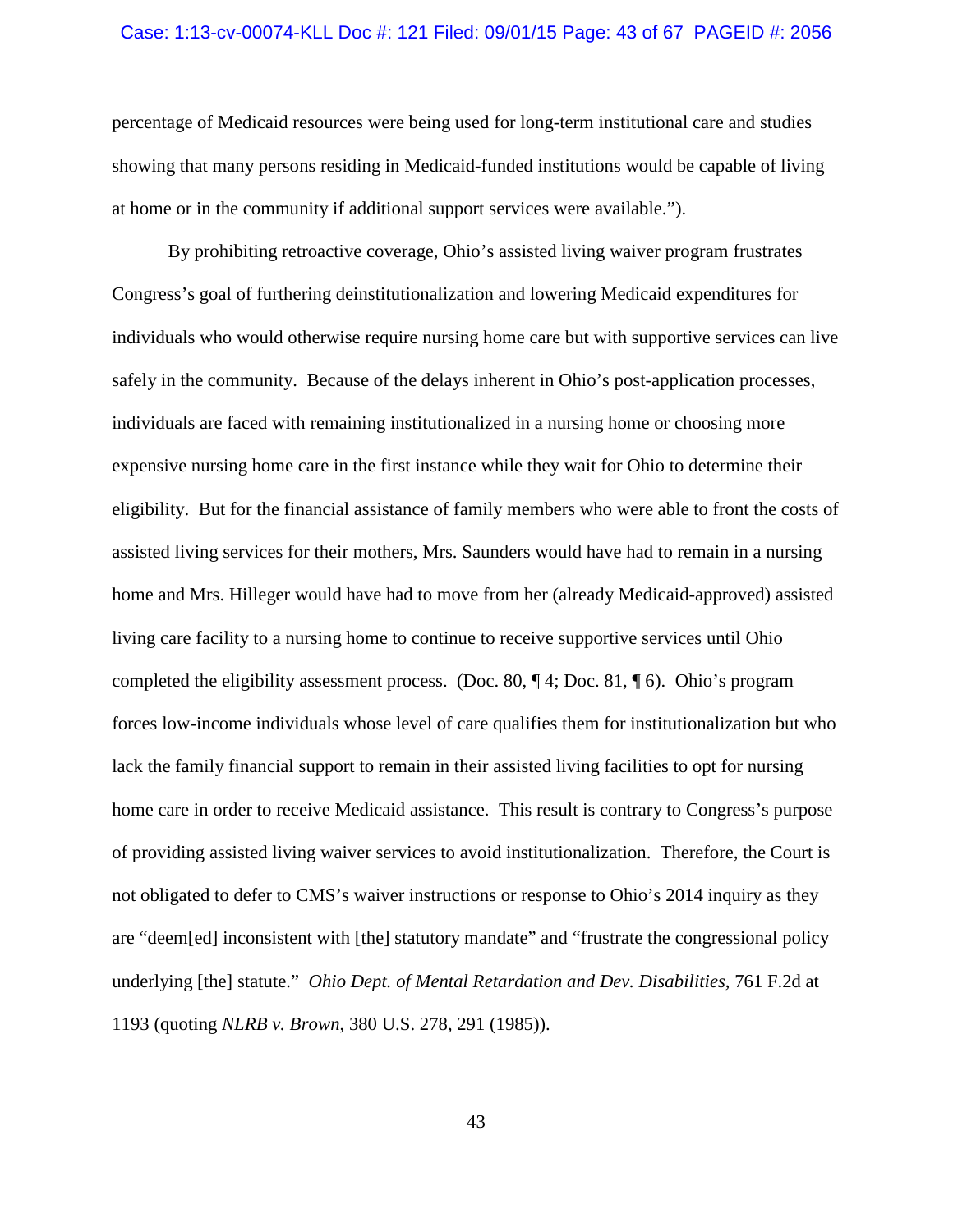#### Case: 1:13-cv-00074-KLL Doc #: 121 Filed: 09/01/15 Page: 44 of 67 PAGEID #: 2057

Nor is the Court persuaded that CMS's "approval" of Ohio's assisted living waiver application supports defendants' interpretation of § 1396a(a)(34). Even if CMS's approval of the assisted living waiver is entitled to *Chevron* deference, *see Harris v. Olszewski*, 442 F.3d 456, 470 (6th Cir. 2006), the undersigned cannot accept CMS's interpretation in this case as it is contrary to the statutory language, purpose, and congressional intent behind the  $\S 1396a(a)(34)$ retroactivity provision and § 1396n(c)(1) assisted living waiver program. *Cf. Lynch v. Lyng*, 872 F.2d 718, 724 (6th Cir. 1989) (where "the language of the statute, the broader purposes, and the legislative history argue against the Secretary's position," court is not compelled to defer to his interpretation); *In re Oliver M. Elam, Jr., Co*., 771 F.2d 174, 181 (6th Cir. 1985) (rejecting agency interpretation that has "no support in the plain language of" the relevant provision). Where, as here, the "administrative constructions . . . are contrary to clear congressional intent," it is the duty of the Court, as "the final authority on issues of statutory construction," to reject such interpretations. *Chevron*, 467 U.S. at 843 n.9.

The language of § 1396a(a)(34) and § 1396n(c) is clear and provides that a State must consider an applicant's eligibility for retroactive assisted living waiver benefits. Even if the language of the statute can be regarded as silent or ambiguous, the legislative history of the Medicaid home and community-based services statute shows that Ohio's interpretation of the assisted living waiver program contravenes Congress's intent to provide retroactive Medicaid benefits to individuals who are otherwise eligible for such benefits. Ohio's interpretation also undermines Congress's goal of reducing unnecessary institutionalization of individuals who can live safely in the community with supportive services.

The Court acknowledges that the retroactivity requirement set forth in § 1396a(a)(34) will not always be implicated when a person applies for assisted living waiver benefits. The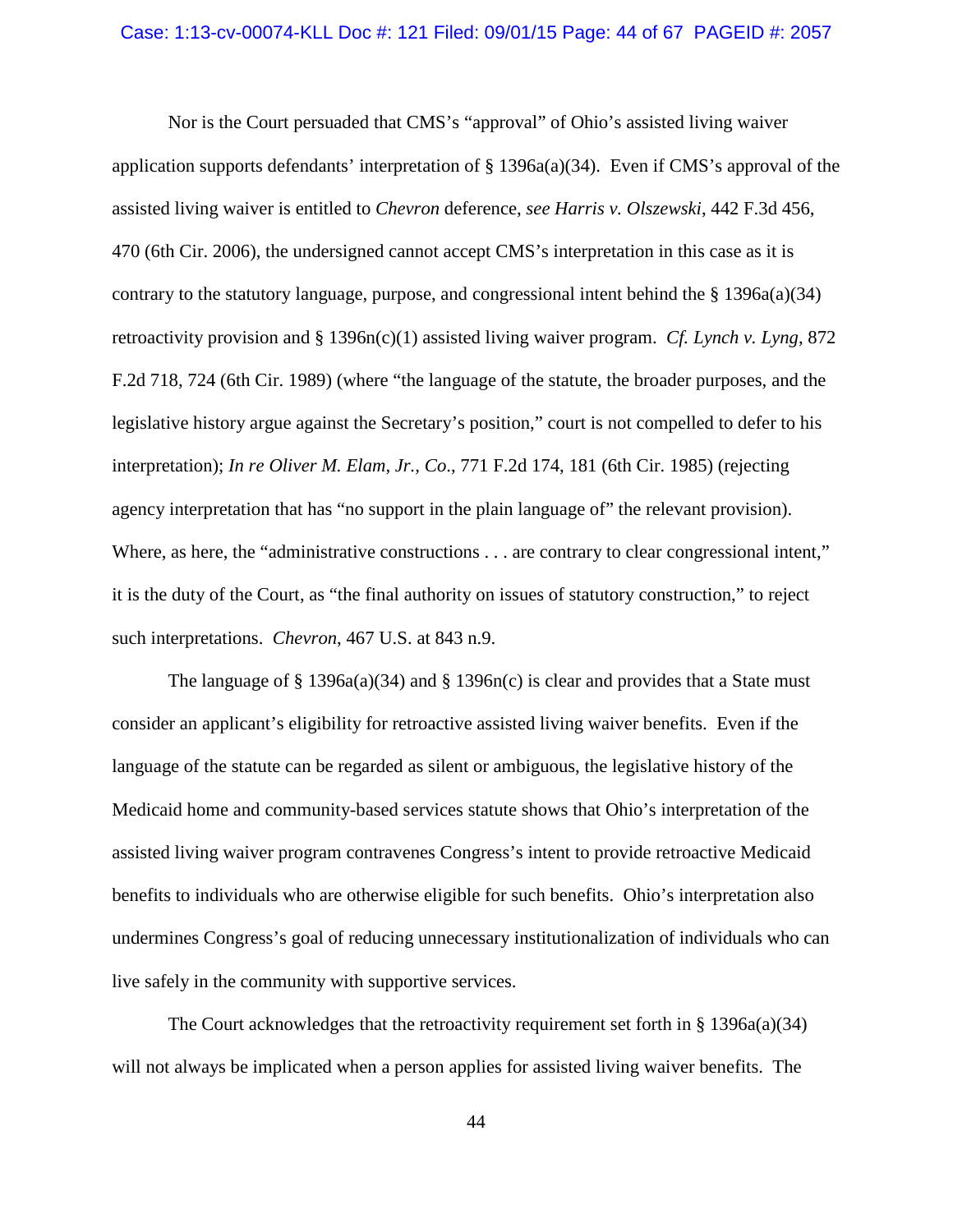#### Case: 1:13-cv-00074-KLL Doc #: 121 Filed: 09/01/15 Page: 45 of 67 PAGEID #: 2058

retroactivity requirement of  $\S 1396a(a)(34)$  will not come into play for individuals who apply for assisted living waiver benefits when they do not already reside in an assisted living facility. However, for individuals who already live in an approved assisted living facility – like Mrs. Hilleger and Mrs. Saunders – and who have been receiving supportive services, the State must retrospectively consider the eligibility requirements for assisted living waiver benefits for the three months prior to the date of application. The State must assess whether, at any time up to three months prior to the application for assisted living waiver benefits, the individual met the financial eligibility requirements; whether the person had a need for intermediate or skilled level of care; and whether the person received supportive services consistent with the plan of care. If so, the State must grant retroactive assisted living waiver benefits in accordance with § 1396a(a)(34).

Therefore, the Court concludes that Ohio's assisted living waiver program which provides only prospective, and not retroactive, assisted living waiver benefits violates federal law as set forth in 42 U.S.C. § 1396a(a)(34). Summary judgment is granted for plaintiffs on this claim.

# **B. Whether defendants violated plaintiffs' due process rights when defendants denied them retroactive coverage for assisted living waiver services and failed to provide written notice of that denial and the reasons for such denial.**

Under 42 U.S.C. § 1396a(a)(3), an applicant whose claim for medical assistance under the State plan is denied or is not acted upon with reasonable promptness is entitled to a fair hearing before the State agency. The State agency must notify applicants for Medicaid in writing of their right to a hearing at the time of application and whenever the agency takes "any action affecting [their] claims."  $42$  C.F.R. §  $431.206(b)$ ,(c)(1) and (2). "Action" is defined as "a termination, suspension, or reduction of Medicaid eligibility or covered services." 42 C.F.R. §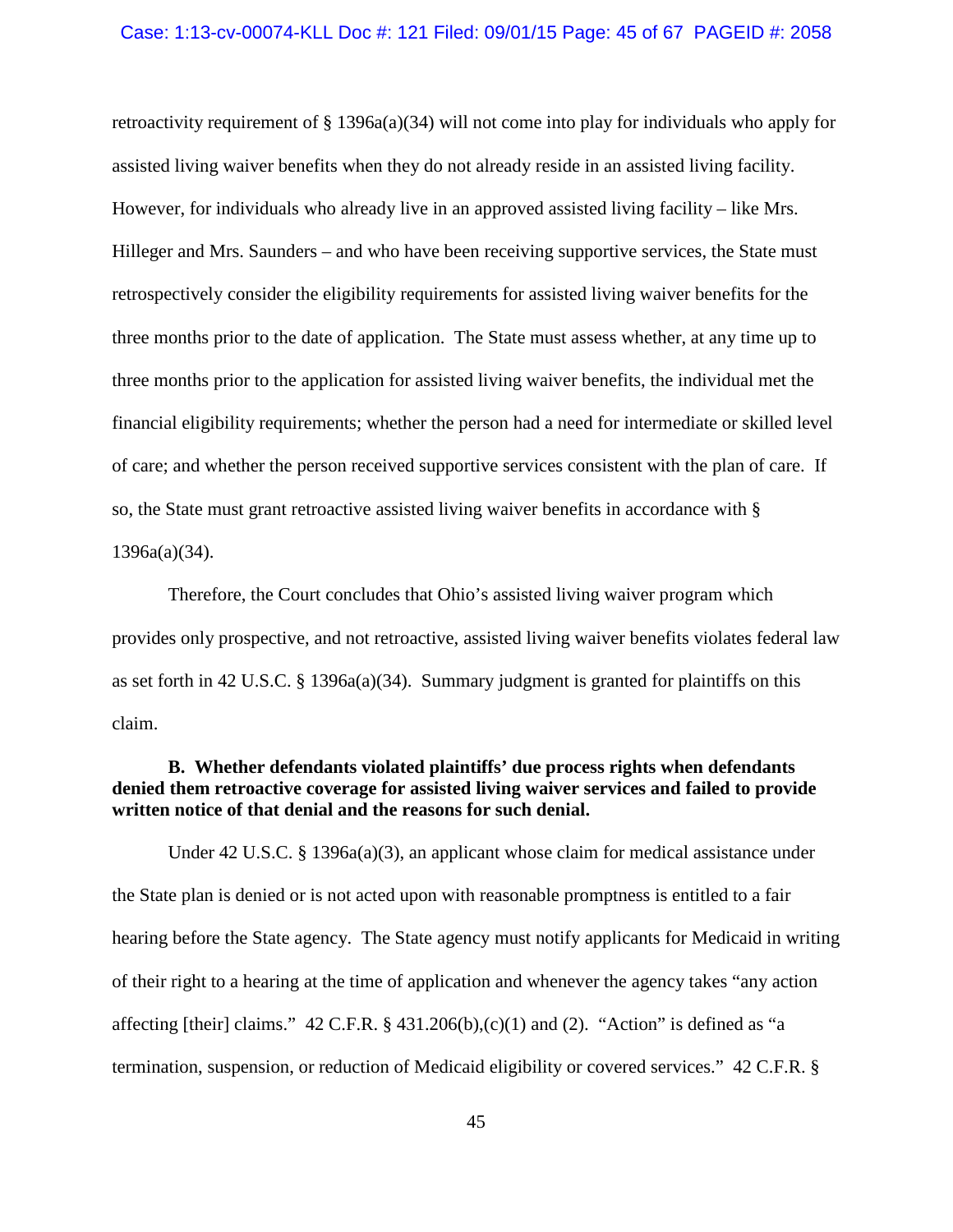431.201. The notice must include: (a) a statement of what action the State intends to take; (b) the

reasons for the intended action; (c) the specific regulations that support the action; (d) an

explanation of the individual's right to request an evidentiary hearing if one is available, or a

State agency hearing; and (e) an explanation of the circumstances under which Medicaid is

continued if a hearing is requested. 42 C.F.R. § 431.210. The right to a hearing and the

attendant processes must meet the due process standards set by the Supreme Court. 42 C.F.R. §

431.205(d) (explicitly incorporating the due process standards of *Goldberg v. Kelly*, 397 U.S.

254 (1970)).

In this case, the notice received by Mrs. Hilleger states in relevant part:

Your ASSISTED LIVING WAIVER – ODA application dated 10/19/12 has been APPROVED effective 01/01/13. You have been approved for HOME  $\&$ COMMUNITY BASED SERVICES MEDICAID benefits for the month(s) 01/2013, 02/2013.

Reason: YOU ARE ELIGIBLE UNDER ALL THE RULES. We base this action on OHIO ADMINISTRATIVE CODE, Rule 5101:1-38-01.8.

(Doc. 81, Ex. A). The notice received by Mrs. Saunders states:

We APPROVED your ASSISTED LIVING WAIVER – ODA application of 6/25/2012. Your benefits start 08/02/2012. You will get benefits for 07/2012, and each month after that.

Reason: YOU ARE ELIGIBLE UNDER ALL THE RULES. We base this action on OHIO ADMINISTRATIVE CODE, Rule 5101:1-38-01.8.

(Doc. 80, Ex. B).

Plaintiffs contend that defendants violated their due process rights when defendants

denied them retroactive coverage for assisted living waiver services and failed to provide written

notice of that denial and the reasons for such denial. They allege that neither Mrs. Hilleger nor

Mrs. Saunders received a due process notice detailing the period of time that was not being

covered by assisted living waiver benefits and the reasons why their eligibility began on a certain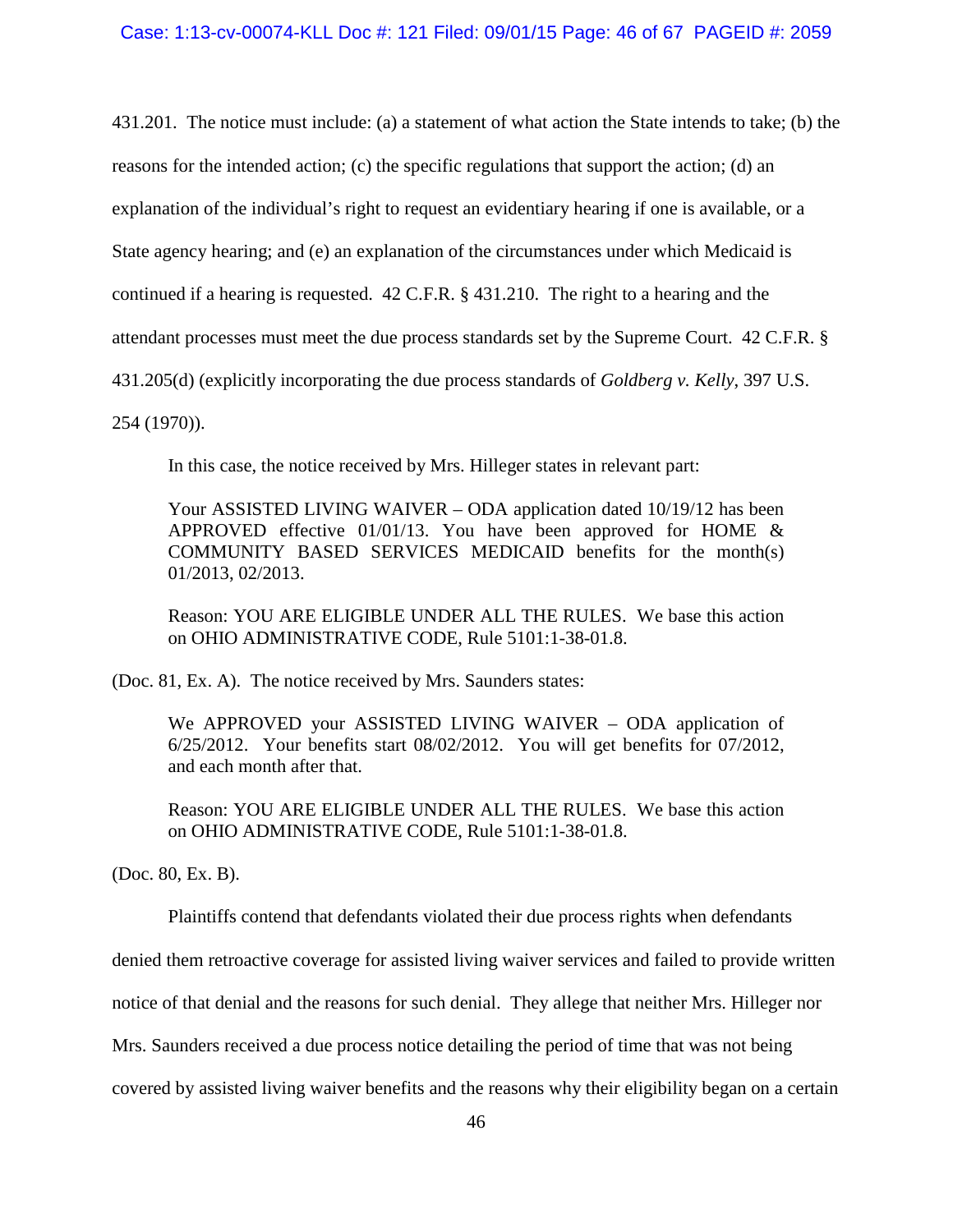## Case: 1:13-cv-00074-KLL Doc #: 121 Filed: 09/01/15 Page: 47 of 67 PAGEID #: 2060

date, but not before that date. Plaintiffs contend that without the factual information explaining why a particular effective date was selected, they do not have the contextual information needed to evaluate whether there is a basis for disputing the agency's decision and requesting a hearing.

Defendants contend that because plaintiffs' assisted living waiver applications were actually approved, they were not entitled to a fair hearing notice under 42 U.S.C. § 1396a(a)(3) or 42 C.F.R. §§ 431.201 and 431.206, which mandate notice only for a denial, termination, suspension or reduction of Medicaid eligibility or covered services. Defendants contend that in any event, they complied with 42 U.S.C. § 1396a(a)(3), the applicable regulations, and due process. Defendants allege the notices provided to plaintiffs advised them not only that their applications had been approved, but also of the effective date of assisted living waiver benefits, information from which plaintiffs could infer they had not been granted retroactive benefits. Defendants state the notice also included information about plaintiffs' fair hearing rights:

**Ask for a State hearing if you disagree with what we are doing or think we are making a mistake.** At the hearing, you can explain your reasons and we will explain our reasons. . . .

(Doc. 80, Ex. B; Doc. 81, Ex. A) (emphasis in the original).

As an initial matter, the Court is not persuaded by defendants' argument that because they did not deny plaintiffs' applications for assisted living waiver benefits, but in fact approved the applications, plaintiffs were not entitled to any notice under the Medicaid statute or regulations. Defendants' argument mistakenly assumes that plaintiffs were never eligible for pre-application assisted living waiver benefits under 42 U.S.C. § 1396a(a)(34), an assumption the Court has rejected. In actuality, defendants approved in part and denied in part plaintiffs' applications for assisted living waiver benefits, which necessarily encompassed a request for retroactive benefits. To the extent plaintiffs' applications for retroactive assisted living waiver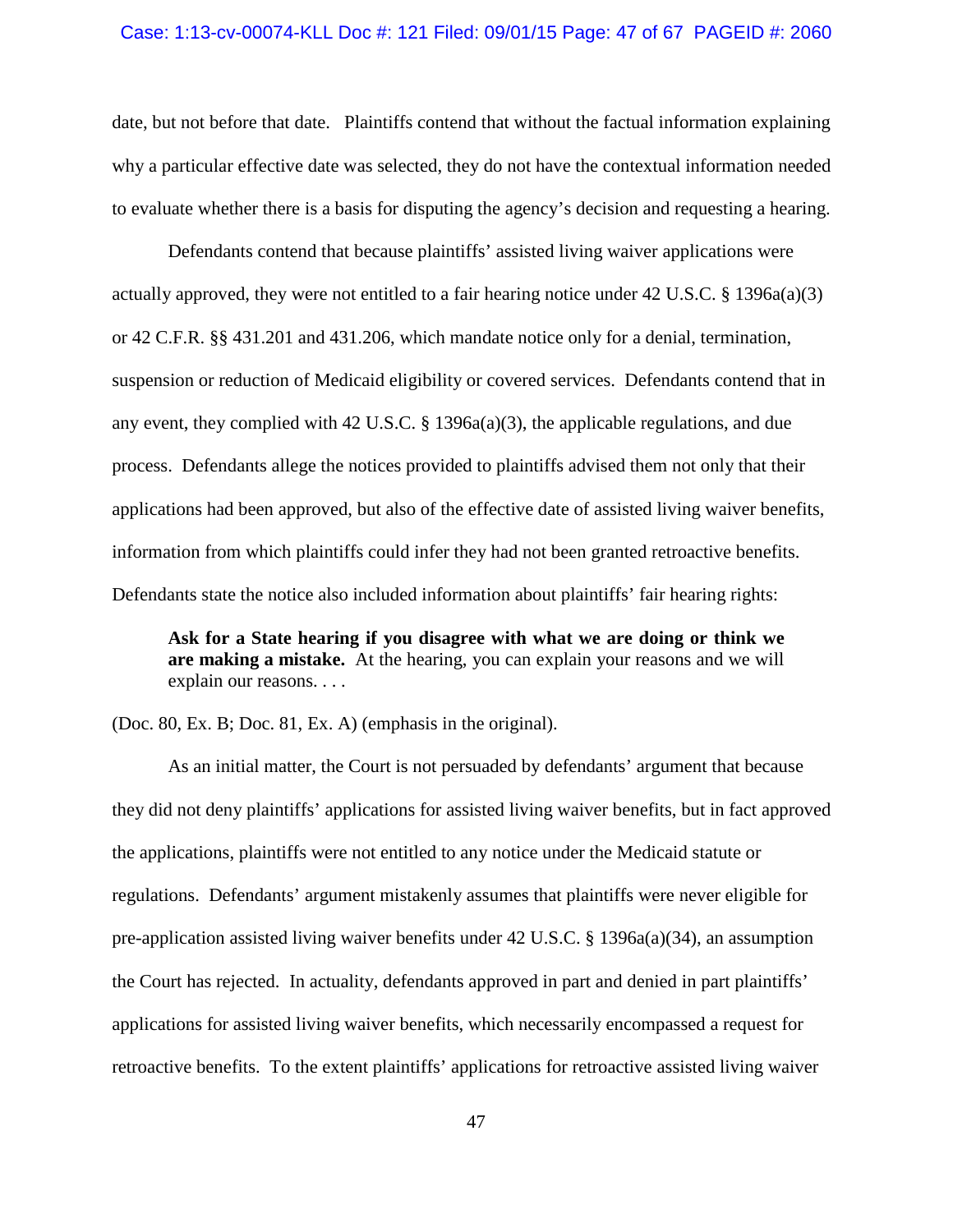#### Case: 1:13-cv-00074-KLL Doc #: 121 Filed: 09/01/15 Page: 48 of 67 PAGEID #: 2061

benefits were denied, plaintiffs were clearly entitled to notice of that denial and a hearing to contest this action.  $42 \text{ U.S.C.}$  §  $1396a(a)(3)$  (mandating the "opportunity for a fair hearing before the State agency to any individual whose claim for medical assistance under the plan is denied. . . ."). *Cf. Ladd v. Thomas*, 962 F. Supp. 284, 293 (D. Conn. 1997) ("whenever the defendant's approval of a written prior authorization request is predicated on a modification of the request which has the effect of reducing what the recipient has requested, the plaintiffs are statutorily entitled to notice that this reduction has been made and notice of the right to appeal the decision to reduce the request").

Although defendants did issue notices to plaintiffs, as set forth above, those notices are not adequate for purposes of due process. "A primary purpose of the notice required by the Due Process Clause is to ensure that the opportunity for a hearing is meaningful." *City of West Covina v. Perkins*, 525 U.S. 234, 240 (1999) (citing *Mullane v. Central Hanover Bank & Trust Co*., 339 U.S. 306, 314 (1950)). "[T]he explanation of the proposed action and of the reasons for the action must be detailed enough to allow for a meaningful hearing." *See Barry v. Corrigan*, 79 F. Supp.3d 712, 2015 WL 136238, at \*24 (E.D. Mich. Jan. 9, 2015) (citing *Morgan v. United States*, 304 U.S. 1, 18 (1938) ("The right to a hearing embraces not only the right to present evidence but also a reasonable opportunity to know the claims of the opposing party and to meet them"); *In re Gault*, 387 U.S. 1, 33 (1967) ("Notice, to comply with due process requirements . . . must set forth the alleged misconduct with particularity"); *Hamby v. Neel*, 368 F.3d 549, 561 (6th Cir. 2004) (holding notice of rejection of application for benefits violated due process where applicants were "not adequately informed as to how to fully receive the benefits to which they were entitled . . . nor were they fully apprised of the reasons for denial")). The notices here fail to advise plaintiffs that they were denied retroactive assisted living waiver benefits for periods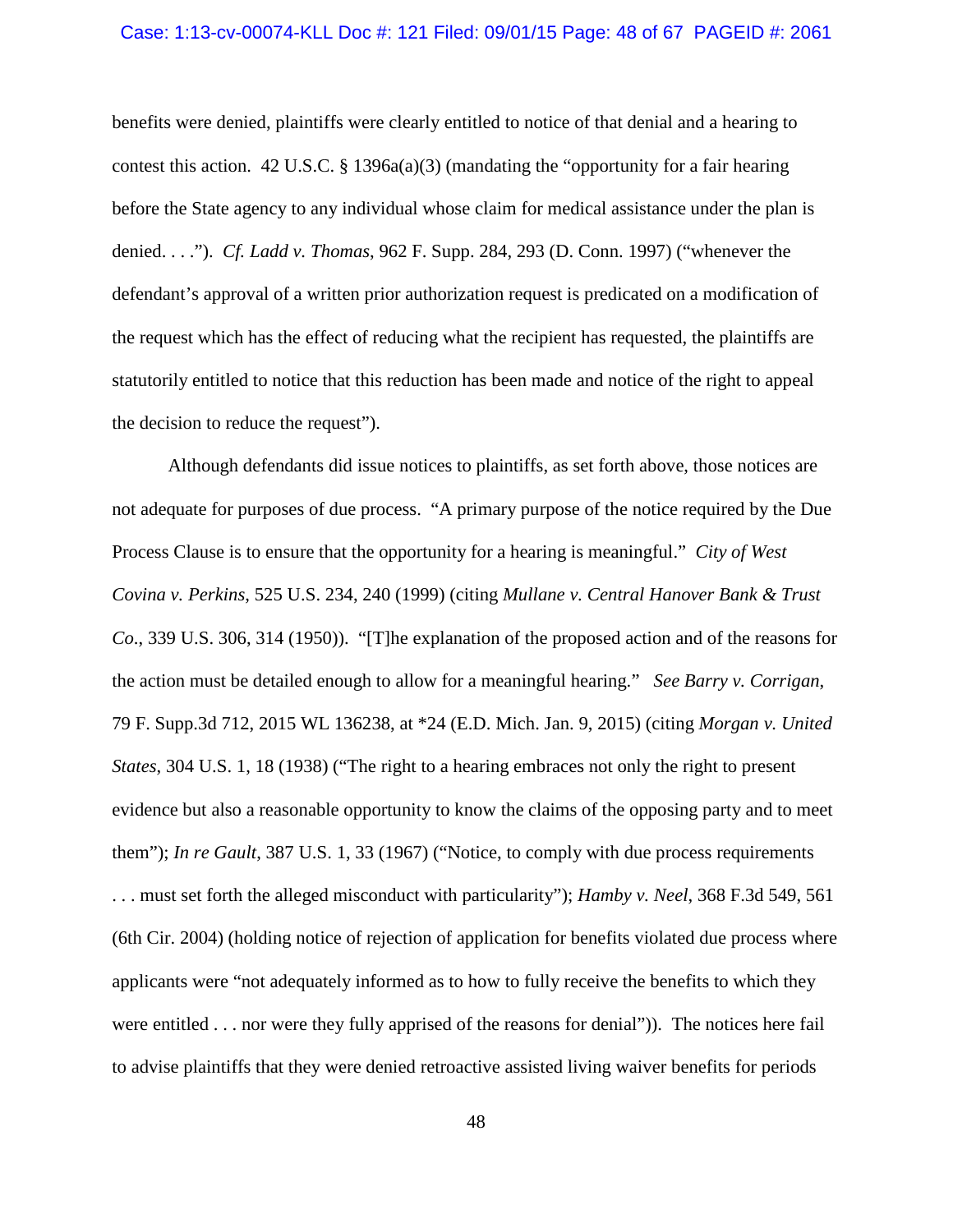#### Case: 1:13-cv-00074-KLL Doc #: 121 Filed: 09/01/15 Page: 49 of 67 PAGEID #: 2062

during which they were otherwise eligible. Although the effective date set forth in the notice gives some indication that benefits will not be provided before that date, the notice nevertheless fails to explain the reasons or factual basis for this action. Due process requires the notice to state "the specific factual reasons so that plaintiffs may seek to challenge [the] defendant's view of their eligibility for benefits." *Cherry v. Tompkins*, No. 1:94-cv-460, 1995 WL 502403, at \*17 (S.D. Ohio Mar. 31, 1995) (finding notice stating a generic reason – "you do not have an appropriate level of care" – along with citation to applicable section of public assistance manual, inadequate as it failed to detail the specific factual reasons supporting proposed termination of Medicaid benefits). Because the notice received by plaintiffs fails to specify with particularity the factual information or reasons for defendants' denial of retroactive assisted living waiver benefits, it is not adequate notice under the Due Process Clause. Summary judgment is granted for plaintiffs on their due process claim.

# **C. Whether defendants violated the reasonable promptness requirement of 42 U.S.C. § 1396a(a)(8).**

Title 42 U.S.C. § 1396a(a)(8) requires that medical assistance under the Medicaid program "be furnished with reasonable promptness to all eligible individuals." The corresponding regulation requires that a state agency must "[f]urnish Medicaid promptly to beneficiaries without any delay caused by the agency's administrative procedures." 42 C.F.R. § 435.930(a).

Plaintiffs contend that defendants have violated the reasonable promptness requirement of the Medicaid Act "[b]ecause [p]laintiffs *never* receive Medicaid medical assistance for assisted living services for the period of time prior to the approval of a service plan, even though those services are provided during days or months when other Medicaid-funded services would be covered." (Doc. 74 at 24, citing Ohio Admin. Code §§ 173-38-03(C)(1)(b)(iv) & (c), 5160-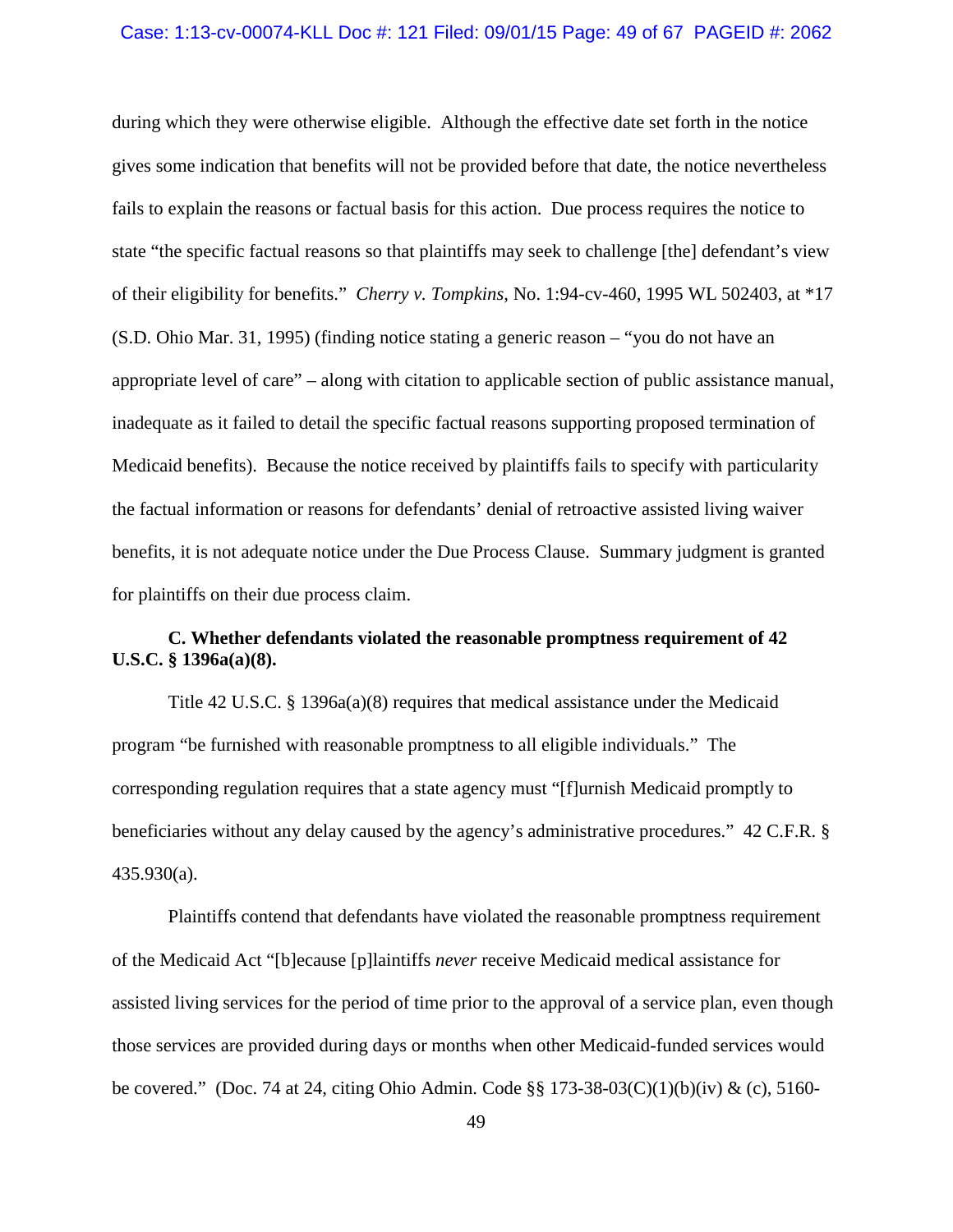### Case: 1:13-cv-00074-KLL Doc #: 121 Filed: 09/01/15 Page: 50 of 67 PAGEID #: 2063

33-04(C)) (emphasis in the original). In other words, plaintiffs claim they are entitled to receive retroactive Medicaid assisted living waiver coverage with reasonable promptness, as in the case of any other Medicaid covered services, and defendants' actions have deprived them of this right.

Defendants contend that plaintiffs' argument rests on the incorrect assumption that Ohio's provision of prospective-only assisted living waiver benefits violates the retroactivity provision of  $\S$  1396a(a)(34). Defendants dispute that the timeframe for determining reasonable promptness includes the time *prior to* the submission of plaintiffs' applications for assisted living waiver benefits. They argue the relevant timeframe for determining "reasonable promptness" should be calculated from the date of application to the date all of the waiver-specific eligibility criteria were met. Given this timeframe, defendants allege that plaintiffs' eligibility for assisted living waiver benefits was decided in a timely manner. *See* 42 C.F.R. § 435.911 (stating agency's determination of eligibility shall not exceed 90 days for an applicant who applies for Medicaid on basis of disability). Defendants assert that in accordance with this regulation Mrs. Hilleger's application was processed within 77 days, and Mrs. Saunders' application was processed within 23 days. (Doc. 89 at 23-24). Defendants also contend that plaintiffs' applications were determined with reasonable promptness because defendants followed the criteria of the CMS approved waiver and "a state does not violate 42 U.S.C. §1396a(a)(8) by using criteria that formed the basis for CMS'[s] approval of the waiver." (Doc. 89 at 24, citing *Bertrand ex rel. Bertrand v. Maram*, 495 F.3d 452, 459 (7th Cir. 2007)).

As an initial matter, the *Bertrand* case cited by defendants is distinguishable from the instant case. The plaintiffs in *Bertrand* challenged a state's priority criteria for limiting enrollment in the state's HCBS waiver program. The Seventh Circuit noted that the power to limit enrollment is explicitly granted to states by the HCBS statute and held that "[a] state does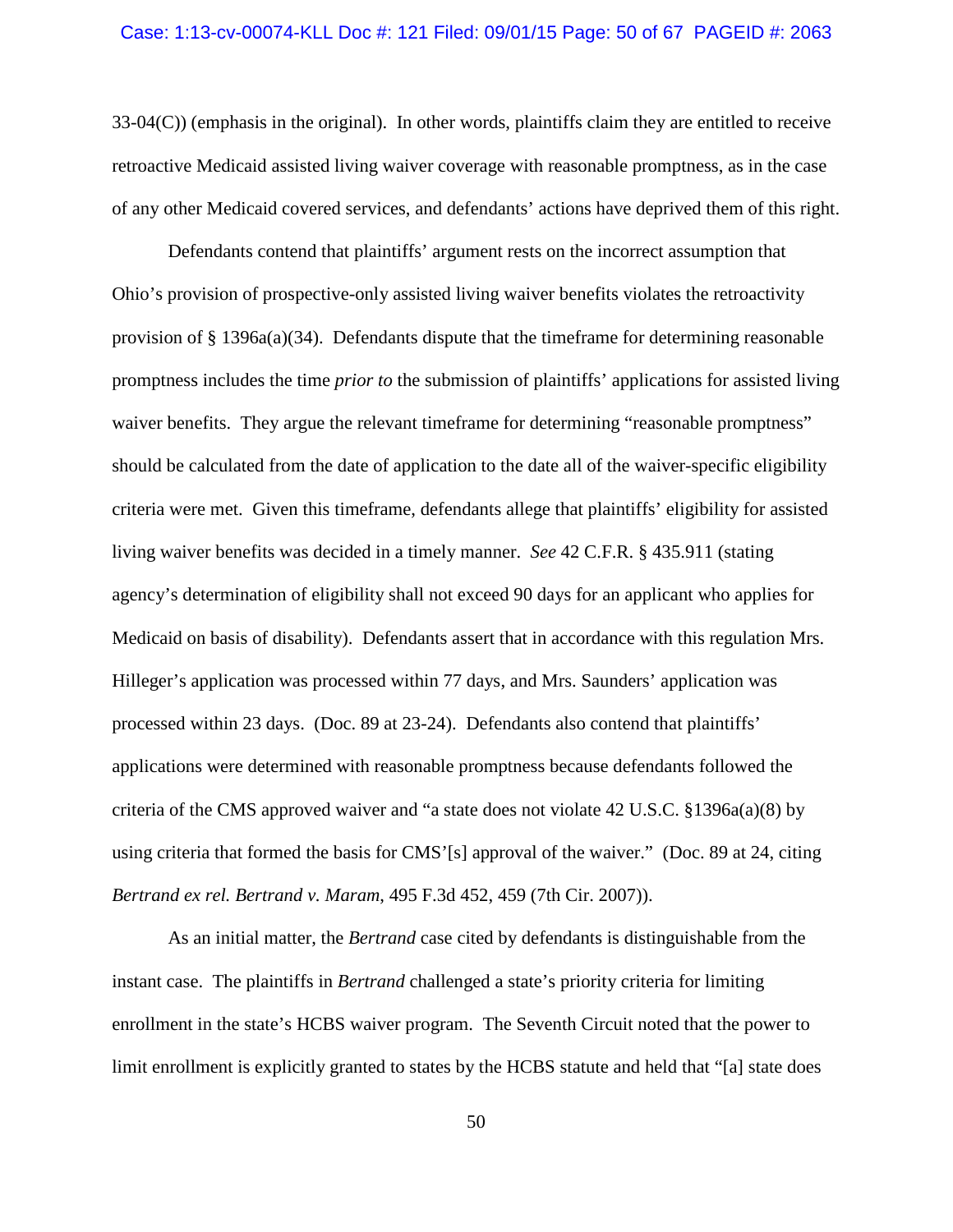#### Case: 1:13-cv-00074-KLL Doc #: 121 Filed: 09/01/15 Page: 51 of 67 PAGEID #: 2064

not violate § 1396a(a)(8) by using the criteria that formed (part of) the basis for requesting a waiver under § 1396n(c)(1)." *Bertrand*, 495 F.3d at 459. Here, in contrast, plaintiffs do not challenge enrollment limits or other § 1396a(a) requirements that are subject to HCBS waiver. As discussed above, the assisted living waiver statute does not permit waiver of the retroactivity requirement of § 1396a(a)(34). Therefore, defendants' reliance on *Bertrand* is misplaced.

The Court determines that defendants failed to furnish retroactive assisted living waiver benefits to plaintiffs with reasonable promptness under  $\S$  1396a(a)(8). As discussed in Section VI.A., *supra*, Ohio's practice of providing prospective-only assisted living waiver benefits violates the retroactivity provision of § 1396a(a)(34). Therefore, to the extent defendants rely on their interpretation of the retroactivity provision to argue they complied with  $\S$  1396a(a)(8), their argument is without merit. In addition, while defendants processed plaintiffs' application within the 90-day limit set forth in the federal regulation, plaintiffs are not challenging the timeliness of the eligibility determinations; rather, plaintiffs challenge the delay in the provision of retroactive assisted living waiver benefits to which they are entitled. As neither plaintiff has received retroactive assisted living waiver benefits "in or after the third month before the month" of their 2012 applications, defendants' failure to provide such benefits violates the reasonable promptness requirement of § 1396a(a)(8). *See Westside Mothers v. Olszewski*, 454 F.3d 532, 540 (6th Cir. 2006) ("The regulations that implement [section 1396a(a)(8)] also indicate that what is required is a prompt determination of eligibility *and a prompt payment to eligible individuals* to enable them to obtain the necessary medical services.") (citations omitted) (emphasis added). Summary judgment is therefore granted on plaintiffs' reasonable promptness claim.

51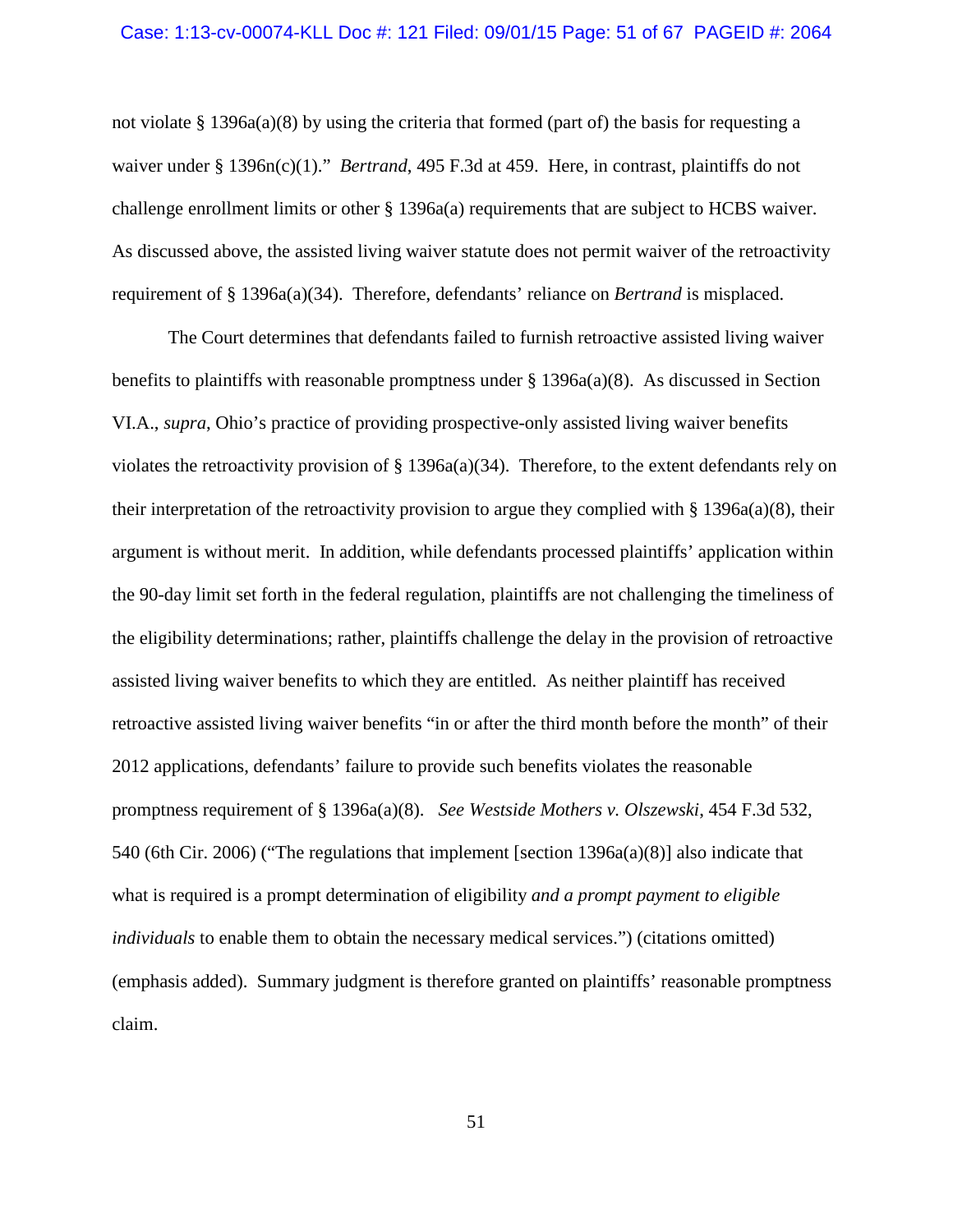# **VII. PLAINTIFFS' MOTION FOR CLASS CERTIFICATION**

Plaintiffs move for class certification under Fed. R. Civ. P. 23(a) and (b)(2). They seek to represent a class consisting of "all Ohio individuals who meet the eligibility standards for the assisted living Medicaid waiver for the months occurring no earlier than three months prior to the month of application, but who are denied coverage under the assisted living Medicaid waiver for all or some of those months." (Doc. 77 at 2). Defendants oppose the motion. They argue that the named plaintiffs are not typical of the class they seek to represent; the named plaintiffs are not adequate representatives of the class; plaintiffs cannot satisfy the numerosity prong of Rule 23(a); and the relief plaintiffs seek is barred by the Eleventh Amendment.

## **A. Standard for class certification.**

Rule 23 governs class certification and provides:

One or more members of a class may sue . . . as representative parties on behalf of all members only if: (1) the class is so numerous that joinder of all members is impracticable; (2) there are questions of law or fact common to the class; (3) the claims or defenses of the representative parties are typical of the claims or defenses of the class; and (4) the representative parties will fairly and adequately protect the interests of the class.

Fed. R. Civ. P. 23(a). In addition to the four prerequisites set forth in Rule 23(a), the proposed class must satisfy at least one of the three requirements set forth in Rule 23(b). *Wal-Mart Stores, Inc. v. Dukes*, 131 S.Ct. 2541, 2548 (2011); *In re Whirlpool Corp. Front-Loading Washer Prods. Liab. Litig.*, 722 F.3d 838, 850 (6th Cir. 2013). Plaintiffs rely on Rule 23(b)(2), which applies when "the party opposing the class has acted or refused to act on grounds that apply generally to the class, so that final injunctive relief or corresponding declaratory relief is appropriate respecting the class as a whole. . . ." Fed. R. Civ. P. 23(b)(2). Plaintiffs bear the burden of satisfying the requirements for class certification under Rule 23. *In re Whirlpool Corp.*, 722 F.3d at 851 (citing *In re American Med. Sys., Inc.*, 75 F.3d 1069, 1079 (6th Cir. 1996)). The trial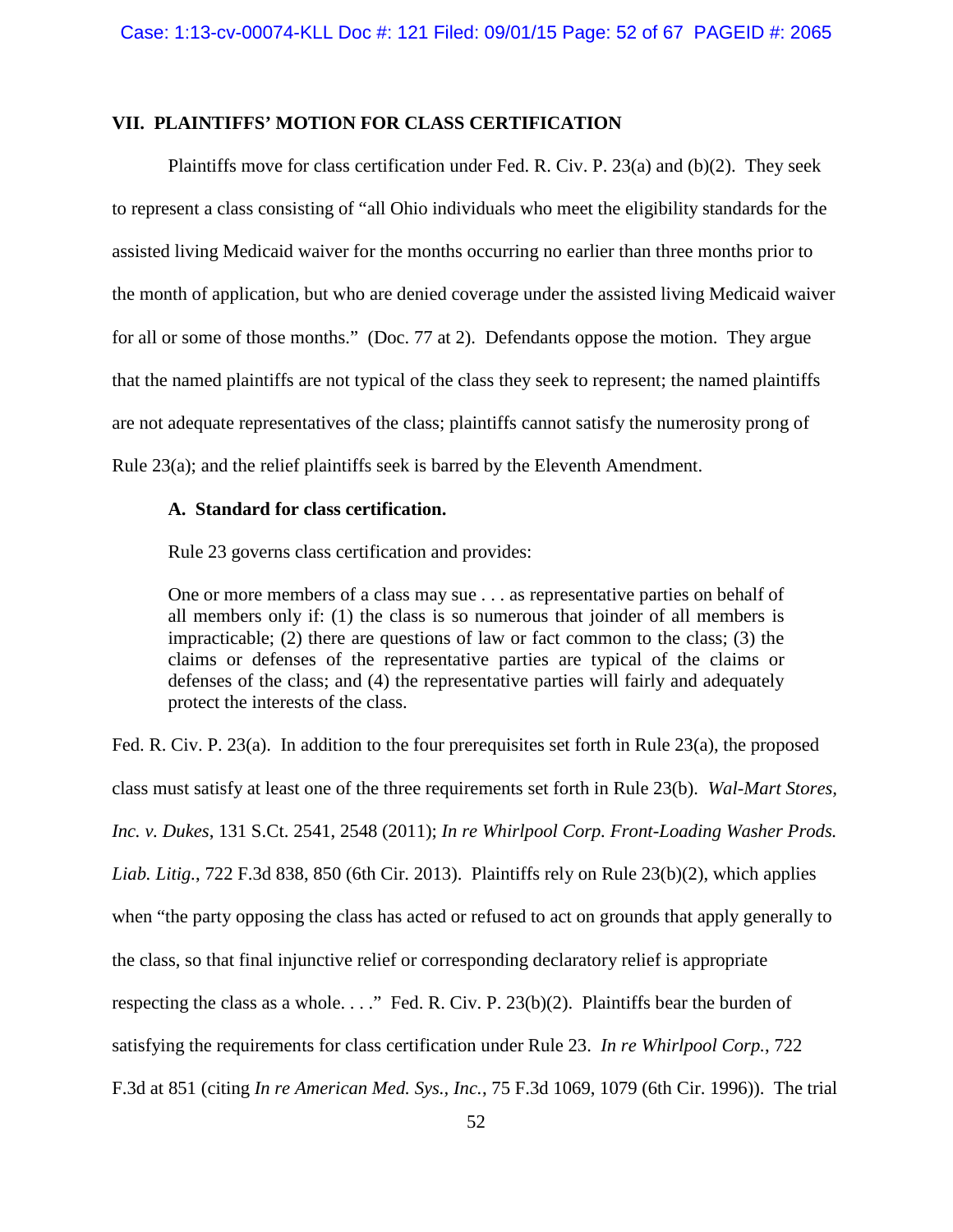## Case: 1:13-cv-00074-KLL Doc #: 121 Filed: 09/01/15 Page: 53 of 67 PAGEID #: 2066

court has broad discretion in deciding whether to certify a class, *id.*, and may certify the class if "after a rigorous analysis" it is satisfied that the prerequisites for class certification have been met. *Dukes*, 131 S.Ct. at 2551; *General Tel. Co. of Southwest v. Falcon*, 457 U.S. 147, 161 (1982).

## **B. Analysis**

# 1. Numerosity

Rule  $23(a)(1)$  requires that the class be "so numerous that joinder of all members is impracticable." Fed. R. Civ. P.  $23(a)(1)$ . There is no strict numerical test for determining numerosity. *Daffin v. Ford Motor Co*., 458 F.3d 549, 552 (6th Cir. 2006); *In re American Med. Sys.*, 75 F.3d at 1079. *See*, *e.g.*, *Smith v. Ajax Magnethermic Corp.*, No. 4:02-cv-980, 2007 WL 3355080, at \*2 (N.D. Ohio Nov. 7, 2007) (certifying class of 55 former employees where damages suffered by each member were relatively small, lessening possibility of litigation of individual claims). However, the "sheer number of potential litigants in a class, especially if it is more than several hundred, can be the only factor needed to satisfy [numerosity]." *Bacon v. Honda of America Mfg., Inc.*, 370 F.3d 565, 570 (6th Cir. 2004). Only a "reasonable estimate or some evidence of the number of class members" is required. *Bentley v. Honeywell Intern., Inc*., 223 F.R.D. 471, 480 (S.D. Ohio 2004).

"The reason for [the impracticability] requirement is obvious. Only when joinder is impracticable is there a need for a class action device." *In re American Med. Sys*., 75 F.3d at 1079 (quoting 1 Herbert B. Newberg & Alba Conte, Newberg on Class Actions, § 3.01, at 3-4 (3d ed. 1992)). Thus, "[t]he key to determining whether certification is appropriate under Rule 23(a)(1) rests on the impracticability of joinder." *Ledford ex rel. Epperson v. Colbert*, No. 1:10 cv-706, 2012 WL 1207211, at \*3 (S.D. Ohio April 11, 2012) (citing *In re American Med. Sys.*,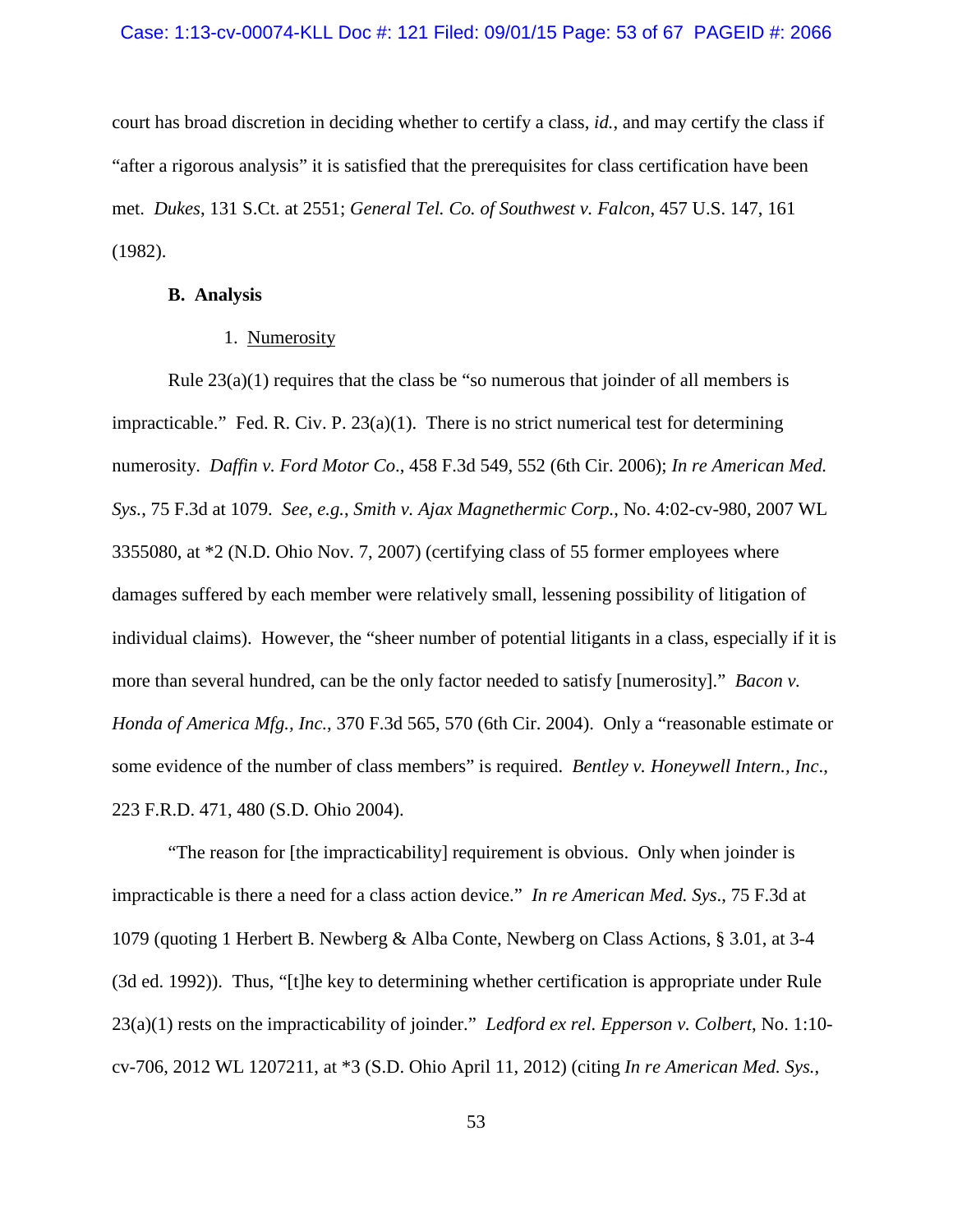#### Case: 1:13-cv-00074-KLL Doc #: 121 Filed: 09/01/15 Page: 54 of 67 PAGEID #: 2067

75 F.3d at 1079). "Numerous factors play into the impracticability of joinder, including 'the size of the proposed class, geographic dispersion and financial resources of class members, and judicial economy.'" *Id*. (quoting *Prater v. Ohio Educ. Ass'n*, No. 2:04-cv-1077, 2008 WL 2566364, at \*2 (S.D. Ohio June 26, 2008)).

Plaintiffs assert the numerosity requirement is met here because there are hundreds of people in the proposed class. (Doc. 77 at 9-11). In support of this assertion, plaintiffs present an "enrollment tracking list," which is a tracking device used by defendants for identifying applicants for assisted living waiver services and enrollment of those applicants. *See* Doc. 91, Exs. V, AA.Plaintiffs present evidence that between February 4, 2014 and August 6, 2014, there were 211 applicants placed on the enrollment tracking list who were waiting for a Medicaid financial determination and who were later enrolled in the assisted living waiver program. *See id.*; Doc. 84, ¶ 5, Decl. of Kimberly A. Cannon. Plaintiffs also cite to the deposition testimony of Matthew Hobbs, the Chief of the Division of Community Living of the Ohio Department of Aging. (Doc. 89, Ex. 4, ¶ 2, Decl. of Matthew Hobbs). Mr. Hobbs estimated that at the time of his deposition in 2013, over 4,000 individuals were enrolled in Ohio's assisted living waiver program. (Doc. 93, Ex. W). Data from 2014 shows enrollment ranged from 2,442 to 4,317 individuals. (Doc. 77, Ex. A).

Defendants contend that the evidence plaintiffs rely upon is misleading because it focuses on a single eligibility requirement for enrollment in the assisted living waiver program, i.e., financial eligibility, and ignores the remaining enrollment criteria. They argue that the enrollment tracking list is merely a workflow tool for the Ohio state agency responsible for determining the non-financial eligibility requirements of the assisted living waiver program and it does not demonstrate "when an individual met the eligibility requirements for enrollment on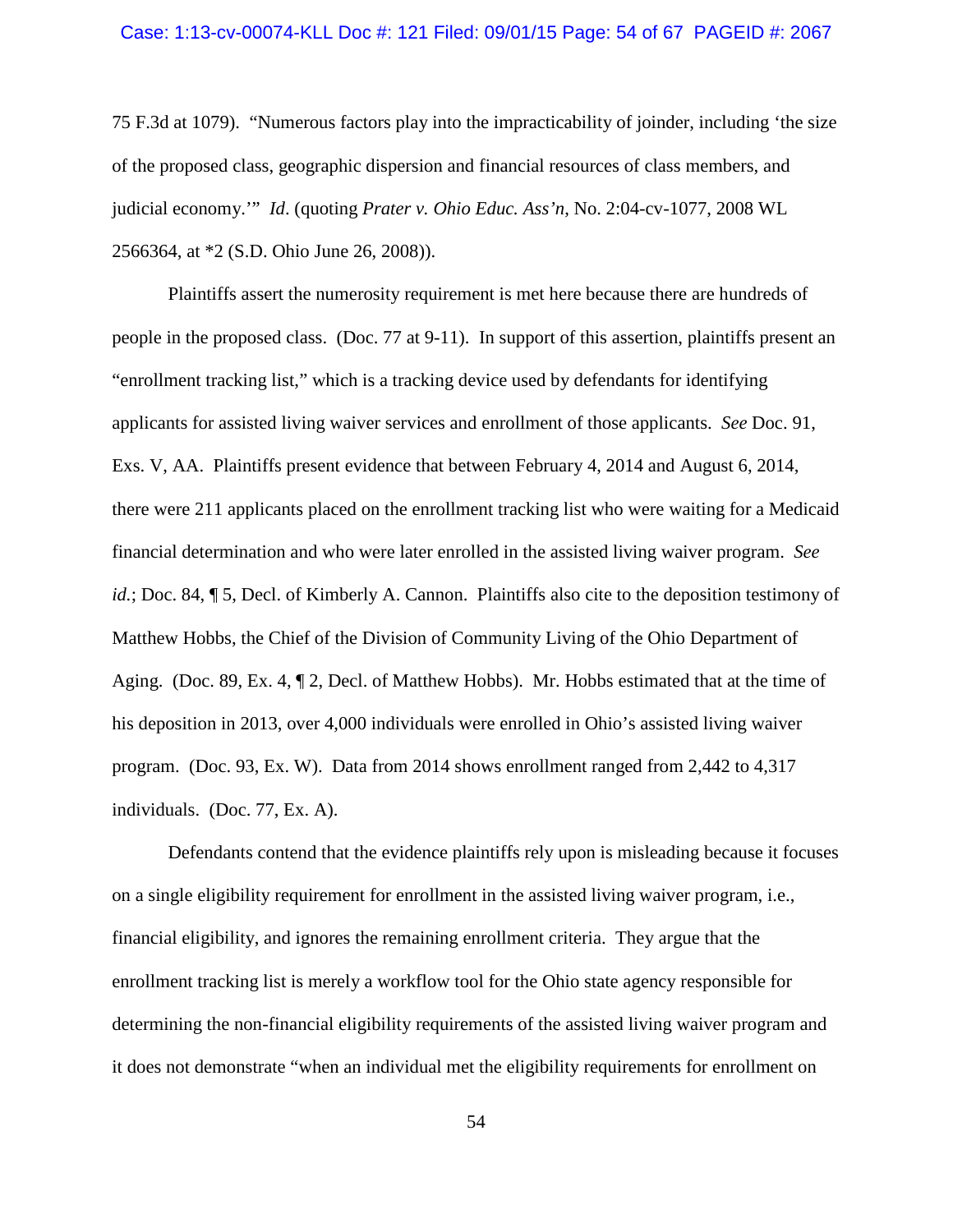### Case: 1:13-cv-00074-KLL Doc #: 121 Filed: 09/01/15 Page: 55 of 67 PAGEID #: 2068

the [w]aiver." (Doc. 105 at 9). Because the information from the enrollment tracking list can change at any time, defendants contend the list does not demonstrate when an individual was enrolled in the assisted living waiver program. Defendants also take issue with plaintiffs' reliance on Mr. Hobbs' deposition testimony. They argue that it does not establish when an applicant was enrolled in the waiver program and that many members of the proposed class could therefore be barred from bringing claims by the statute of limitations or res judicata. (*Id*. at 9-10).

The Court is not persuaded by defendants' argument that the tracking list does not reflect the number of people in the proposed class because it does not show "when an individual met the eligibility requirements for enrollment on the waiver." (*Id.* at 9). Although the tracking list does not show the date when an applicant was finally "enrolled" in the assisted living waiver program under defendants' rules, plaintiffs do not rely on the date of enrollment to show numerosity. Rather, plaintiffs rely on the fact that applicants routinely face delays as a result of defendants' process for determining eligibility for assisted living waiver benefits to demonstrate numerosity. The very nature of defendants' enrollment process ensures there are gaps in coverage for all applicants for assisted living waiver benefits except in one instance: when all other non-financial eligibility criteria, including level of care assessment and service plan, are assessed on the date of or prior to the assessment of financial eligibility for assisted living waiver benefits. (Doc. 91-1, Ex. Z, Roberts Depo. at 21). These are the only applicants for whom the effective date for assisted living waiver benefits will be the same as the effective date for basic Medicaid. (Doc. 91-1, Ex. Z, Roberts Depo. at 21). Extrapolating from the tracking list, which provides a snapshot of those whose applications for assisted living waiver benefits are on hold pending further action by defendants, the Court is satisfied that the number of applicants who experience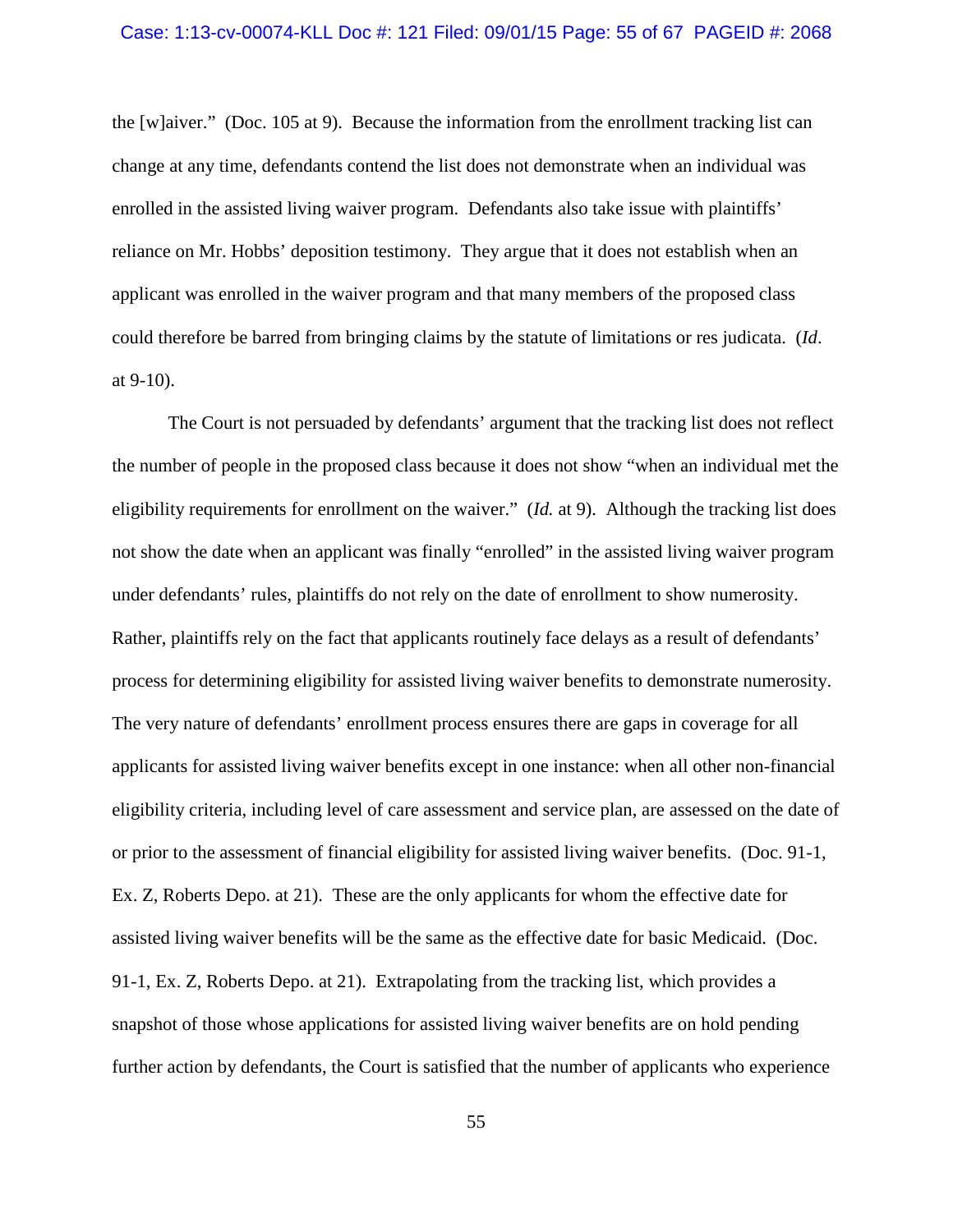## Case: 1:13-cv-00074-KLL Doc #: 121 Filed: 09/01/15 Page: 56 of 67 PAGEID #: 2069

delays, and therefore gaps, in the provision of assisted living waiver benefits are sufficient such that joinder is impracticable. *See Senter*, 532 F.2d at 523 (court may consider reasonable inferences drawn from facts that a class is sufficiently numerous to make joinder impracticable).

The other evidence submitted by plaintiffs indicates that the number of individuals enrolled in Ohio's assisted living waiver program is in the thousands and defendants' rules forbidding retroactive coverage under the Medicaid assisted living waiver program apply uniformly across the board.<sup>[36](#page-55-0)</sup> Importantly, the putative class members are elderly individuals who by the nature of their advanced age have significant cognitive and/or physical limitations. Given the declining health and limited financial resources of these individuals, filing lawsuits on their own is impracticable. *Ledford*, 2012 WL 1207211, at \*4. In addition, joinder of such individuals in this lawsuit would be impractical. In a case involving a similar population of Medicaid assisted living waiver individuals, this Court recognized that:

[T]he very delicate health of the proposed class members indicates how impractical joinder would be: individual members may be likely to move in or out of the class, as they can easily fall so ill as to require nursing home care, or even die. A suit would be constantly interrupted as new members were joined to the suit and other parties would necessarily be removed. Additionally, Defendant's policy uniformly affects individuals throughout the state of Ohio. . . .

*Id.* at \*4.

The Court therefore concludes that plaintiffs have satisfied the numerosity requirement of

Rule 23(a)(1).

# 2. Commonality

Rule 23(a)(2) mandates the existence of "questions of law or fact common to the class."

Fed. R. Civ. P. 23(a)(2). "The commonality test is qualitative rather than quantitative" in that

<span id="page-55-0"></span> $36$ Insofar as defendants challenge plaintiffs' reliance on Mr. Hobbs' deposition testimony because many of these thousands of enrollees may be precluded from bringing claims, defendants do not explain this assertion. In any event, the Court is satisfied that even if some of the claims of proposed class members would be barred, the number of individuals in the assisted living waiver program is sufficient to meet the numerosity requirement.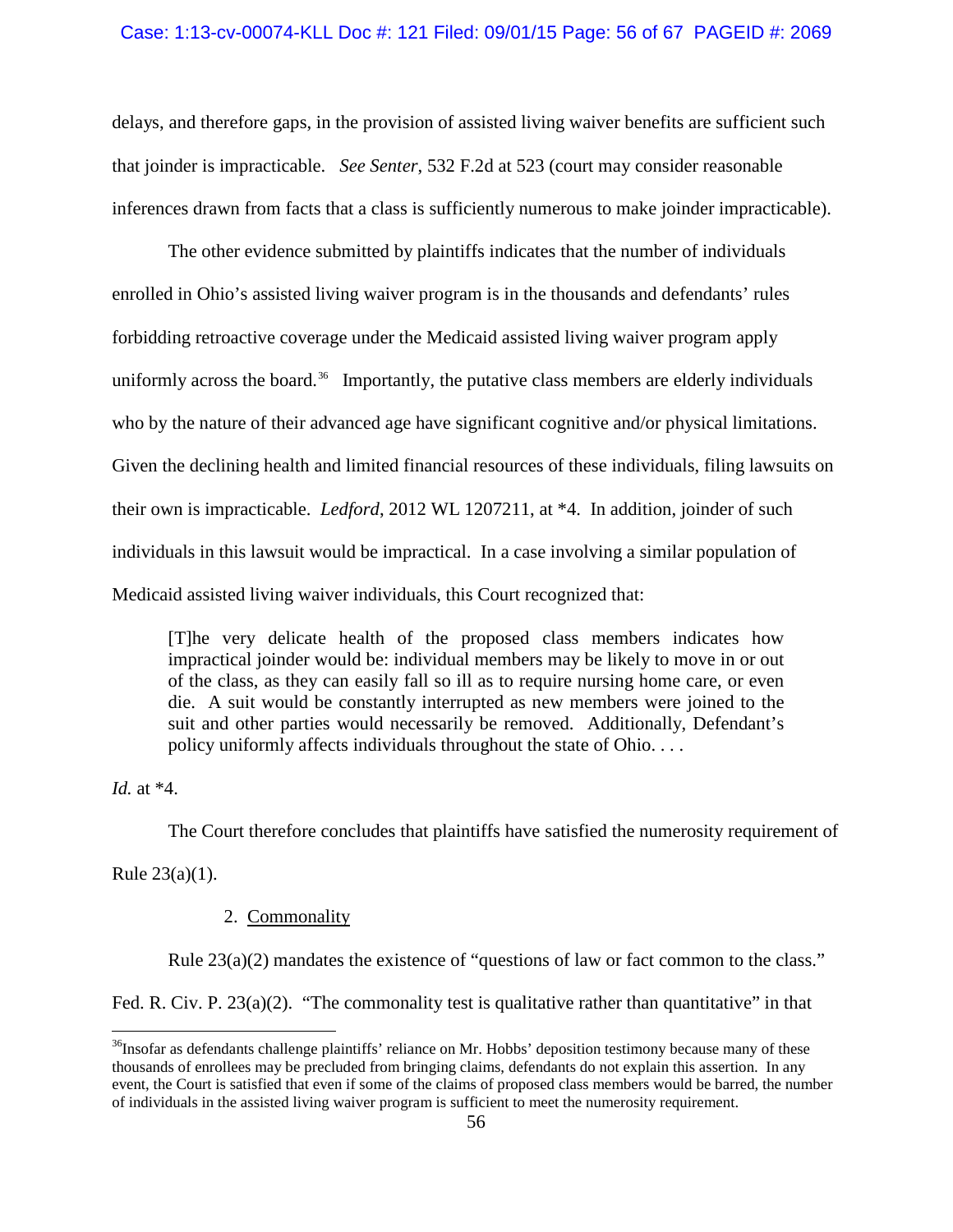### Case: 1:13-cv-00074-KLL Doc #: 121 Filed: 09/01/15 Page: 57 of 67 PAGEID #: 2070

"there need be only a single issue common to all members of the class." *In re American Med.* 

*Sys.*, 75 F.3d at 1080 (quotation omitted).

The class-action was designed as an exception to the usual rule that litigation is conducted by and on behalf of the individual named parties only. Class relief is peculiarly appropriate when the issues involved are common to the class as a whole and when they turn on questions of law applicable in the same manner to each member of the class. For in such cases, the class-action device saves the resources of both the courts and the parties by permitting an issue potentially affecting every class member to be litigated in an economical fashion under Rule 23.

*Id*. (quoting *General Telephone Co. of Southwest v. Falcon*, 457 U.S. 147, 155 (1982) (internal citations and quotations omitted)). Plaintiffs must show that class members have suffered the same injury to establish the commonality requirement of Rule 23(a). *Dukes*, 131 S.Ct. at 2551. "Their claims must depend upon a common contention . . . of such a nature that it is capable of classwide resolution – which means that determination of its truth or falsity will resolve an issue that is central to the validity of each one of the claims in one stroke." *Id.* "This inquiry focuses on whether a class action will generate common answers that are likely to drive resolution of the lawsuit." *In re Whirlpool Corp.*, 722 F.3d at 852 (citing *Dukes*, 131 S.Ct. at 2551).

There are questions of law common to all of the proposed class members. All have been denied Medicaid coverage for assisted living services for time periods prior to their formal enrollment in the waiver program as a result of defendants' regulations. The issue of law common to all class members is whether Ohio's interpretation of the assisted living waiver statute as providing only prospective Medicaid benefits violates the federal provision mandating retroactive Medicaid "in or after the third month before the month" in which an individual made an application. Likewise, common questions of law exist as to whether Ohio's delay in providing retroactive assisted living waiver benefits violates  $1396a(a)(8)$ , and whether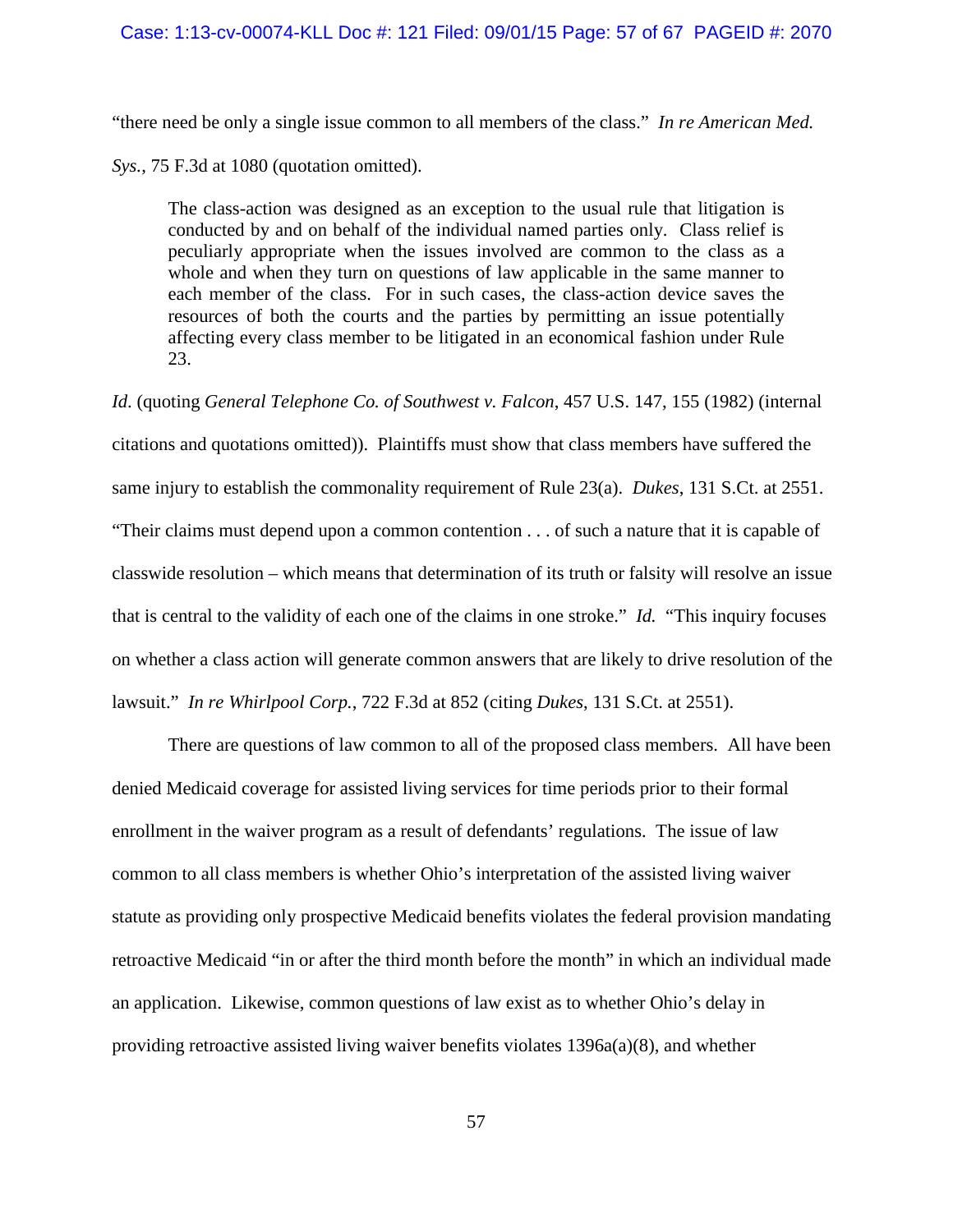defendants' notices which fail to specify eligibility for retroactive assisted living waiver benefits violate due process and 42 U.S.C. § 1396a(a)(3).

Resolution of plaintiffs' claims will advance the litigation as a whole and affect each member of the class. A classwide proceeding will "generate common answers" as to whether defendants' policies permitting only prospective assisted living waiver benefits violate 42 U.S.C. § 1396a(a)(34). *Dukes*, 131 S.Ct. at 2551; *In re Whirlpool Corp.*, 722 F.3d at 852. Therefore, the Court finds the commonality requirement is satisfied.

## 3. Typicality

Rule  $23(a)(3)$  requires that "the claims or defenses of the representative parties [be] typical of the claims or defenses of the class." Fed. R. Civ. P. 23(a)(3). A claim is typical if "it arises from the same event or practice or course of conduct that gives rise to the claims of other class members, and if his or her claims are based on the same legal theory." *In re American Med. Sys.*, 75 F.3d at 1082 (quoting 1 *Newberg, supra,* § 3-13, at 3-76 (footnote omitted)). The typicality prerequisite "determines whether a sufficient relationship exists between the injury to the named plaintiff and the conduct affecting the class, so that the court may properly attribute a collective nature to the challenged conduct." *Id*. "The premise of the typicality requirement is simply stated: as goes the claim of the named plaintiff, so go the claims of the class." *Sprague v. General Motors Corp*., 133 F.3d 388, 399 (6th Cir. 1998) (holding that typicality is not established where resolution of a named plaintiff's claim would not "necessarily have proved anybody else's claim.").

Defendants argue that certification is inappropriate because plaintiffs' claims are atypical of the putative class members. First, defendants assert that the named plaintiffs lack standing to pursue their claims and will therefore face "hurdles" not shared by the proposed class members.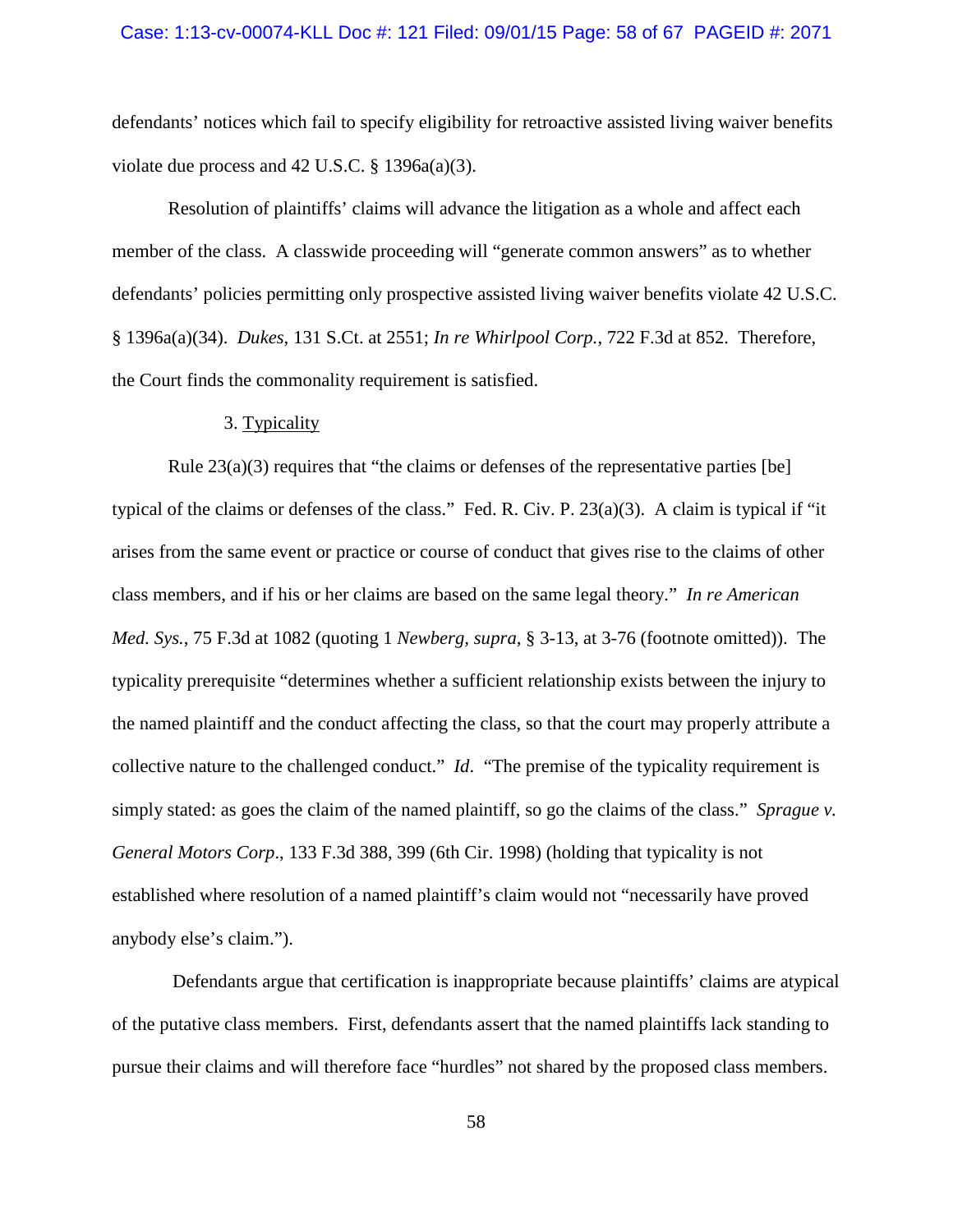#### Case: 1:13-cv-00074-KLL Doc #: 121 Filed: 09/01/15 Page: 59 of 67 PAGEID #: 2072

(Doc. 105 at 5). Second, defendants argue that the named plaintiffs' claims are not typical of the proposed class because neither plaintiff has a need for prospective relief; rather, plaintiff Hilleger is deceased and plaintiff Saunders is in a nursing care facility and is no longer receiving assisted living waiver benefits. Defendants further argue that because plaintiffs have no interest in prospective relief, they lack the incentive to pursue legal arguments necessary to protect the interests of the absent putative class members. Additionally, defendants maintain that plaintiffs' claims for monetary damages are precluded by the Eleventh Amendment, which bars a retroactive award of monetary relief to plaintiffs. (*Id*. at 4-6, 8).

Defendants made these same arguments in connection with their motion for summary judgment. For the reasons previously set forth in this Order on the parties' cross-motions for summary judgment, defendants' arguments are unpersuasive. As explained above, the Eleventh Amendment poses no bar to plaintiffs' claims for declaratory and injunctive relief, which are prospective in nature, *see Quern*, 440 U.S. at 337, and the named plaintiffs have standing to challenge the ongoing violations of federal law alleged in the amended complaint. Mrs. Hilleger's § 1983 claims survive her death under Ohio law, and Mrs. Saunders' claims are not mooted by her departure from an approved assisted living facility. To the extent defendants argue that plaintiffs do not represent the proposed class members because they did not meet the waiver eligibility requirements "until the date their basic Medicaid was determined" (Doc. 105 at 6), this argument is not well-taken. Defendants' argument hinges on the validity of defendants' eligibility requirements, which violate federal law as explained in the Court's ruling on the summary judgment motions.

The third typicality challenge raised by defendants relates to the timeliness of plaintiffs' claims. Defendants assert that because some of the putative class claims extends back in time to

59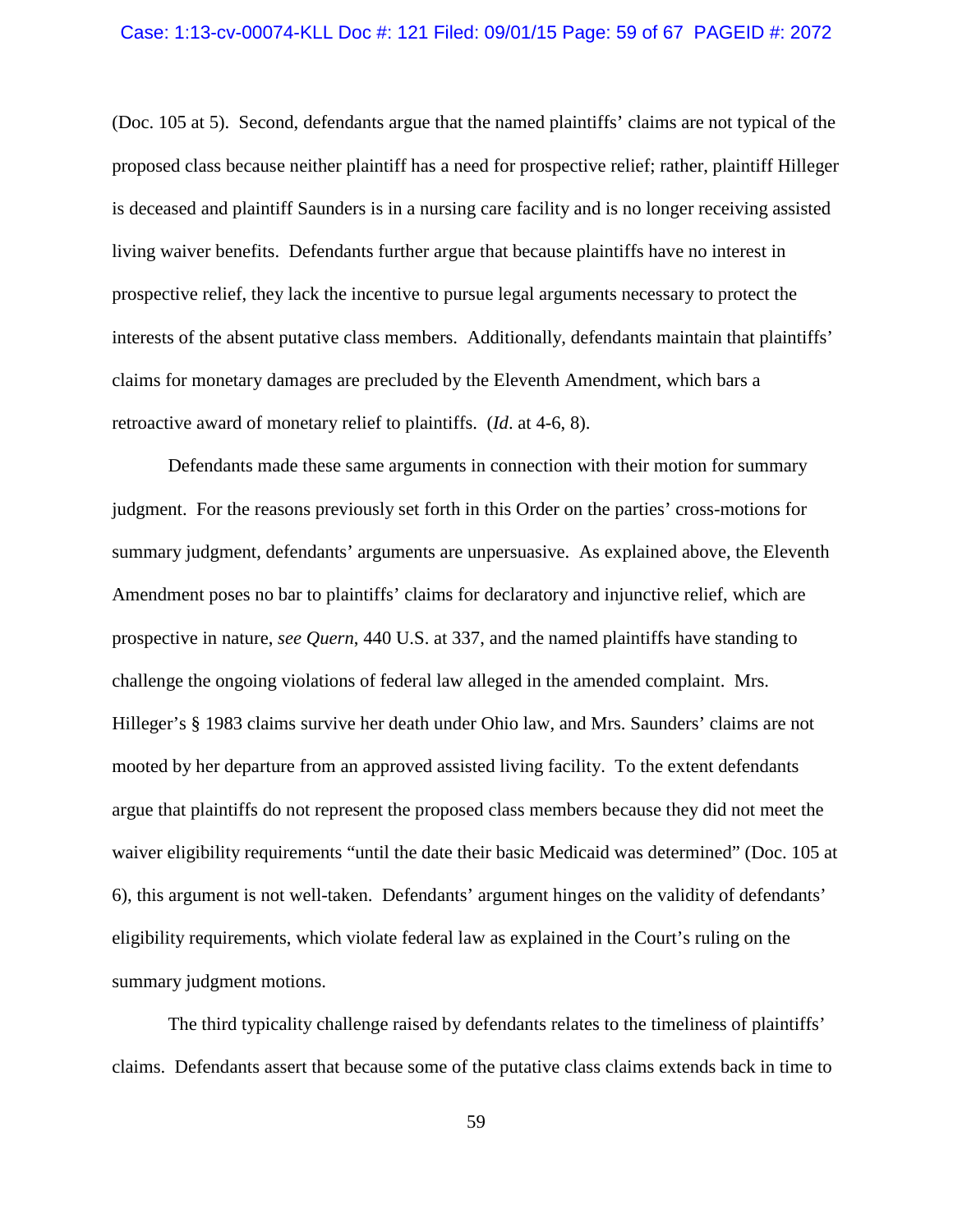#### Case: 1:13-cv-00074-KLL Doc #: 121 Filed: 09/01/15 Page: 60 of 67 PAGEID #: 2073

2006 when the first assisted living waiver was approved for Ohio, some class members' claims would be barred by the two-year statute of limitations governing § 1983 claims. Defendants note that the named plaintiffs filed their claims within the two-year statute of limitations, so their claims are not typical of the time-barred claims of proposed class members. Defendants further note that different waiver eligibility requirements existed prior to September 29, 2011, and they allege that plaintiffs lack the incentive to seek relief for the putative class members for whom different eligibility criteria applied. (Doc. 105 at 6).

"The existence of defenses against certain class members does not defeat typicality. Typical does not mean identical, and the typicality requirement is liberally construed." *Hendricks v. Total Quality Logistics, LLC*, 292 F.R.D. 529, 542 (S.D. Ohio 2013) (internal citations and quotations omitted). Arguments similar to those raised by defendants have been repeatedly rejected by courts in this and other circuits. *Id.* (existence of judicial estoppel and statute of limitations defenses against putative class members did not destroy typicality). *See also Boggs v. Divested Atomic Corp.*, 141 F.R.D. 58, 66 (S.D. Ohio 1991) (rejecting the defendants' argument in support of denying class certification where the plaintiffs and the proposed class members' claims would be subject to different defenses, such as a statute of limitations defense, because "the named plaintiffs ha[d] asserted claims both typical of the other class members, and subject to typical defenses."); *Ludwig v. Pilkington North America, Inc.*, No. 03C1086, 2003 WL 22478842, at \*3 (N.D. Ill. Nov. 4, 2003) (holding that typicality was not destroyed where a statute of limitations defense was not peculiar to the named plaintiff). Though some proposed class members' claims may be barred by the applicable two-year statute of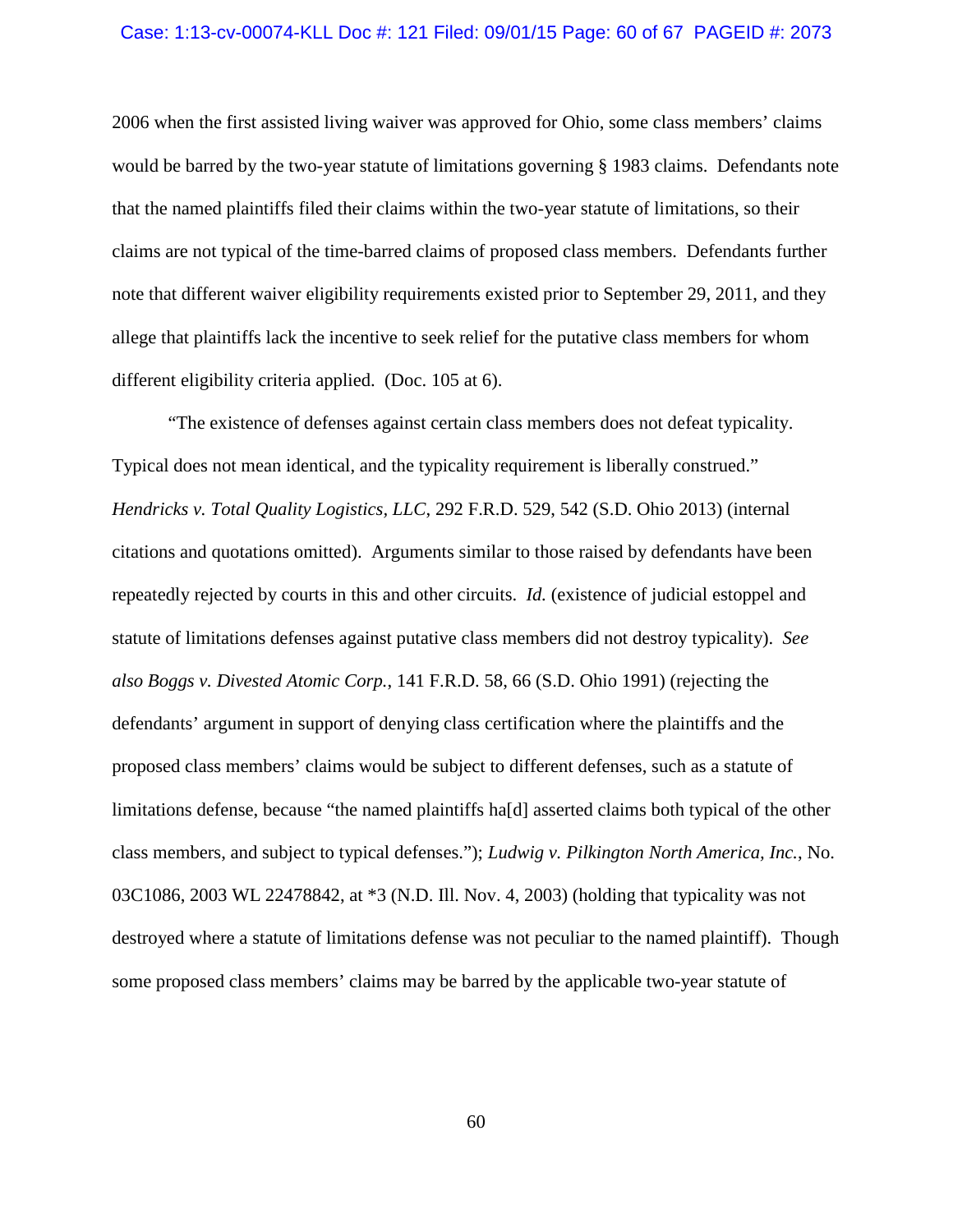## Case: 1:13-cv-00074-KLL Doc #: 121 Filed: 09/01/15 Page: 61 of 67 PAGEID #: 2074

limitations,  $37$  this does not present a basis for denying plaintiff's class certification motion. In addition, while Ohio's regulations may have changed over the years, defendants' practice of providing prospective-only assisted living waiver benefits has been consistent.

Fourth, defendants argue that the claims of the named plaintiffs are not typical of those of any putative class members that may be barred by the doctrines of res judicata and/or collateral estoppel. (Doc. 105 at 6-7). Defendants do not explain how the potential for issue or claim preclusion affects the issue of typicality, and the Court is unaware of any authority supporting denial of a class certification motion on this ground. *Cf*. *Thompson v. Jiffy Lube Intern., Inc.*, 250 F.R.D. 607, 624 (D. Kan. 2008) (denying motion to certify class for lack of typicality where the *named plaintiff's* claim was likely barred by res judicata because she was a member of a previous settlement class involving the same defendant and similar claims); *Wren v. Cigna Healthcare of Virginia, Inc.*, No. 7:05-cv-344, 2006 WL 344801, at \*6 (W.D. Va. Feb. 15, 2006) (similarly holding that class certification was inappropriate where the named plaintiff's claim was barred by res judicata because she would not be able to adequately represent the interests of the proposed class). There is no contention here that the named plaintiffs' claims are precluded by res judicata or collateral estoppel such that their claims are atypical of those of the proposed class members. Therefore, plaintiffs' motion will not be denied on this basis.

The claims of the named plaintiffs here are identical to those of the proposed class members.<sup>[38](#page-60-1)</sup> The claims stem from the same Ohio rules and practices that deny retroactive

<span id="page-60-0"></span> $37$ The Court notes that the statute of limitations on a putative class member's claims is tolled from the timely filing of a class action complaint to the denial of the motion for class certification. *See American Pipe & Constr. Co. v. Utah*, 414 U.S. 538, 554 (1974). *See also Crown, Cork & Seal Co., Inc. v. Parker*, 462 U.S. 345, 354 (1983); *Phipps v. Wal-Mart Stores, Inc.*, \_\_ F.3d \_\_, 2015 WL 4079441, at \*4 (6th Cir. July 7, 2015).

<span id="page-60-1"></span> $38$  The Court has not considered plaintiffs' submission of affidavit evidence from putative class members in ruling on the motion for class certification. Therefore, defendants have not been prejudiced by plaintiffs' submission of this evidence.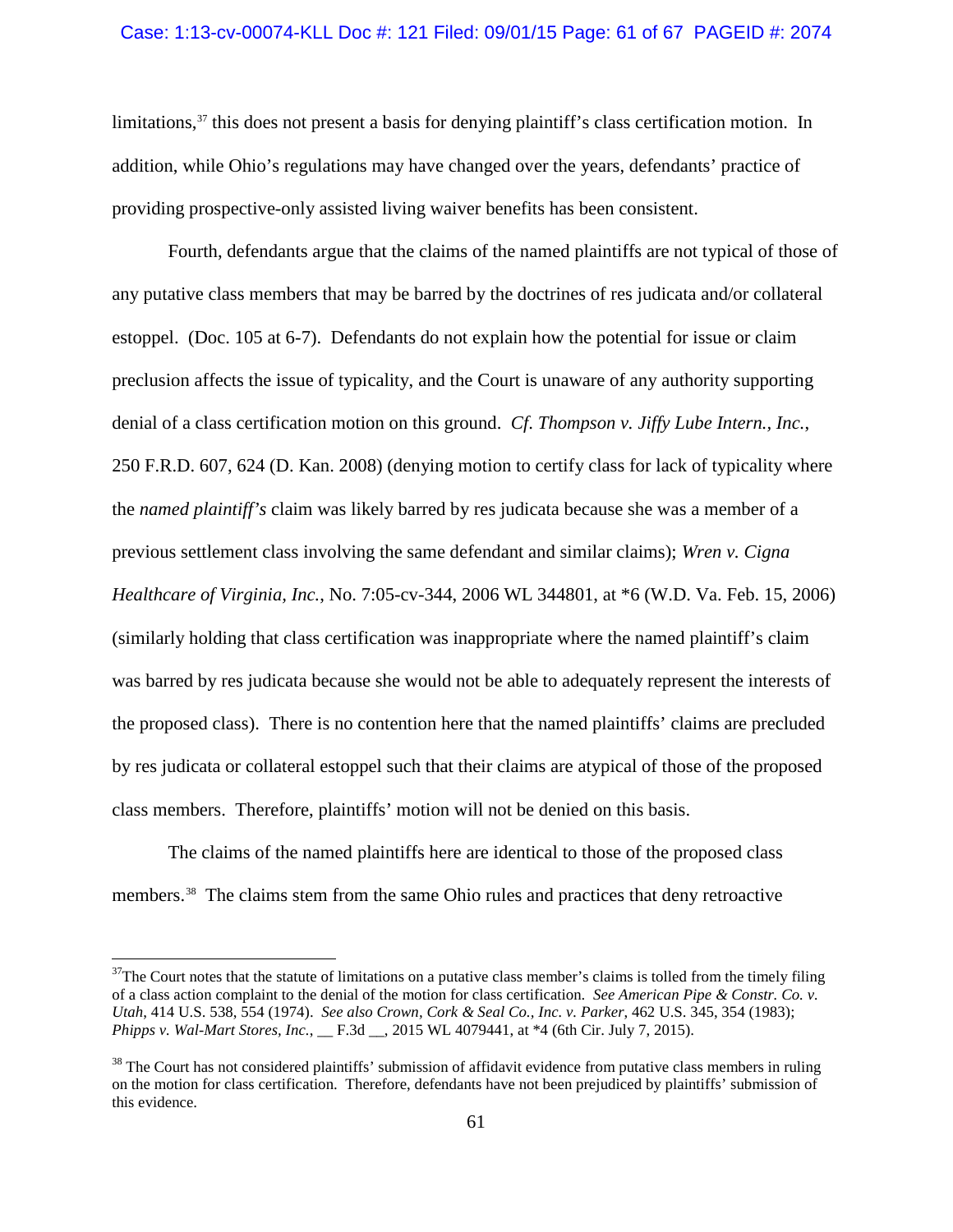## Case: 1:13-cv-00074-KLL Doc #: 121 Filed: 09/01/15 Page: 62 of 67 PAGEID #: 2075

assisted living waiver coverage, fail to provide notice advising of the denial of retroactive waiver benefits, and fail to provide benefits with reasonable promptness as required by the Medicaid Act. Plaintiffs' interests are aligned with those of the putative class, and the injunctive and declaratory relief sought will inure to the benefit of all class members. The Court concludes plaintiffs have established that the proposed class meets the typicality requirement of Rule  $23(a)(3)$ .

# 4. Adequacy of Representation

Under Rule  $23(a)(4)$ , plaintiffs must demonstrate that "the representative parties will fairly and adequately protect the interests of the class." Fed. R. Civ. P. 23(a)(4). The Sixth Circuit has "articulated two criteria for determining adequacy of representation: '1) the representative[s] must have common interests with unnamed members of the class, and 2) it must appear that the representatives will vigorously prosecute the interests of the class through qualified counsel.'" *In re American Med. Sys.*, 75 F.3d at 1083 (quoting *Senter*, 532 F.2d at 525). "The adequate representation requirement overlaps with the typicality requirement because in the absence of typical claims, the class representative has no incentives to pursue the claims of the other class members." *Id*.

Defendants assert many of the same arguments to challenge plaintiffs' ability to adequately represent the class as they did in connection with the typicality prong of Rule 23(a). *See* Doc. 105 at 4-8. For the reasons discussed above in connection with Rule 23(a)(3)'s typicality requirement, defendants' challenges to the adequacy of the named plaintiffs as representatives of the proposed class are unpersuasive. The named plaintiffs' interests are coextensive with those of the class. The named plaintiffs challenge defendants' uniform policy and practice of denying retroactive assisted living waiver benefits to all who apply for such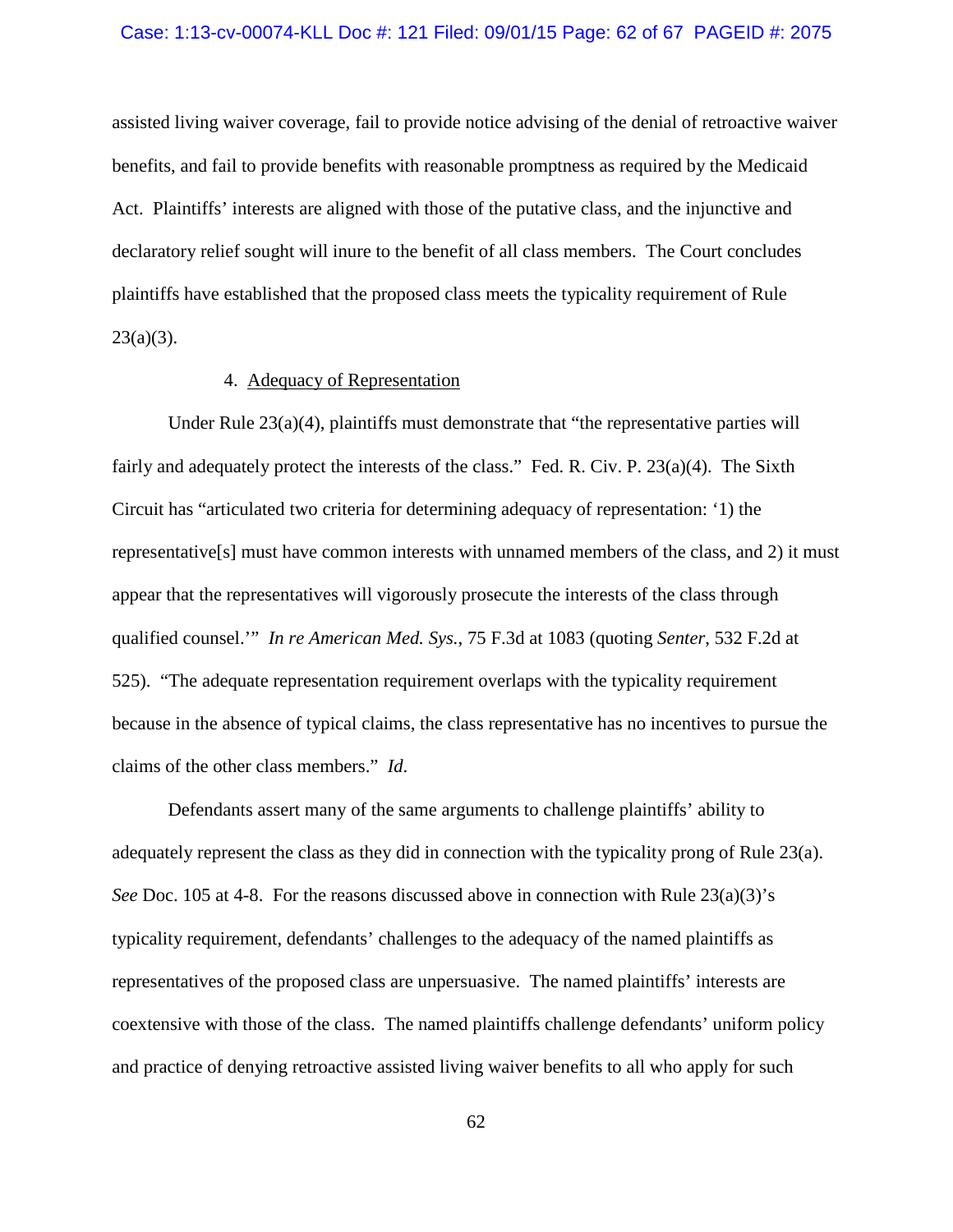#### Case: 1:13-cv-00074-KLL Doc #: 121 Filed: 09/01/15 Page: 63 of 67 PAGEID #: 2076

benefits. In addition, there is no indication that plaintiffs' interests are antagonistic to those of the putative class members. The Court concludes that plaintiffs will fairly and adequately protect the interests of the class.

## 5. Rule 23(b)(2) Criteria

In addition to satisfying the criteria of Rule 23(a), plaintiffs must also demonstrate that their proposed class meets one of the requirements of Fed. R. Civ. P. 23(b). *See Dukes*, 131 S.Ct. at 2548; *In re Whirlpool Corp.*, 722 F.3d at 850. Plaintiffs rely on Rule 23(b)(2), which requires that "the party opposing the class has acted or refused to act on grounds that apply generally to the class, so that final injunctive relief or corresponding declaratory relief is appropriate respecting the class as a whole." Fed. R. Civ. P. 23(b)(2). Plaintiffs assert they meet the criteria of Rule 23(b)(2) because the proposed class "has been subjected to a common set of practices for which [they] seek only injunctive and declaratory relief." (Doc. 77 at 4). Plaintiffs explain that defendants' "refusal to grant retroactive [assisted living waiver] eligibility affects all class members as well as the [n]amed [p]laintiffs" and that a single injunction and declaratory judgment will provide relief to each class member. (*Id*. at 17). Defendants do not challenge plaintiffs' assertion that this matter meets the criteria of Rule 23(b)(2).

The "key to the  $\lceil \text{Rule } 23 \rceil(b)(2)$  class is 'the indivisible nature of the injunctive or declaratory remedy warranted – the notion that the conduct is such that it can be enjoined or declared unlawful only as to all of the class members or as to none of them.'" *Dukes*, 131 S.Ct. at 2557 (quoting Richard A. Nagareda, *Class Certification in the Age of Aggregate Proof*, 84 N.Y.U. L. Rev. 97, 132 (2009)). Put simply, "Rule 23(b)(2) applies only when a single injunction or declaratory judgment would provide relief to each member of the class. It does not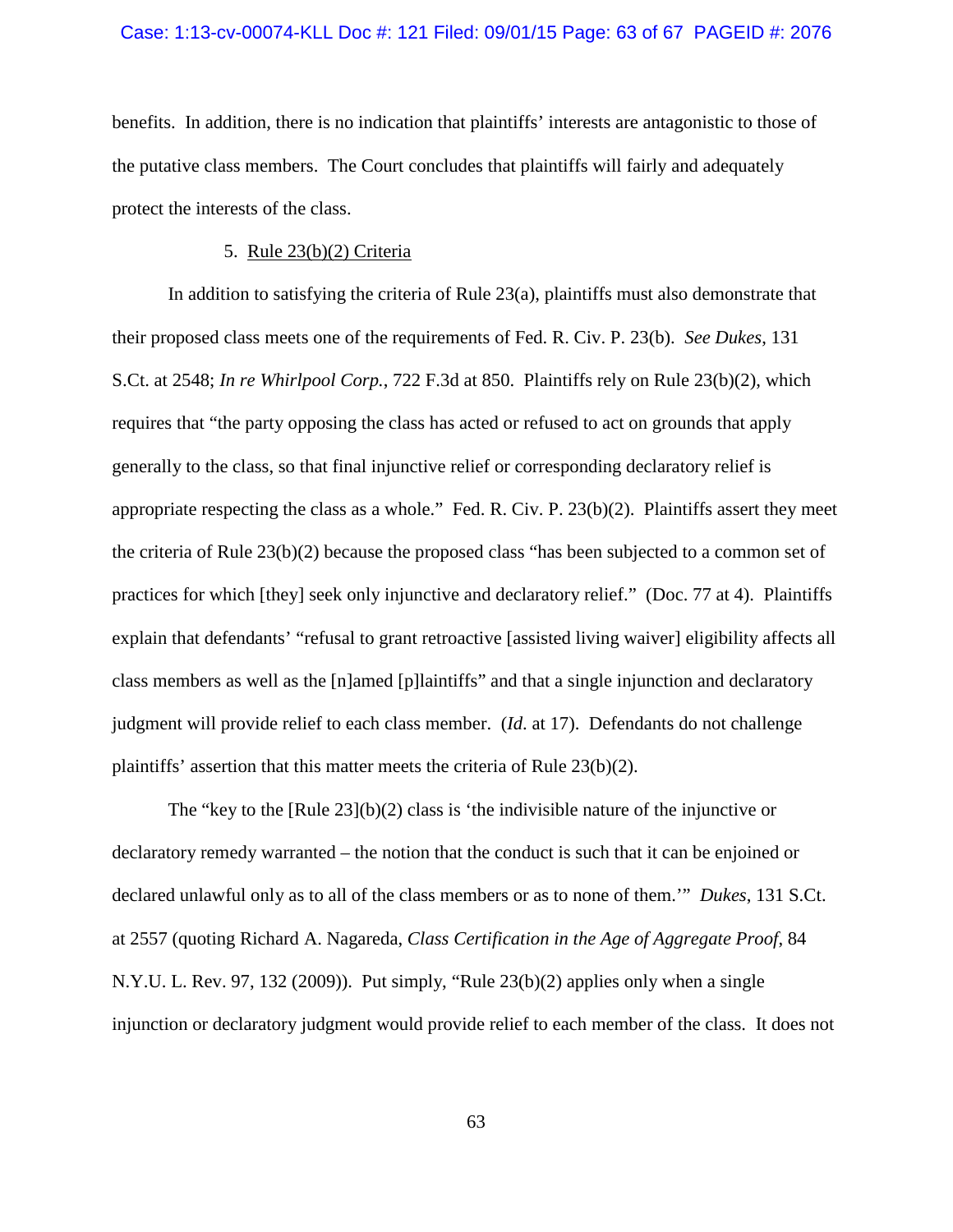#### Case: 1:13-cv-00074-KLL Doc #: 121 Filed: 09/01/15 Page: 64 of 67 PAGEID #: 2077

authorize class certification when each individual member would be entitled to a different injunction or declaratory judgment against the defendant." *Id*. at 2557.

This matter is appropriate for class certification under Rule 23(b)(2). All members of the class are affected by defendants' systemic practice of denying retroactive benefits to all assisted living waiver beneficiaries. Additionally, plaintiffs seek a declaratory judgment that defendants are in violation of the Medicaid Act and the due process clause. Plaintiffs also seek injunctive relief ordering defendants to refrain from denying Medicaid assisted living waiver coverage to otherwise eligible plaintiffs for up to three months prior to the month of application and to modify their policies and practices to achieve this relief. The requested declaratory and injunctive relief will apply uniformly to all class members, regardless of the unique situation of any individual plaintiff. Accordingly, plaintiffs' proposed class is appropriate for certification under Rule 23(b)(2). *See Dozier*, 2014 WL 5483008, at \*24-25 (granting class certification under Rule 23(b)(2) where the plaintiffs, representing a class of Medicaid beneficiaries, sought uniform injunctive and declaratory relief).

## 6. Appointment of Class Counsel

Plaintiffs additionally move the Court to certify their attorneys as class counsel under Fed. R. Civ. P. 23(g). The Court may appoint plaintiffs' attorneys as class counsel only if they are deemed adequate under Rule  $23(g)(1)$  and (4). Fed. R. Civ. P.  $23(g)(2)$ . In making this determination, the Court "must consider: (i) the work counsel has done in identifying or investigating potential claims in the action; (ii) counsel's experience in handling class actions, other complex litigation, and the types of claims asserted in the action; (iii) counsel's knowledge of the applicable law; and (iv) the resources that counsel will commit to representing the class."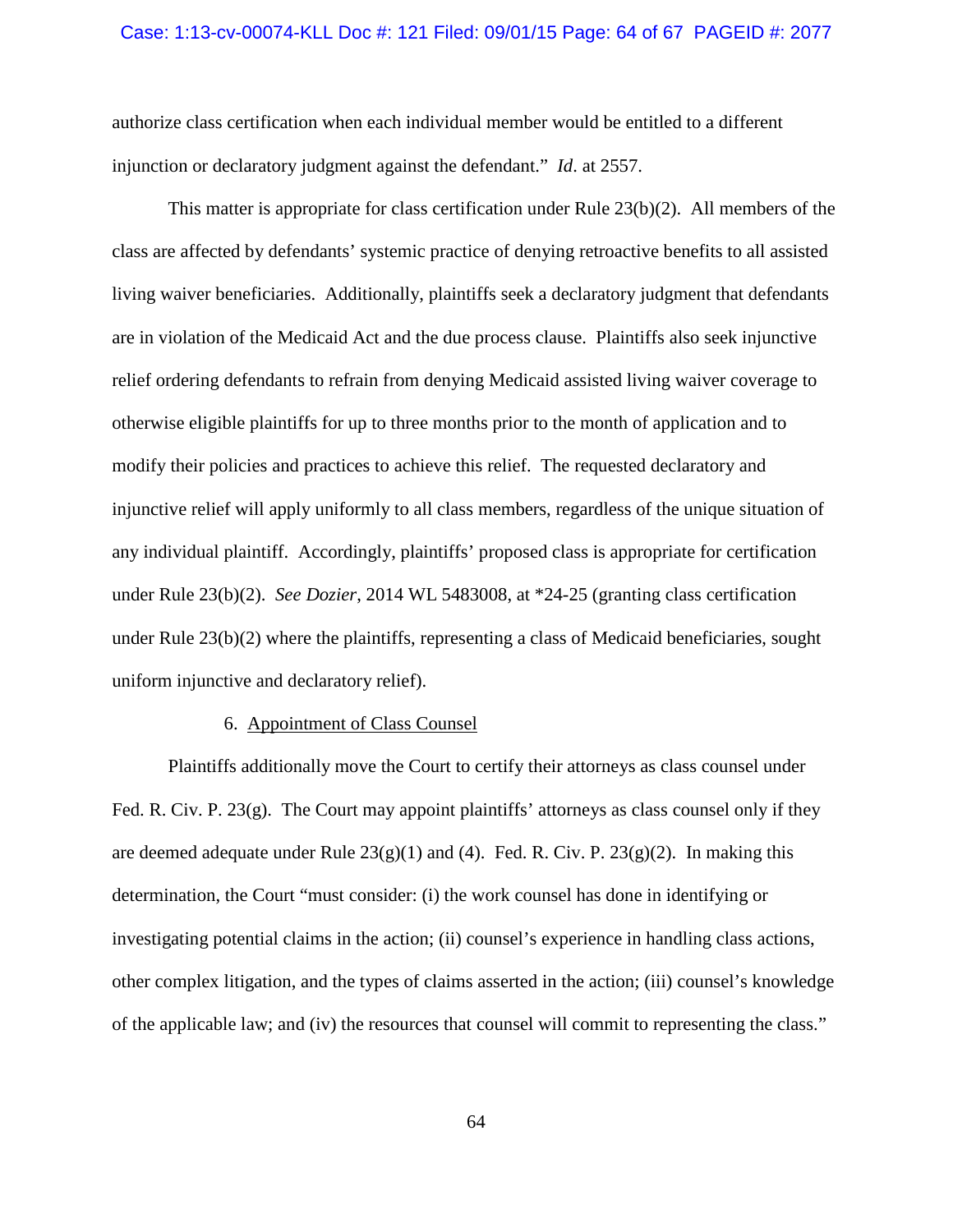Fed. R. Civ. P.  $23(g)(1)(A)(i)$ -(iv). In addition, "[c] lass counsel must fairly and adequately represent the interests of the class." Fed. R. Civ. P.  $23(g)(4)$ .

Plaintiffs assert their counsel qualify for appointment as exemplified by counsel's efforts in briefing plaintiffs' motions for summary judgment and class certification. Plaintiffs contend counsel expended extensive time and resources to investigate and analyze their claims. Plaintiffs further assert that their attorneys have substantial experience in class action and complex litigation, as well as extensive knowledge of discrimination and benefits law. (Doc. 77 at 18). Plaintiffs support their argument with counsel's affidavits and attestations regarding their litigation experience. *See* Docs. 84-88. Defendants do not dispute the adequacy of plaintiffs' counsel.

The Court finds that the Rule  $23(g)(1)$  factors support appointing plaintiffs' attorneys as class counsel. First, the work performed by plaintiffs' counsel before this Court, including their work on the instant motions for class certification and for summary judgment and at oral argument, demonstrates that they diligently investigated and analyzed the potential claims in this matter. Second, the affidavit evidence put forth by plaintiffs' counsel demonstrates their experience in litigating class actions and other complex litigation in federal courts across the nation, including class actions involving thousands of Medicaid beneficiaries. Third, counsel's affidavit evidence and their briefings before this Court establish that their knowledge of the federal and state laws at issue here is more than adequate. Fourth, the work of plaintiffs' counsel to date indicates they have sufficient resources committed to this matter to vigorously advocate on behalf of the members of the proposed class. Finally, the work performed by plaintiffs' counsel before this Court demonstrates beyond a doubt that counsel will fairly and adequately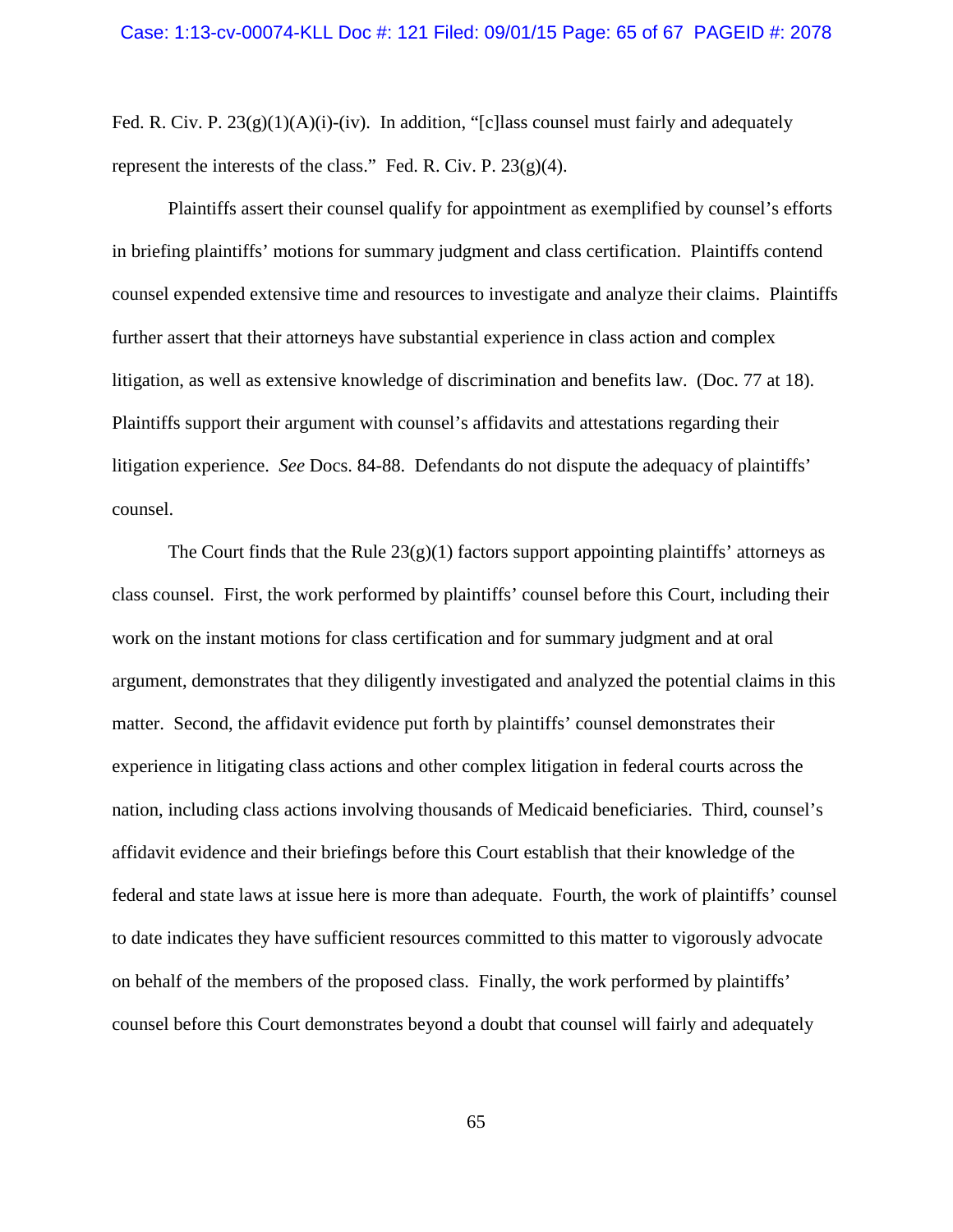represent the interests of the class in their prosecution of this lawsuit. *See* Fed. R. Civ. P.  $23(g)(4)$ .

For these reasons, the Court finds that plaintiffs' counsel will fairly and adequately represent the interests of the class. The Court therefore grants plaintiffs' motion to appoint their attorneys as class counsel.

## **VIII. CONCLUSION**

For the reasons stated above, plaintiffs' motion for class certification and appointment of class counsel (Doc. 77) is **GRANTED**. Plaintiffs' current counsel is hereby **APPOINTED** to serve as class counsel. The following class is certified:

All Ohio individuals who meet the eligibility standards for the assisted living Medicaid waiver for the months occurring no earlier than three months prior to the month of application, but who are denied coverage under the assisted living Medicaid waiver for all or some of those months.

For the reasons discussed above, plaintiffs' motion for summary judgment (Doc. 74) is

**GRANTED**, and defendants' motion for summary judgment (Doc. 89) is **DENIED**. The Court finds that Ohio's regulations which prohibit assisted living waiver benefits for up to three months prior to the month of application for individuals who were eligible for coverage at the time those services were furnished violate the retroactivity provision of 42 U.S.C. § 1396a(a)(34). The Court also finds that defendants' failure to notify applicants for assisted living waiver benefits that they are being denied coverage for months in which they met the eligibility requirements and the reasons for such action violates 42 U.S.C. § 1396a(a)(3) and the Due Process Clause. The Court further finds that defendants' failure to provide plaintiffs and the class with retroactive Medicaid assisted living waiver coverage to which they are otherwise entitled violates the reasonable promptness requirement of 42 U.S.C. § 1396a(a)(8).